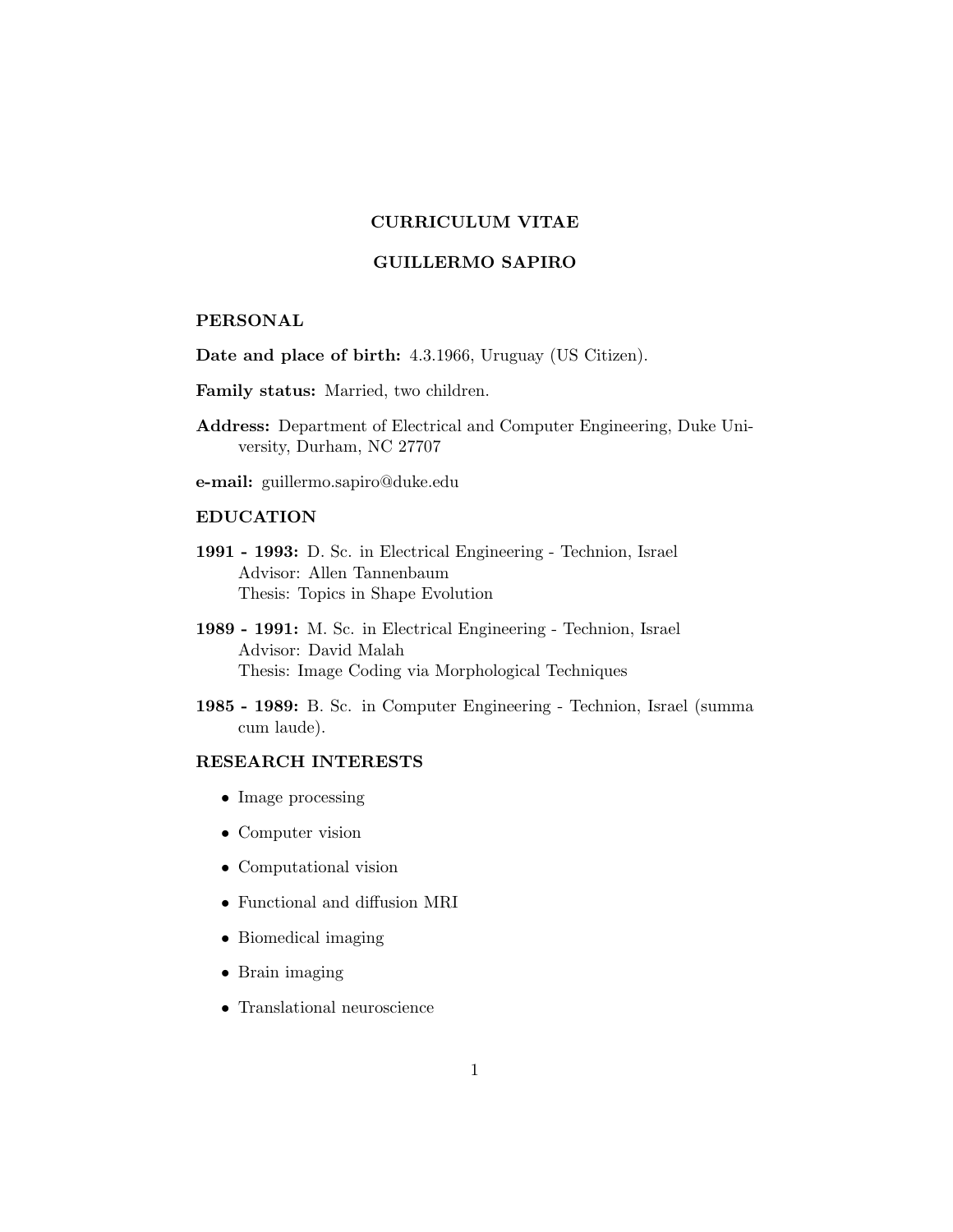- Cryo-tomography of viruses
- Protein and RNA research
- Differential geometry and differential equations
- Scientific computation
- Computer graphics
- Machine learning
- Applied mathematics

## POSITIONS HELD

2013-present Edward T. Pratt, Jr Distinguished Professor.

- 2012-present Professor, Department of Electrical and Computer Engineering, Department of Computer Sciences, and Department of Biomedical Engineering, Duke University.
- 2012-present Faculty Member, Duke Institute for Brain Sciences.
- 2008 2012: Vincentine Hermes-Luh Chair in Electrical and Computer Engineering
- 2004 2012: Distinguished McKnight University Professor, University of Minnesota
- 2002 2012: Professor, University of Minnesota
- 2002 2012: Graduate Faculty, Scientific Computation
- 2002 2012: Graduate Faculty, Computer Engineering
- 2000 2002: Associate Professor, University of Minnesota
- 1999-2012: Core Faculty, Cognitive Neuroscience and Brain Imaging Program, University of Minnesota
- 1999-2012: Faculty Affiliate Member, Center for Cognitive Sciences, University of Minnesota
- 1998-present: Honorary Professor, Universidad de La Republica, Uruguay.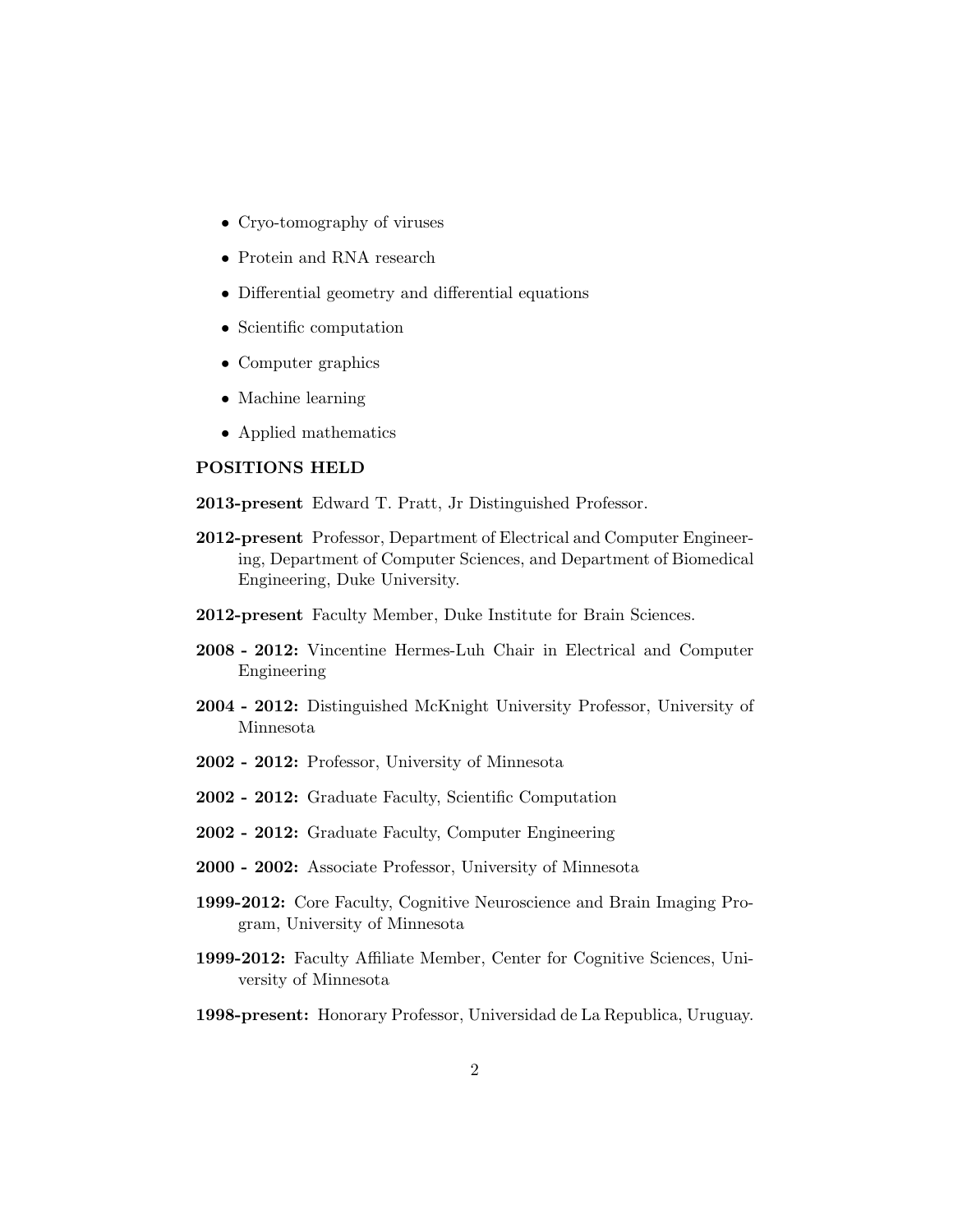- 1997 2000: Assistant Professor, University of Minnesota
- 1995 1997: Hewlett-Packard Delegate on ISO. Member of HP Labs team that developed the new standard for lossless/near-lossless image compression (part of JPEG).
- 1994 1995: Visiting Staff Scientist, Lawrence Berkeley Lab., University of California.
- 1994 1997: Member of Technical Staff, Hewlett-Packard Labs.
- 1993 1994: Post-doctoral Associate, M.I.T.

Summer 1993: Consultant at Optibase Ltd., Israel (video processing).

1989 - 1993:

- Teaching Assistant at the Electrical Engineering Department at the Technion, I. I. T., Signals and Systems course.
- Undergraduate students project supervisor at the Signal Processing Laboratory, EE Department. Projects included topics as image compression, robotics, image enhancement, mathematical morphology, character recognition, pattern detection. Some of the projects were performed for companies as IBM-Israel, Motorola Communications, Elbit, Galai.
- 1986 1989: Assistant at the Signal Processing Lab. at the Faculty of Electrical Engineering at the Technion, I. I. T.

#### CONSULTING EXPERIENCE

Hewlett-Packard, Optibase Ltd., Motorola Research Labs, Summus Ltd, Freestyle Technologies, Adobe (Litigation), Level Sets Systems, Vital Images, Milbank (Litigation), Telairity, 3M, CyberOptics. SHORT TERM VISITS

- ENS Cachan, Paris
- INRIA, Sophia-Antipolis, France.
- UCLA, IPAM Fellow.
- Institute Henri Poincare, Paris, France.
- CEREMADE, University Paris-Dauphine, France.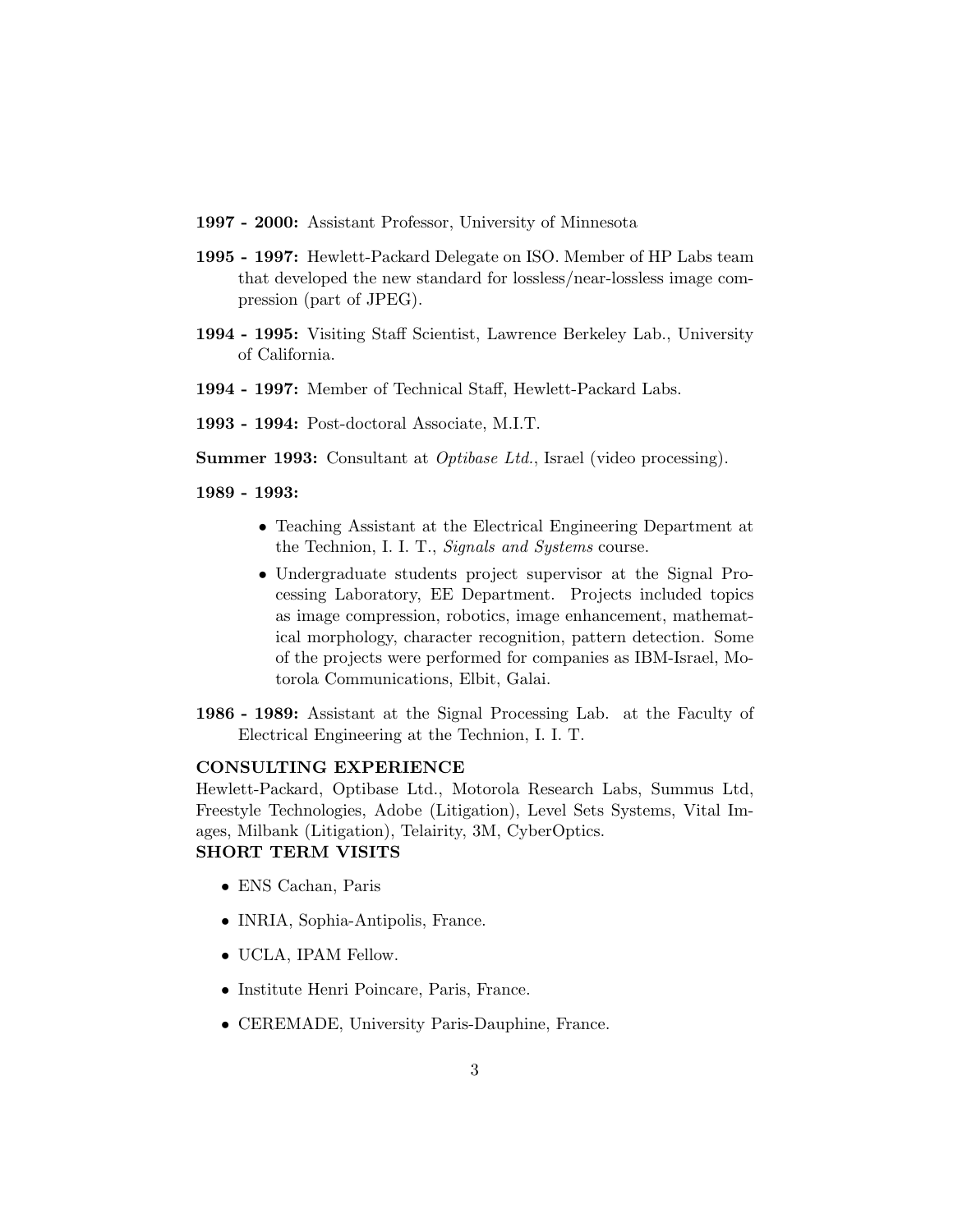- Department of Computer Sciences, University of Balears, Palma de Mallorca, Spain.
- Isaac Newton Institute for Mathematical Sciences, University of Cambridge, England (Computer Vision Program).

## HONORS AND AWARDS

- 1986: Electrical Engineering Dean Award for distinguished undergraduate students.
- 1987: Electrical Engineering Dean Award for distinguished undergraduate students.
- 1988: Technion President Award for distinguished undergraduate students.
- 1989: Special Honors (summa cum laude) in the culmination of the B. Sc. at the Electrical Engineering Department, Technion, I. I. T.
- 1991: Gutwirth Scholarship Award for Special Excellence in Graduate Studies.
- 1992: Ollendorff Fellowship for Excellence in Vision and Image Understanding Work.
- 1993: Rothschild Fellowship for Post-Doctoral Studies.
- 1997: Plenary Speaker, 1997 IEEE/EURASIP Workshop on Nonlinear Signal and Image Processing, Mackinac Island, Michigan, September 1997.
- 1998: Office of Naval Research Young Investigator Award.
- 1998: Presidential Early Career Awards for Scientists and Engineers (PECASE)
- 1999: National Science Foundation Faculty Early Career Development (CA-REER) Program Award
- 1999: Plenary Speaker, Foundations of Computational Mathematics, Oxford, July 1999.
- **2001:** Best student paper award with graduate student M. Bertalmio, First IEEE Workshop on Variational and Level Set Methods in Computer Vision, Vancouver, July 2001.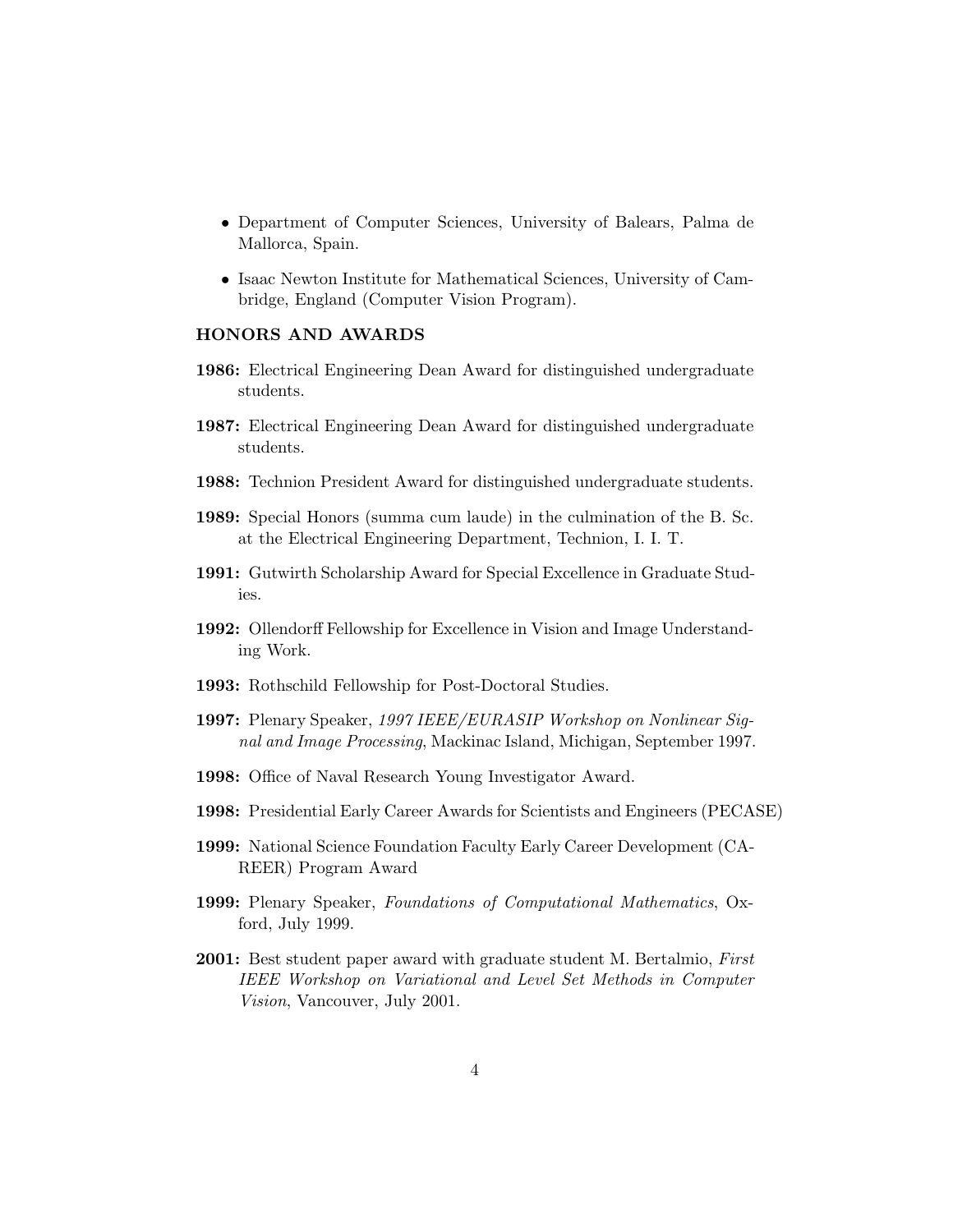- 2003-2005: Vice-President/President of the SIAM (Society of Industrial and Applied Mathematics) Imaging Sciences Activity Group.
- 2004: Distinguished McKnight University Professor.
- 2006: George Taylor Research Award, University of Minnesota.
- 2006: Plenary Speaker, Curves and Surfaces, Norway, June 2006.
- 2007: Founding Editor-in-Chief, SIAM Journal on Imaging Sciences (currently ranked second impact factor in Applied Mathematics).
- 2008: Vincentine Hermes-Luh Chair in Electrical and Computer Engineering.
- 2008: Success story from the National Geospatial-Intelligence Agency Basic Research Program (NURI).
- 2009: Abel Science Lecture, Oslo, Norway, May 2009.
- 2009: Plenary Speaker, EMMCVPR, Bonn, August 2009.
- **2009:** Success story from the *National Geospatial-Intelligence Agency* Basic Research Program (NURI).
- 2010: Plenary Speaker, The Learning Workshop, Snowbird, April 2010.
- 2010: Plenary Speaker, *SIAM Image Science Conference*, Chicago, April 2010.
- 2010: National Security Science and Engineering Faculty Fellowship.
- **2011:** Success story from the *National Geospatial-Intelligence Agency* Basic Research Program (NURI).
- 2011: Helmholtz Test-of-Time Award, International Conference Computer Vision, "Geodesic Active Contours" ICCV '95 paper.
- 2012: Best Poster Award, P. Sprechmann, A. Bronstein, and G. Sapiro, "Real-time online singing voice separation from monaural recordings using robust low-rank modeling," International Society for Music Information Retrieval Conference, Porto, October 2012.
- 2013 SIAM Fellow.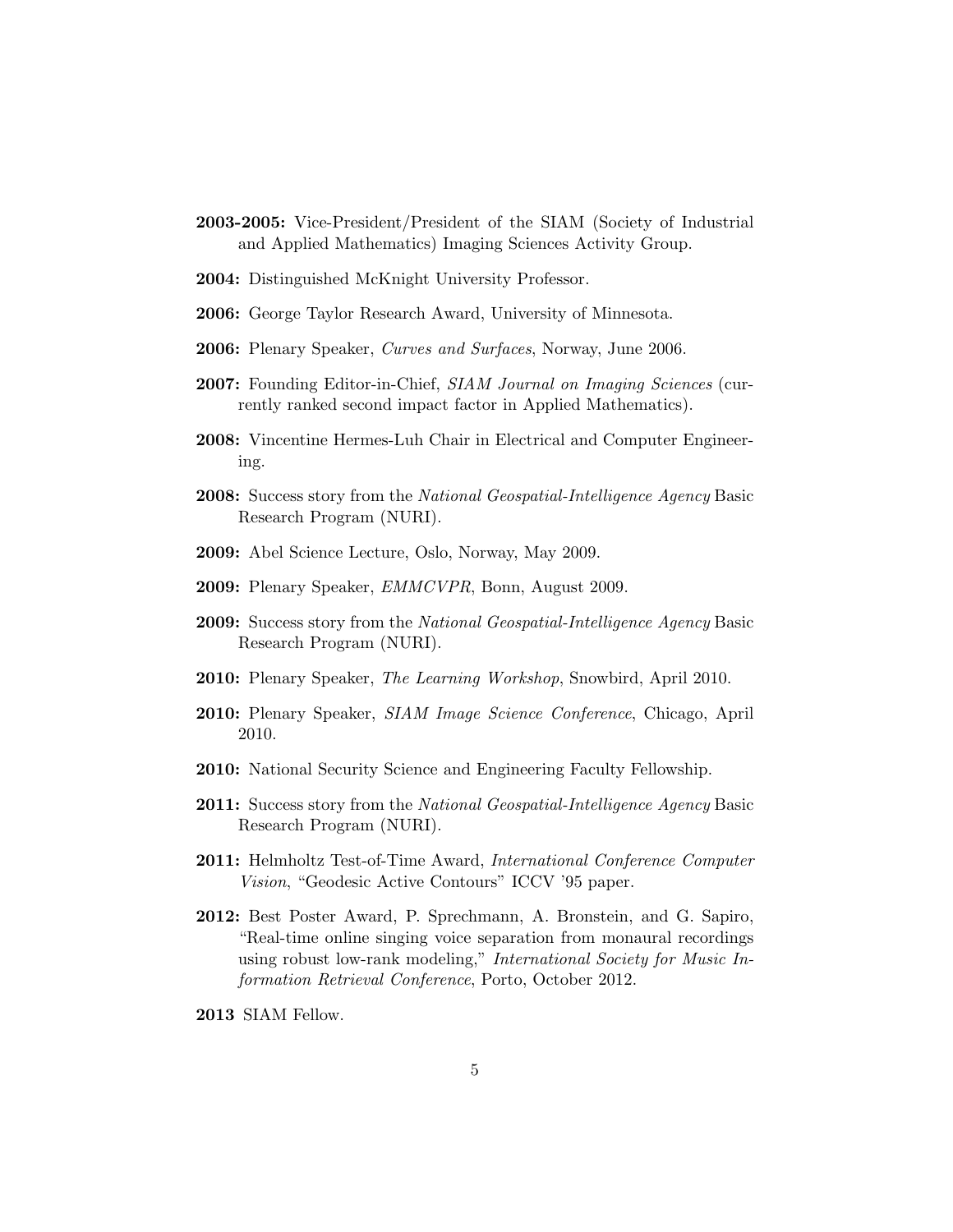- 2013 Best Paper Award, P. Llull, X. Liao, X. Yuan, J. Yang, D. Kittle, L. Carin, G. Sapiro, and D. J. Brady, "Compressive sensing for video using a passive coding element," Imaging and Applied Optics Congress, Arlington, VA, June 2013.
- 2013 International Society in Magnetic Resonance in Medicine Recognition, Top 5 cited articles in Magnetic Resonance in Medicine 10, Aganj, C. Lenglet, G. Sapiro, E. Yacoub, K. Ugurbil, and N. Harel, "Reconstruction of the orientation distribution function in single and multiple shell q-ball imaging within constant solid angle" *Magnetic Resonance* in Medicine 64:2, pp. 554-566, 2010.
- 2013 IEEE Fellow.
- 2013 Science Advisory Board, Institute for Computational and Experimental Research in Mathematics (ICERM), Brown University.

## GRADUATE STUDENTS AWARDS

- 2000-2001: University of Minnesota Graduate School Fellowship. Awarded to PhD student Marcelo Bertalmio.
- 2002: Femlab Prize 2002 for research done as a student in scientific fields related to Prof. Stan Osher research. Awarded to PhD student Marcelo Bertalmio.
- 2007: Best Numerical Paper-Project Award, G. Sundaramoorthi (graduate student, GATECH), A. Yezzi, G. Sapiro, and A. Mennucci, "New possibilities with sobolev active contours," Scale Scale and Variational Methods in Computer Vision, Ischia, Italy, May-June 2007.
- 2008 Best Student Paper Award, P. Passalacqua, T. Do Trung, E. Foufoula-Georgiou, G. Sapiro, and W. E. Dietrich, "River network extraction from LIDAR using backwards-in-time diffusion," Hydrology Section of the American Geophysical Union Meeting, San Francisco, December 2008.

# PUBLICATIONS Books

1. G. Sapiro, Geometric Partial Differential Equations and Image Processing, Cambridge University Press, January 2001.

Journals and Book Chapters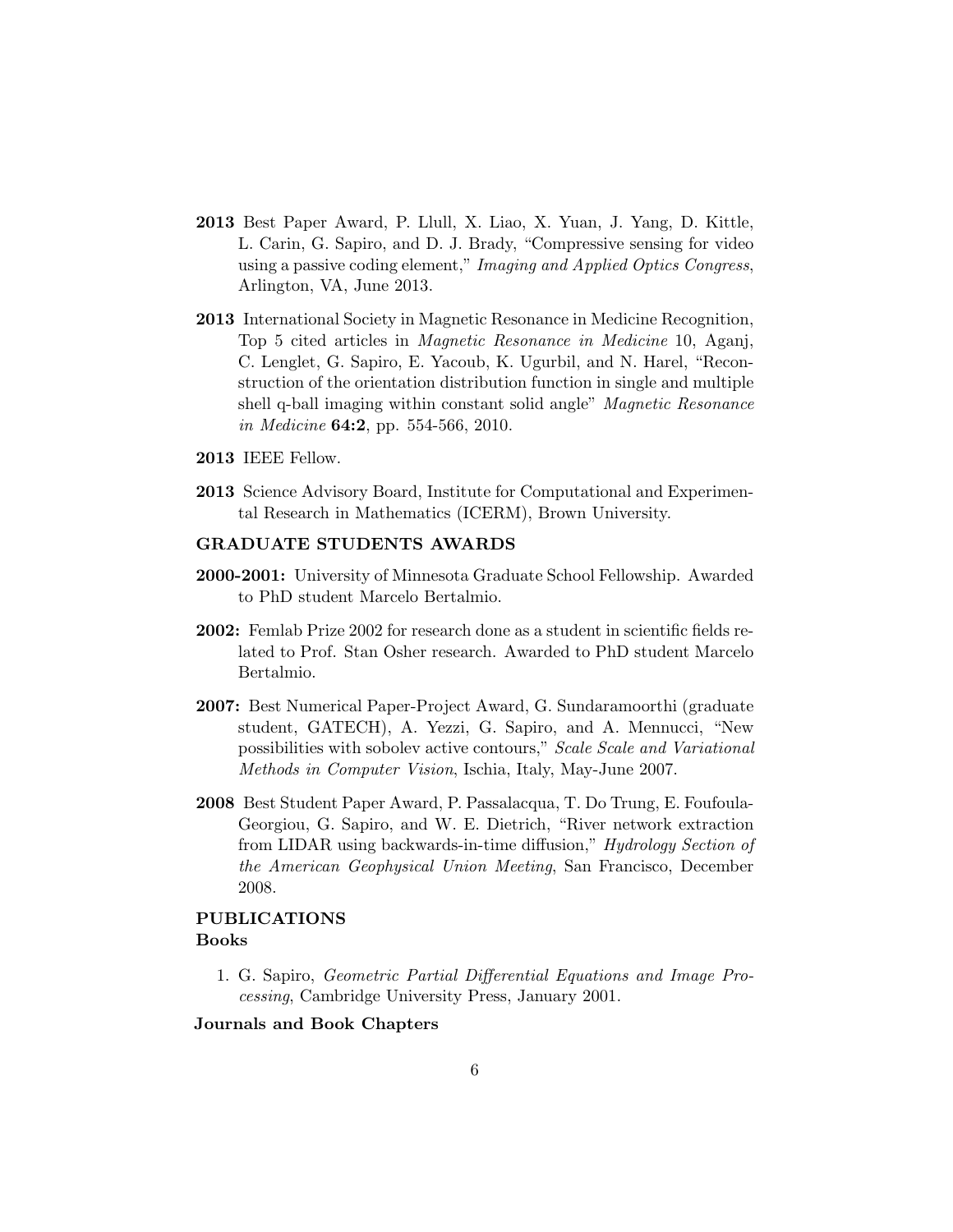- 2. G. Prasad, J. Joshi, N. Jahanshad, J. Villalon, I. Aganj, C. Lenglet, G. Sapiro, K. McMahon, G. de Zubicaray, N. Martin, M. Wright, A. Toga, and P. Thompson, "Automatic clustering and population analysis of white matter tracts using maximum density paths," NeuroImage, 2014, to appear.
- 3. J. Yang, X. Yuan, X. Liao, P. Llull, D.J. Brady, G. Sapiro, and L. Carin, "Video compressive sensing using Gaussian Mixture Models," IEEE Trans. Image Processing, 2014, to appear.
- 4. J. Kim, C. Lenglet, Y. Duchin, G. Sapiro, and N. Harel, "Semiautomatic segmentation of brain subcortical structures from high-field MRI," IEEE Transactions on Information Technology in Biomedicine, 2014, to appear.
- 5. J. M. Duarte-Carvajalino, C. Lenglet, K. Ugurbil, S. Moeller, L. Carin, and G. Sapiro, "Estimation of the CSA-ODF using Bayesian compressed sensing of multishell HARDI," Magnetic Resonance in Medicine, 2014, to appear.
- 6. S. Jbabdi, J. Xu, J. L. Andersson, S. Moeller, E. J. Auerbach, M. F. Glasser, M. Hernandez, G. Sapiro, M. Jenkinson, D. A. Feinberg, E. Yacoub, C. Lenglet, D. C. Van Essen, K. Ugurbil, and T. E. Behrens, "Advances in diffusion MRI acquisition and processing in the Human Connectome Project," NeuroImage, 2013, to appear.
- 7. E. Caruyer, C. Lenglet, G. Sapiro, and R. Deriche, "Design of multishell sampling schemes with uniform coverage in diffusion MRI," Magnetic Resonance in Medicine, to appear, 2013.
- 8. L. Zhan, N. Jahanshad, Y. Jin, C. Lenglet, B. A. Mueller, G. Sapiro, K. Ugurbil, N. Harel, A. W. Toga, K. O. Lim, and P. M. Thompson, "Field strength effects on diffusion measures and brain connectivity networks," *Brain Connectivity*, to appear, 2013.
- 9. B. D. Harrison, J. Hashemi, M. Wellington, G. Sapiro, and J. Berman, "A tetraploid intermediate precedes aneuploid formation in yeasts exposed to fluconazole," PLoS Biology, March 2014.
- 10. M. Tong, Y. Kim, L. Zhan, G. Sapiro, C. Lenglet, B. A. Mueller, P. M. Thompson, and L. A. Vese, "A vectorial total variation model for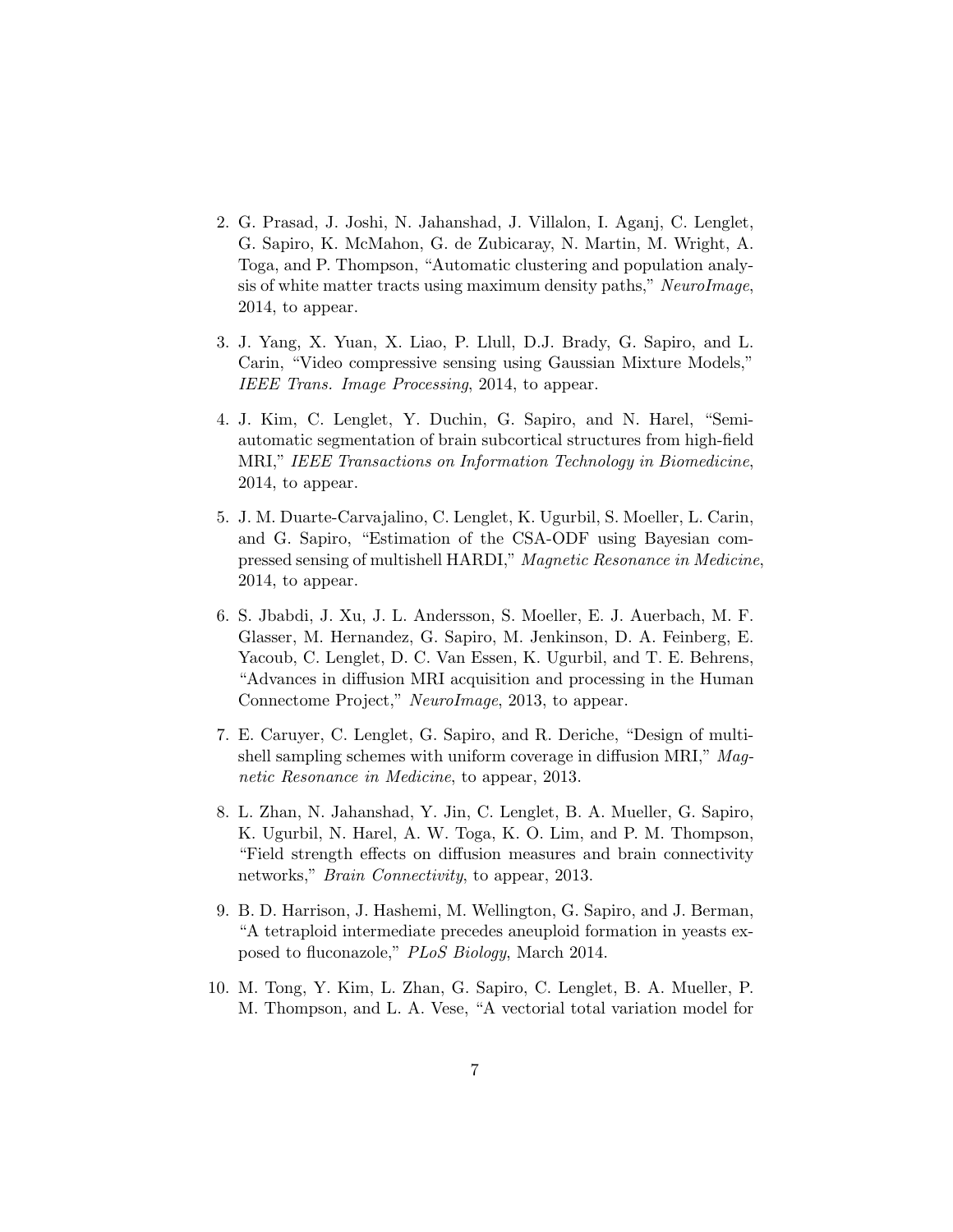denoising high angular resolution difusion images corrupted by Rician noise," Methods and Applications of Analysis 21, pp. 139-164, 2014.

- 11. B. Chen, G. Polatkan, G. Sapiro, D. Blei, D. B. Dunson, and L. Carin, "Deep learning with hierarchical convolution factor analysis," IEEE Trans. Pattern Analysis Machine Intelligence 35, pp. 1887-1901, 2013.
- 12. P. Llull, X. Liao, X. Yuan, J. Yang, D. Kittle, L. Carin, G. Sapiro, and D. J. Brady, "Coded aperture compressive temporal imaging," Optics Express 2, pp. 1052610545, 2013.
- 13. J. Pokrass, A. Bronstein, M. Bronstein, P. Sprechmann, and G. Sapiro, "Sparse modeling of intrinsic correspondences," Eurographics Computer Graphics Forum 32, pp. 459-468, May 2013.
- 14. A. K. Harris, J. R. Meyerson, Y. Matsuoka, O. Kuybeda, A. Moran, D. Bliss, S. R. Das, J. Yewdell, G. Sapiro, K. Subbarao, and S. Subramaniam, "Structure and accessibility of HA trimers on intact 2009 H1N1 pandemic inuenza virus to stem region-specic neutralizing antibodies," Proceedings of the National Academy of Sciences, March 2013.
- 15. J. Duarte, G. Sapiro, N. Harel, and C. Lenglet, "A framework for linear and non-linear registration of diffusion-weighted MRIs using angular interpolation," Frontiers in Brain Imaging Methods, March 2013.
- 16. J. Duarte Carvajalino, G. Yu, L. Carin, and G. Sapiro, "Task-driven adaptive statistical compressive sensing of Gaussian mixture models," IEEE Trans. Signal Processing 61, pp. 585-600, February 2013.
- 17. E. Caruyer, I. Aganj, C. Lenglet, G. Sapiro, and R. Deriche, "Motion detection in diffusion MRI via online ODF estimation," International Journal of Biomedical Imaging 2013:849363, 2013.
- 18. O. Kuybeda, G. A. Frank, A. Bartesaghi, M. Borgnia, S. Subramaniam, and G. Sapiro, "A collaborative framework for 3D alignment and classification of heterogeneous subvolumes in cryo-electron tomography," *Journal of Structural Biology* **181**, pp 116127, 2013.
- 19. T. Michaeli, Y. Eldar, and G. Sapiro, "Semi-supervised single- and multi-domain regression with multi-domain training," Information and Inference: A Journal of the IMA 1:1, pp. 68-97, December 2012.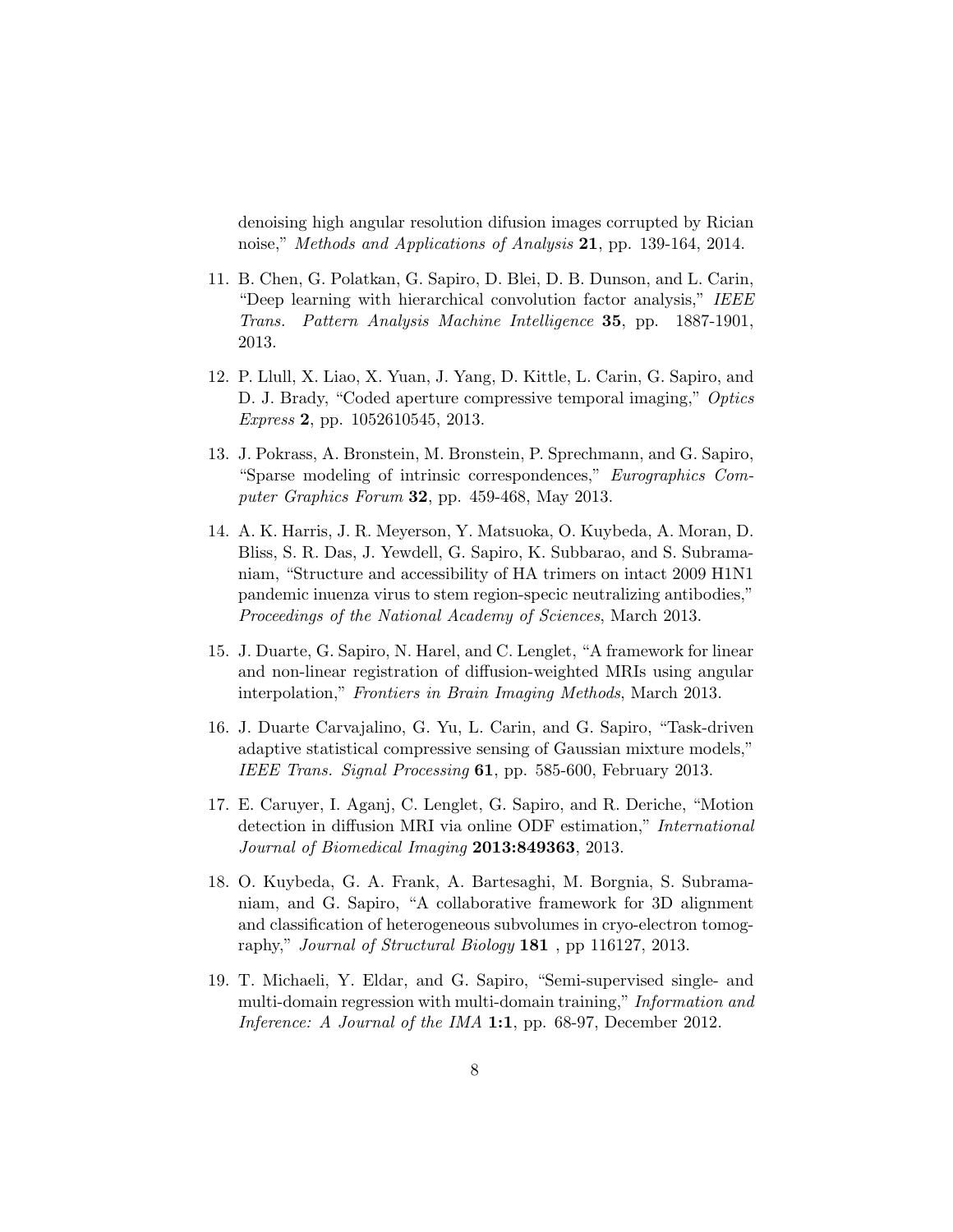- 20. L. Yatziv, M. Chartouni, S. Datta, and G. Sapiro, "Towards multiple catheters detection in fluoroscopic image guided interventions," IEEE Transactions on Information Technology in Biomedicine 16, pp. 770- 781, 2012.
- 21. E. Esser, M. Moller, S. Osher, G. Sapiro, and J. Xin, "A convex model for non-negative matrix factorization and dimensionality reduction on physical space," IEEE Trans. Image Processing 21, pp. 3239-3252, 2012.
- 22. S. Su, T. White, M. Schmidt, C.-Y. Kao, and G. Sapiro, "Geometric computation of human gyrification indexes from magnetic resonance images," Human Brain Mapping, 2012.
- 23. I. Ramirez and G. Sapiro, "Universal regularizers for robust sparse coding and modeling," IEEE Trans. Image Processing 21, pp. 3850-3864, 2012.
- 24. A. Bartesaghi, F. Lecumberry, G. Sapiro, and S. Subramaniam, "Constrained single particle tomography: A hybrid approach for 3D structure determination at sub nanometer resolution," Structure 20, pp. 2003-2013, 2012.
- 25. A. Castrodad and G. Sapiro, "Sparse modeling of human actions from motion imagery," *International Journal of Computer Vision* 100, pp. 1-15, October 2012.
- 26. E. E. H. Tran, M. J. Borgnia, O. Kuybeda, D. M. Shauder, A. Bartesaghi, G. A. Frank, G. Sapiro, J. L. S. Milne, S. Subramaniam, "Structural mechanism of trimeric HIV-1 envelope glycoprotein activation," PLoS Pathogens 8, 2012.
- 27. G. A. Frank, A. Bartesaghi, O. Kuybeda, M. J. Borgnia, T. A White, G. Sapiro, and S. Subramaniam, "Computational separation of conformational heterogeneity using cryo-electron tomography and 3D subvolume averaging," Journal of Structural Biology 178, pp. 165-176, 2012.
- 28. I. Ramirez and G. Sapiro, "An MDL framework for sparse coding and dictionary learning," IEEE Trans. Signal Processing 60, pp. 2913-2927, 2012.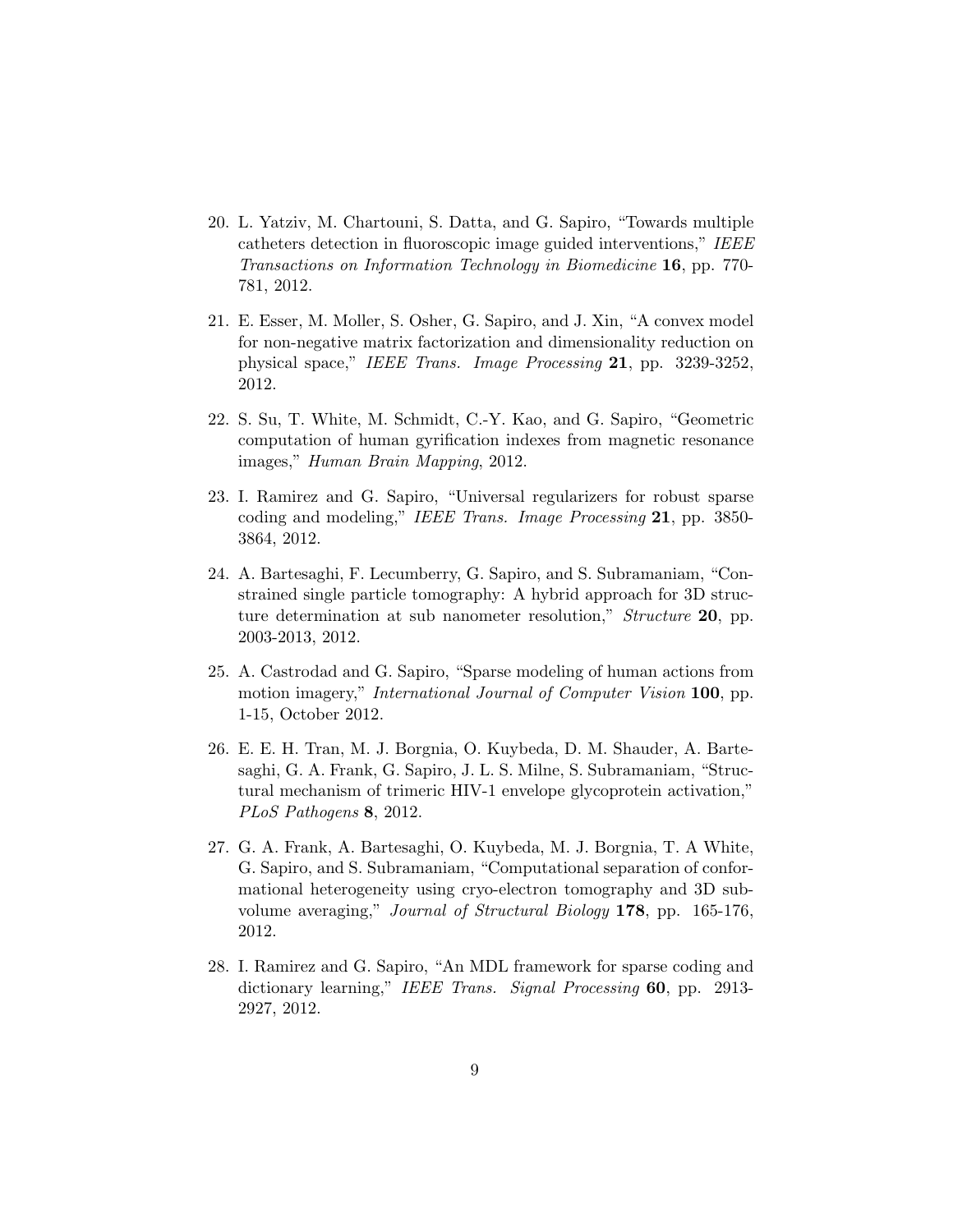- 29. Y. Duchin, A. Abosch, E. Yacoob, G. Sapiro, and N. Harel, "Feasibility of using ultra-high field (7T) MRI for clinical surgical targeting," PLoS One, 2012.
- 30. M. Mahmoudi and G. Sapiro, "Sparse representations for range data restoration," IEEE Trans. Image Processing  $21$ , pp. 2909-2915, 2012.
- 31. G. Yu, G. Sapiro, and S. Mallat, "Solving inverse problems with piecewise linear estimators: From Gaussian mixture models to structured sparsity," IEEE Trans. Image Processing 21, pp. 2481-2499, 2012.
- 32. M. Zhou, H. Chen, J. Paisley, L. Ren, L. Li, Z. Xing, D. Dunson, G. Sapiro, and L. Carin, "Nonparametric Bayesian dictionary learning for analysis of noisy and incomplete images," IEEE Trans. Image Processing 21, pp. 130-144, 2012.
- 33. Z. Xing, M. Zhow, A. Castrodad, G. Sapiro, and L. Carin, "Dictionary learning for noisy and incomplete hypespectral images," SIAM Journal on Imaging Sciences 5:1, pp, 33-56, 2012.
- 34. C. Lenglet, A. Abosch, E. Yacoub, G. Sapiro, and N. Harel, "Comprehensive in vivo mapping of the human basal ganglia and thalamic connectome in individuals using 7T MRI," PLoS One 7:1, 2012.
- 35. J. M. Duarte-Carvajalino, N. Jahanshad, C. Lenglet, K. L. McMahon, C. de Zubicaray, N. Martin, M. Wright, P. M. Thompson, and G. Sapiro, "Hierarchical topological network analysis of anatomical human brain connectivity and differences related to sex and kinship," NeuroImage 59, pp. 3784-3804, 2012.
- 36. L. Yatziv, J. Ibarz, N. Strobel, S. Datta, and G. Sapiro, "Esophagus silhouette extraction and reconstruction from fluoroscopic views for cardiac ablation procedure guidance," IEEE Transactions on Information Technology in Biomedicine 15, pp. 703-708, 2011.
- 37. G. Yu and G. Sapiro, "Statistical compressed sensing of Gaussian mixture models," IEEE Trans. Signal Processing 59, pp. 5842-5858, December 2011.
- 38. A. Castrodad, Z. Xing, J. Greer, E. Bosch, L. Carin, and G. Sapiro, "Learning discriminative sparse representations for modeling, source separation, and mapping of hyperspectral imagery," IEEE Trans. on Geoscience and Remote Sensing 49, pp. 4263-4281, November 2011.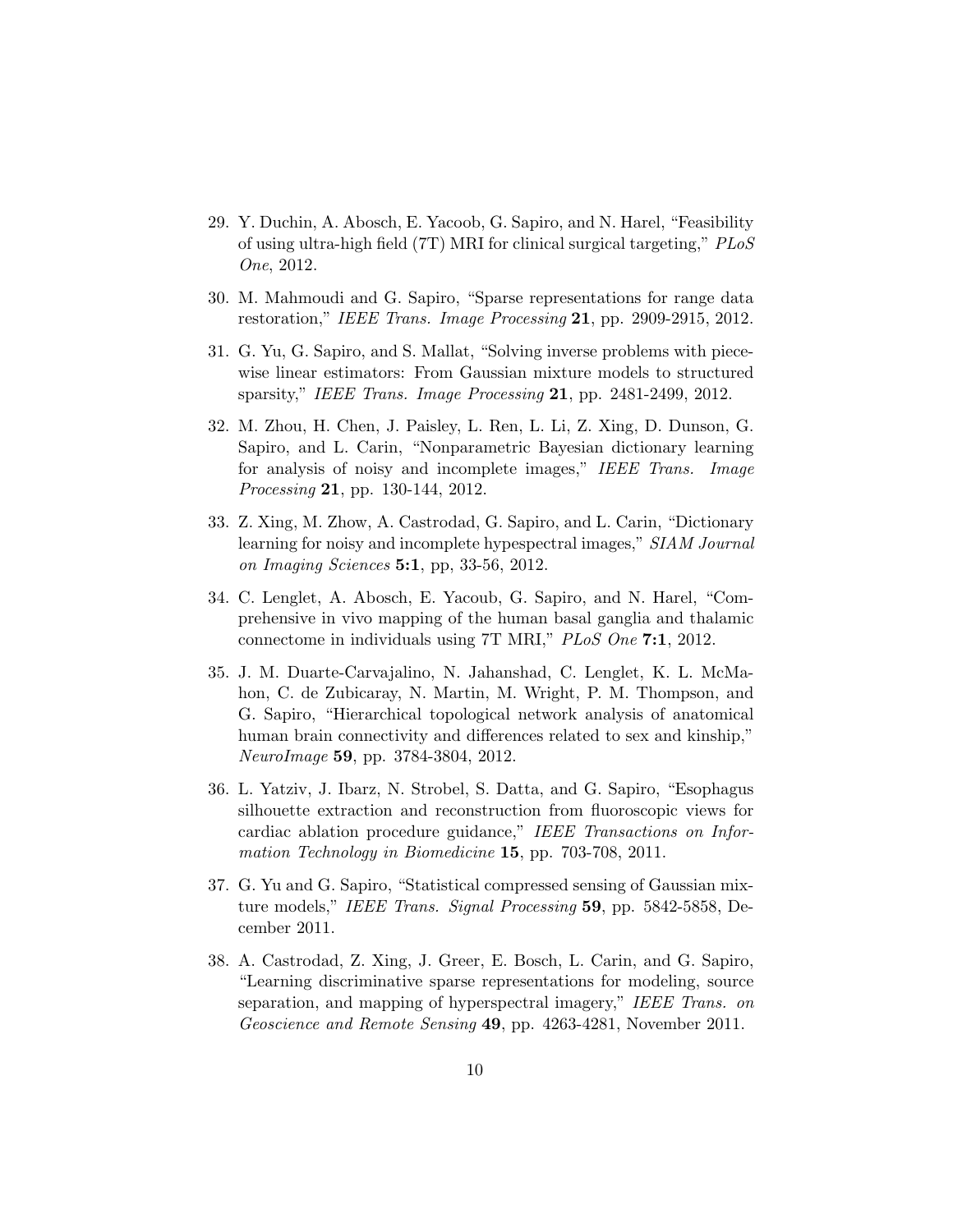- 39. G. Sapiro, "Comparing shapes, understanding evolution," Proceedings of the National Academy of Sciences (Commentary), October 31st, 2011.
- 40. I. Aganj, C. Lenglet, N. Jahanshad, E. Yacoub, N. Harel, P. M. Thompson, and G. Sapiro, "A Hough transform global probabilistic approach to multiple-subject diffusion MRI tractography," Medical *Image Analysis* **15**, pp. 414-425, 2011.
- 41. G. Yu and G. Sapiro, "DCT image denoising: A simple and effective image denoising algorithm," Image Processing Online (ipol.im), September 2011.
- 42. P. Sprechmann, I. Ramirez, Y. Eldar, and G. Sapiro, "C-HiLasso: A collaborative hierarchical sparse modeling framework," IEEE Trans. Signal Processing 59, pp. 4183-4198, 2011.
- 43. I. Aganj, C. Lenglet, E. Yacoub, G. Sapiro, and N. Harel, "A 3D wavelet fusion approach for the reconstruction of isotropic-resolution MR images from orthogonal anisotropic-resolution scans," Magnetic Resonance in Medicine, July 2011.
- 44. P. Arias, G. Facciolo, V. Caselles, and G. Sapiro, "A variational framework for exemplar-based image inpainting," International Journal of Computer Vision 93:3, March 2011.
- 45. B. Wirth, L. Bar, M. Rumpf, and G. Sapiro, "A continuum mechanical approach to geodesics in shape space," International Journal of Computer Vision 93:3, March 2011.
- 46. G. Sapiro, "Partial differential equations and image processing," in Foundations of Computational Mathematics, Handbook of Numerical Analysis, F. Cucker, Editor, North-Holland, to be published.
- 47. L. Carin, R. G. Baraniuk, V. Cevher, D. Dunson, M. I. Jordan, G. Sapiro, and M.B. Wakin, "Learning low-dimensional signal models," Proceedings of the IEEE 2, pp. 39-51, 2011.
- 48. J. Wright, Y. Ma, J. Mairal, G. Sapiro, T. Huang, and S. Yan, "Sparse representation for computer vision and pattern recognition," Proceedings of the IEEE 6, pp. 1031 - 1044, 2010.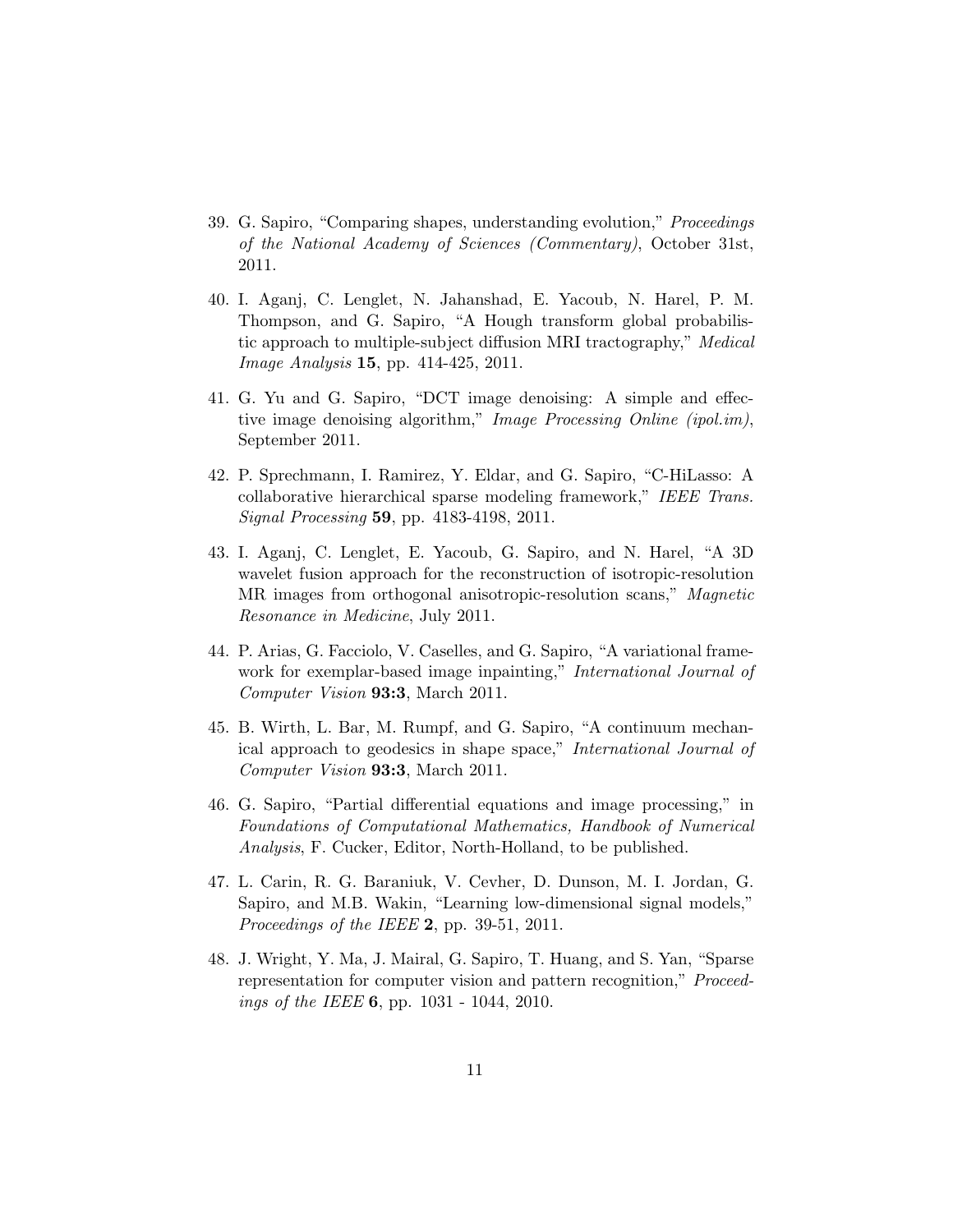- 49. A. Bugeau, M. Bertalmio, V. Caselles, and G. Sapiro, "A comprehensive framework for image inpainting," IEEE Trans. Image Processing 19:10, pp. 2634-2645, 2010.
- 50. I. Aganj, C. Lenglet, G. Sapiro, E. Yacoub, K. Ugurbil, and N. Harel, "Reconstruction of the orientation distribution function in single and multiple shell q-ball imaging within constant solid angle," Magnetic Resonance in Medicine 64, pp. 554-566, 2010.
- 51. F. Lecumberry, A. Pardo, and G. Sapiro, "Simultaneous object classification and segmentation with high-order multiple shape models," IEEE Trans. Image Processing 19, pp. 625-635, 2010.
- 52. J. Mairal, F. Bach, J. Ponce, and G. Sapiro, "Online learning for matrix factorization and sparse coding," Journal of Machine Learning Research 11, pp. 19-60, 2010.
- 53. P. Passalacqua, T. D. Trung, E. Foufoula-Georgiou, G. Sapiro, and W. E. Dietrich, "A geometric framework for channel network extraction from LiDAR: Nonlinear diffusion and geodesic paths," Journal of Geophysical Research - Earth Surface 115, 2010.
- 54. T. White, S. Su, M. Schmidt, C. Y. Kao, and G. Sapiro, "The development of gyrification in children and adolescents," Brain  $\mathcal C$  Cognition 71, pp. 35-45, 2010.
- 55. I. Aganj, G. Sapiro, N. Parikshak, S. K. Madsen, and P. M. Thompson, "Measurement of cortical thickness from MRI by minimum line integrals on soft-classified tissue," Human Brain Mapping 30, pp. 3188- 3199, 2009.
- 56. A. M. Bronstein, M. M. Bronstein, M. Mahmoudi, R. Kimmel, and G. Sapiro, "A Gromov-Hausdorff framework with diffusion geometry for topologically-robust non-rigid shape matching," International Journal Computer Vision, October 2009.
- 57. X. Bai, J. Wang, G. Sapiro, and D. Simons, "Video SnapCut: Robust video object cutout using localized classifiers," SIGGRAPH, ACM Transactions on Graphics, August 2009.
- 58. J. M. Duarte-Carvajalino and G. Sapiro, "Learning to sense sparse signals: Simultaneous sensing matrix and sparsifying dictionary optimization," IEEE Trans. Image Processing 18, pp. 1395-1408, 2009.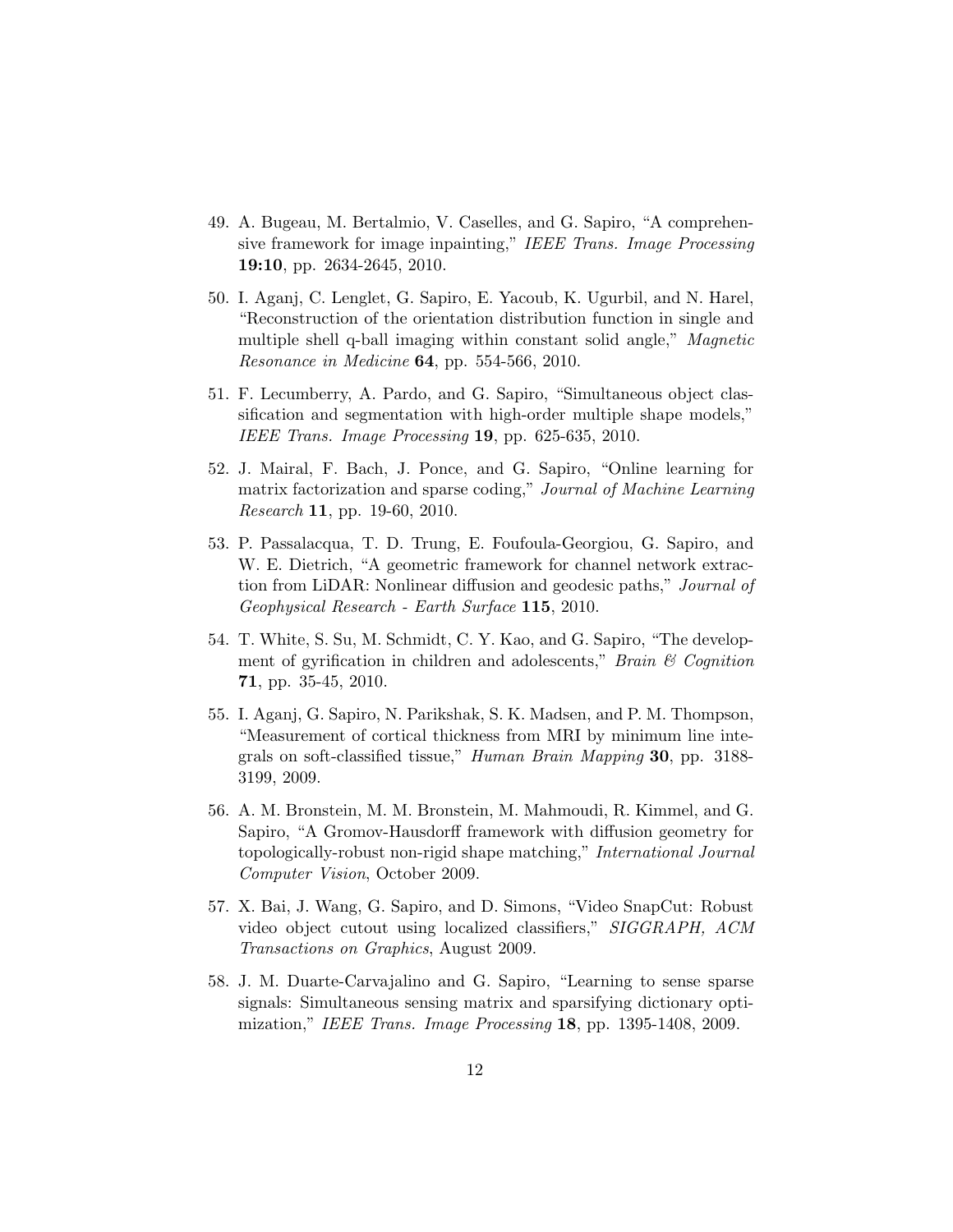- 59. L. Bar and G. Sapiro, "Generalized Newton-type methods for energy formulations in image processing," SIAM Journal on Imaging Sciences 2:2, pp. 508-531, 2009.
- 60. X. Bai and G. Sapiro, "Geodesic matting: A framework for fast interactive image and video segmentation and matting," International Journal Computer Vision 82, pp. 113-132, 2009.
- 61. C. Lenglet, J.S.W. Campbell, M. Descoteaux, G. Haro, P. Savadjiev, D. Wassermann, A. Anwander, R. Deriche, G.B. Pike, G. Sapiro, K. Siddiqi, and P. Thompson, "Mathematical methods for diffusion MRI processing," NeuroImage 2009.
- 62. M. Mahmoudi and G. Sapiro, "Three-dimensional point cloud recognition via distributions of geometric distances," Graphical Models 71, pp. 22-31, 2009.
- 63. T. Ivry, S. Michal, A. Avihoo, G. Sapiro, and D. Barash "An image processing approach to computing distances between RNA secondary structures dot plots," Algorithms for Molecular Biology 4:4, 2009.
- 64. F. E. Pollick, U. Maoz, A. A. Handzel, P. J. Giblin, G. Sapiro, and T. Flash, "Three-dimensional arm movements at constant equi-affine speed," *Cortex* 45:3, pp. 325-339, 2009.
- 65. R. Narasimha, I. Aganj, A. Bennett, M. J. Borgnia, D. Zabransky, G. Sapiro, S. W. McLaughlin, J. L. S. Milne, and S. Subramaniam, "Evaluation of denoising algorithms for biological electron tomography," Journal of Structural Biology 164, pp. 7-17, 2008.
- 66. A. Bartesaghi, P. Sprechmann, J. Liu, G. Randall, G. Sapiro, and S. Subramaniam, "Classification and 3D averaging with missing wedge correction in biological electron tomography," Journal of Structural Biology 162, pp. 436-450, 2008.
- 67. G. Haro, G. Randall, and G. Sapiro, "Translated Poisson mixture model for stratification learning," International Journal Computer Vision 80:3, pp. 358-374, December 2008.
- 68. G. Haro, V. Caselles, G. Sapiro, and J. Verdera, "On geometric variational models for inpainting surface holes," Computer Vision Image Understanding 11, pp. 351-373, September 2008.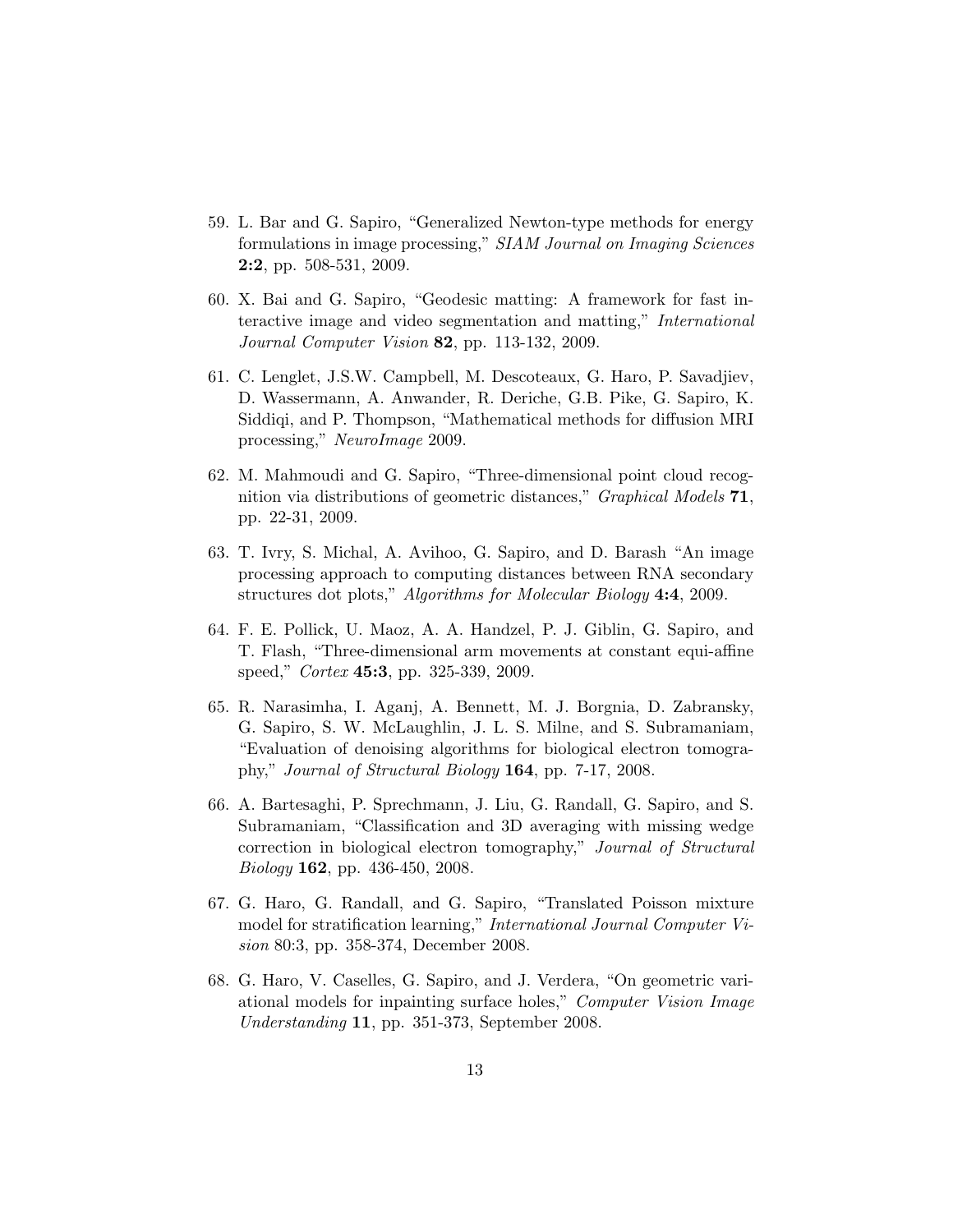- 69. J. M. Duarte-Carvajalino, G. Sapiro, M. Velez-Reyes, and P. Castillo, "Multiscale representation and segmentation of hyperspectral imagery using geometric partial differential equations and algebraic multigrid methods," IEEE Trans. on Geoscience and Remote Sensing 46, pp. 2418-2434, August 2008.
- 70. J. Liu, A. Bartesaghi, M. J. Borgnia, G. Sapiro, and S. Subramaniam, "Molecular architecture of native HIV-1 gp120 trimers," Nature 07159, July 30, 2008.
- 71. G. Sundaramoorthi, A. Yezzi, A. Mennucci, and G. Sapiro, "New possibilities with Sobolev active contours," Int. Journal Computer Vision, July 2008.
- 72. G. Singh, F. Memoli, T. Ishkhanov, G. Carlsson, G. Sapiro, and D. Ringach, "Topological structure of population activity in primary visual cortex," *Journal of Vision* 8:8, pp. 1-18, 2008.
- 73. J. Mairal, M. Elad, and G. Sapiro, "Learning multiscale sparse representations for image and video restoration," SIAM Multiscale Modeling and Simulation 7, pp. 214-241, 2008.
- 74. D. Rother, G. Sapiro, and V. J. Pande, "Statistical characterization of protein ensembles," IEEE/ACM Trans. Computational Biology and Bioinformatics 5, pp. 42-55, 2008.
- 75. K. Patwardhan, G. Sapiro, and V. Morellas, "Robust foreground detection in video using pixel layers," IEEE Trans. Pattern Analysis Machine Intelligence 30, pp. 746-751, 2008.
- 76. J. Mairal, M. Elad, and G. Sapiro, "Sparse representation for color image restoration," IEEE Trans. Image Processing 17, pp. 53-69, 2008.
- 77. C. Moenning, F. Memoli, G. Sapiro, N. Dyn, and N. A. Dodgson, "Meshless geometric subdivision," *Graphical Models* 69, pp. 160-179, 2007.
- 78. A. Mohan, G. Sapiro, and E. Bosch, "Spatially-coherent non-linear dimensionality reduction and segmentation of hyper-spectral images, IEEE Geoscience and Remote Sensing Letters 4, pp. 206-210, 2007.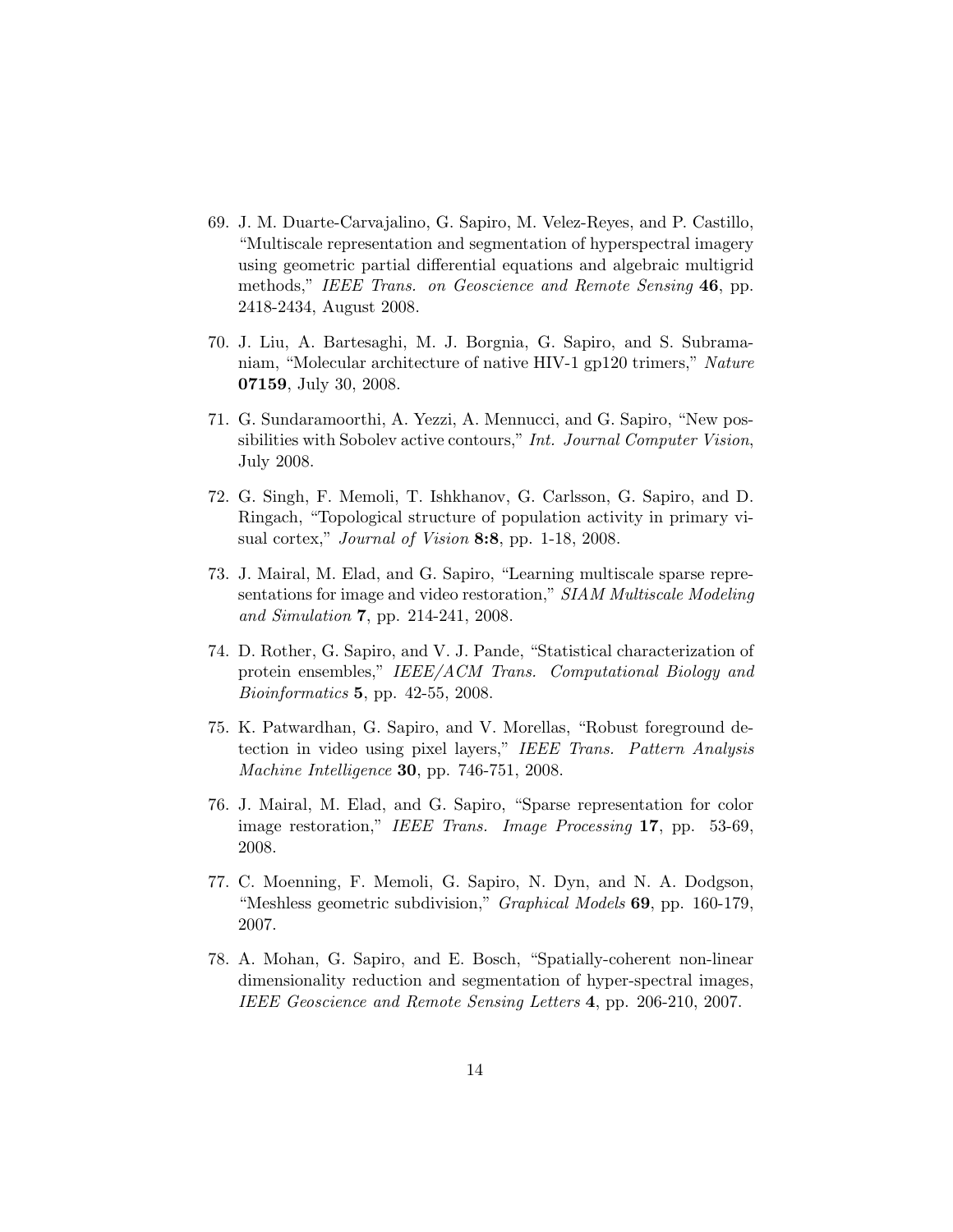- 79. Y. Kao, M. Hofer, G. Sapiro, J. Stern, K. Rehm, and D. A. Rottenberg, "A geometric method for automatic extraction of sulcal fundi," IEEE Trans. Medical Imaging 26, pp. 530-540, 2007.
- 80. A. Protiere and G. Sapiro, "Interactive image segmentation via adaptive weighted distances," IEEE Trans. Image Processing 16, pp. 1046-1057, 2007.
- 81. K. Patwardhan, G. Sapiro, and M. Bertalmio, "Video inpainting under camera motion," IEEE Trans. Image Processing 16, pp. 545-553, 2007.
- 82. M. Lee, P. Lloyd, X. Zhang, J. M. Schallhorn, K. Sugimoto, A. G. Leach, G. Sapiro, and K. N. Houk, "Shapes of antibody binding sites: Qualitative and quantitative analysis based on a geomorphic classification scheme," J. Org. Chem. 71, pp. 5082-5092, 2006.
- 83. L. Yatziv and G. Sapiro, "Image and video colorization," in Color Image Processing: Methods and Applications, R. Lukac and K. N. Plataniotis, Editors, CRC Press, 2006.
- 84. M. Hofer, G. Sapiro, and H. Wallner, "Fair polyline networks for constrained smoothing of digital terrain elevation data," IEEE Trans. on Geoscience and Remote Sensing 44, pp. 2983-2990, 2006.
- 85. J. Greer, A. Bertozzi, and G. Sapiro, "Fourth order partial differential equations on general geometries," Journal of Computational Physics 216, pp. 216-246, 2006.
- 86. L. Yatziv and G. Sapiro, "Fast image and video colorization using chrominance blending," IEEE Trans. Image Processing 15, pp. 1120- 1129, 2006.
- 87. M. Bertalmio, V. Caselles, G. Haro, and G. Sapiro, "PDE-based image and surface inpainting," in Handbook of Mathematical Models in Computer Vision, N. Paragios. Y. Chen, and O. Faugeras, Editors, Springer, New York, pp. 33-61, 2006.
- 88. E. Hershkovitz, G. Sapiro, A. Tannenbaum, and L. D. Williams, "Statistical Analysis of RNA Backbone," IEEE/ACM Trans. Computational Biology and Bioinformatics 3, pp. 33-46, 2006.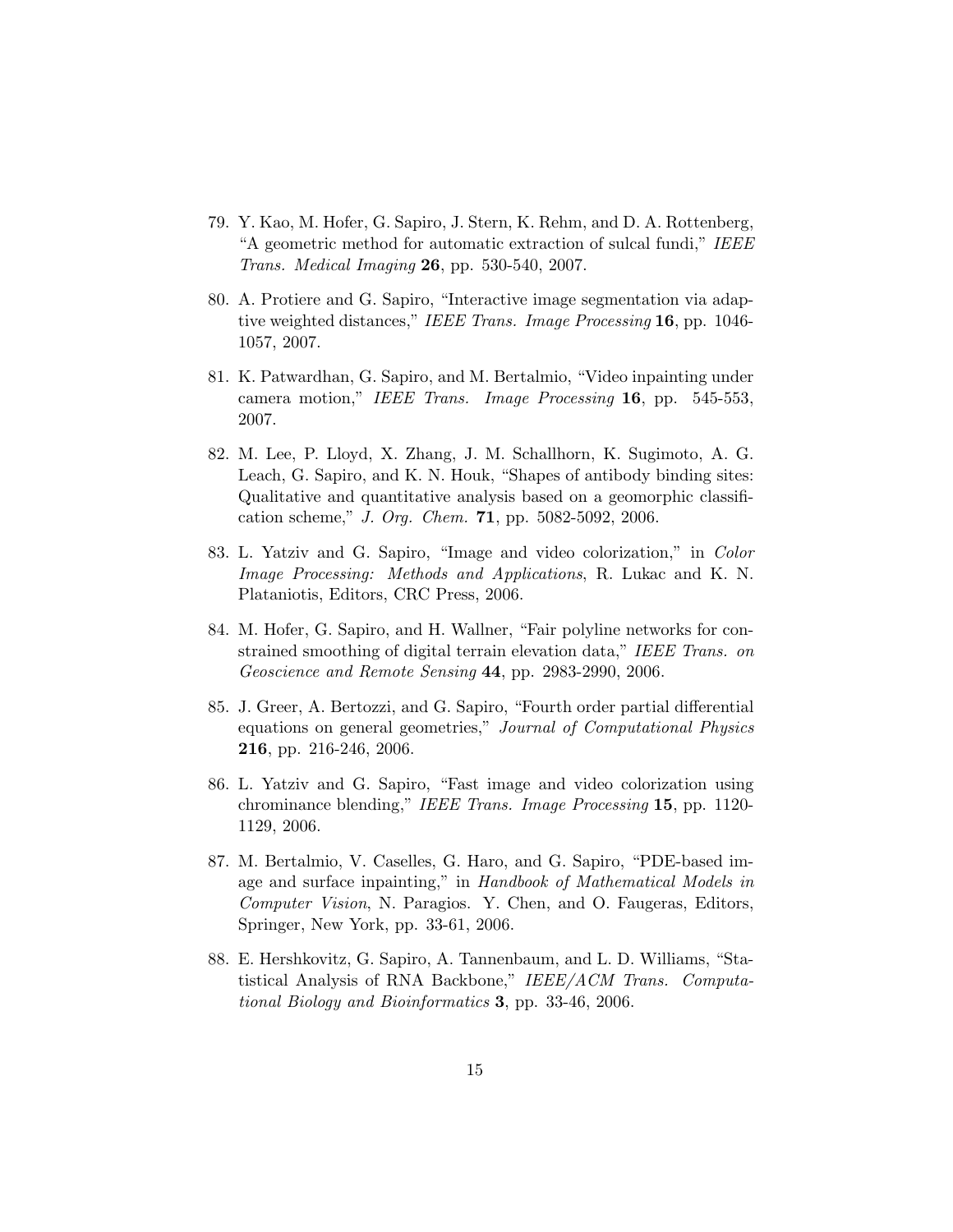- 89. A. Mohan, A. Bartesaghi, and G. Sapiro, "Constrained regularization of digital terrain elevation data," IEEE Geoscience and Remote Sensing Letters 3, pp. 59-62, 2006.
- 90. L. Yatziv, A. Bartesaghi, and G. Sapiro, "O(N) implementation of the fast marching algorithm," Journal of Computational Physics 212, pp. 393-399, March 2006.
- 91. M. Mahmoudi and G. Sapiro, "Fast image and video denoising via non-local means of similar neighborhoods," IEEE Signal Processing Letters 2, pp. 839-842, December 2005.
- 92. A. Martin, G. Sapiro, and G. Seroussi, "Is image steganography natural?," IEEE Trans. Image Processing 14, pp. 2040-2050, December 2005.
- 93. A. Bartesaghi, G. Sapiro, and S. Subramaniam, "An energy-based three dimensional segmentation approach for the quantitative interpretation of electron tomograms," IEEE Trans. Image Processing, Special Issue on Molecular and Cellular Bioimaging 14, pp. 1314- 1323, 2005.
- 94. V. Caselles, R. Kimmel, and G. Sapiro, "Geometric active contours for image segmentation," in Hanbook of Image and Video Processing, A. Bovik, Editor, Academic Press, 2005.
- 95. F. Memoli and G. Sapiro, "A theoretical and computational framework for isometry invariant recognition of point cloud data," Foundations of Computational Mathematics 5:3, pp. 313-347, 2005.
- 96. A. Bartesaghi, G. Sapiro, T. Malzbender, and D. Gelb, "Three dimensional shape rendering from multiple images," *Graphical Models* 67, pp. 332-346, 2005.
- 97. F. Memoli and G. Sapiro, "Distance functions and geodesics on submanifolds of  $R^d$  and point clouds," SIAM Journal Applied Math. 65, pp. 1227-1260, 2005.
- 98. F. Memoli, G. Sapiro, and P. Thompson, "Implicit brain imaging," NeuroImage 23, pp. 179-188, 2004.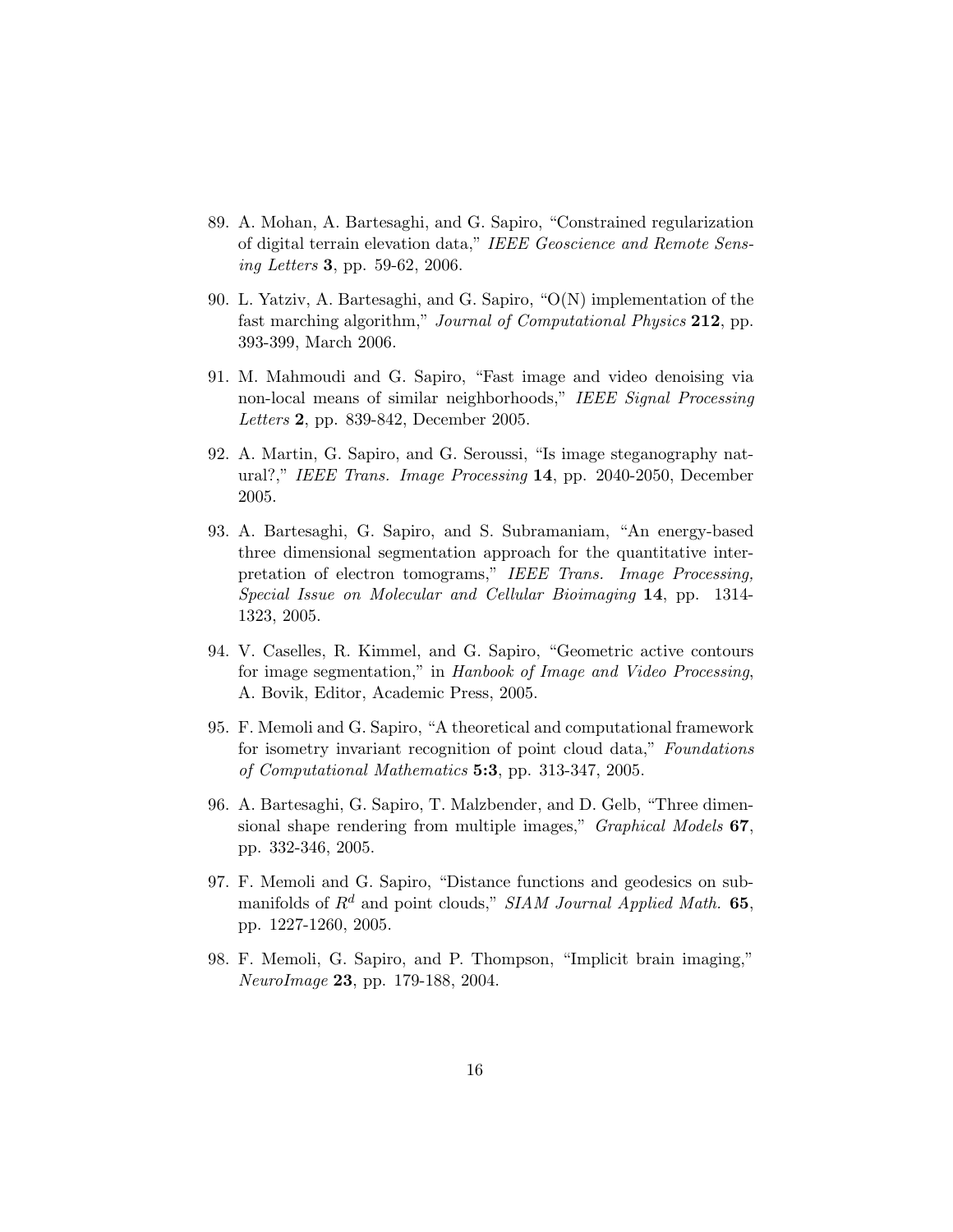- 99. A. Solé, V. Caselles, G. Sapiro, and F. Arándiga "Morse description and geometric encoding of digital elevation maps," IEEE Trans. Image Processing 13:9, pp. 1245-1262, September 2004.
- 100. R. Tsai, T. L. Cheng, P. Burchard, S. Osher, and G. Sapiro, "Visibility and its dynamics in a PDE based implicit framework," J. Comput. Phys. 199:1, pp. 260-290, September 2004.
- 101. M. Niethammer, S. Betelu, G. Sapiro, A. Tannenbaum, and P. J. Giblin, "Area-based medial axis of planar curves," Int. Journal Computer Vision 60:3, pp, 203-224, 2004.
- 102. V. Caselles, G. Sapiro, A. Sole, and C. Ballester, "Morse description and morphological encoding of continuous data," SIAM Multiscale Modeling and Simulation 2, pp. 179-209, 2004.
- 103. F. Memoli, G. Sapiro, and S. Osher, "Solving variational problems and partial differential equations mapping into general target manifolds," J. Comput. Phys. 195, pp. 263-292, March 2004.
- 104. G. Gorla, V. Interrante, and G. Sapiro, "Growing fitted textures," IEEE Trans. Visualization and Computer Graphics 9, pp. 512-524, 2003.
- 105. M. Bertalmio, L. Vese, G. Sapiro, and S. Osher, "Simultaneous structure and texture image inpainting," IEEE Trans. Image Processing 12, pp. 882-889, 2003.
- 106. A. Pardo and G. Sapiro, "Visualization of high dynamic range images," IEEE Trans. Image Processing 12, pp. 639-647, 2003.
- 107. S. Rane, G. Sapiro, and M. Bertalmio, "Structure and texture fillingin of missing image blocks in wireless transmission and compression applications," IEEE Trans. Image Processing 12, pp. 296-303, 2003.
- 108. R. Fedkiw, G. Sapiro, and C.-W. Shu, "Shock capturing, level sets and PDE based methods in computer vision and image processing: A review on Osher's contribution," J. Comput. Phys. 185:2, pp. 309-328, 2003.
- 109. G. Sapiro, "Geometric approaches for functional MRI Analysis," chapter in Signal Processing for Magnetic Resonance Imaging and Spectroscopy, Hong Yan, Editor, Marcel Decker, pp. 317-339, 2002.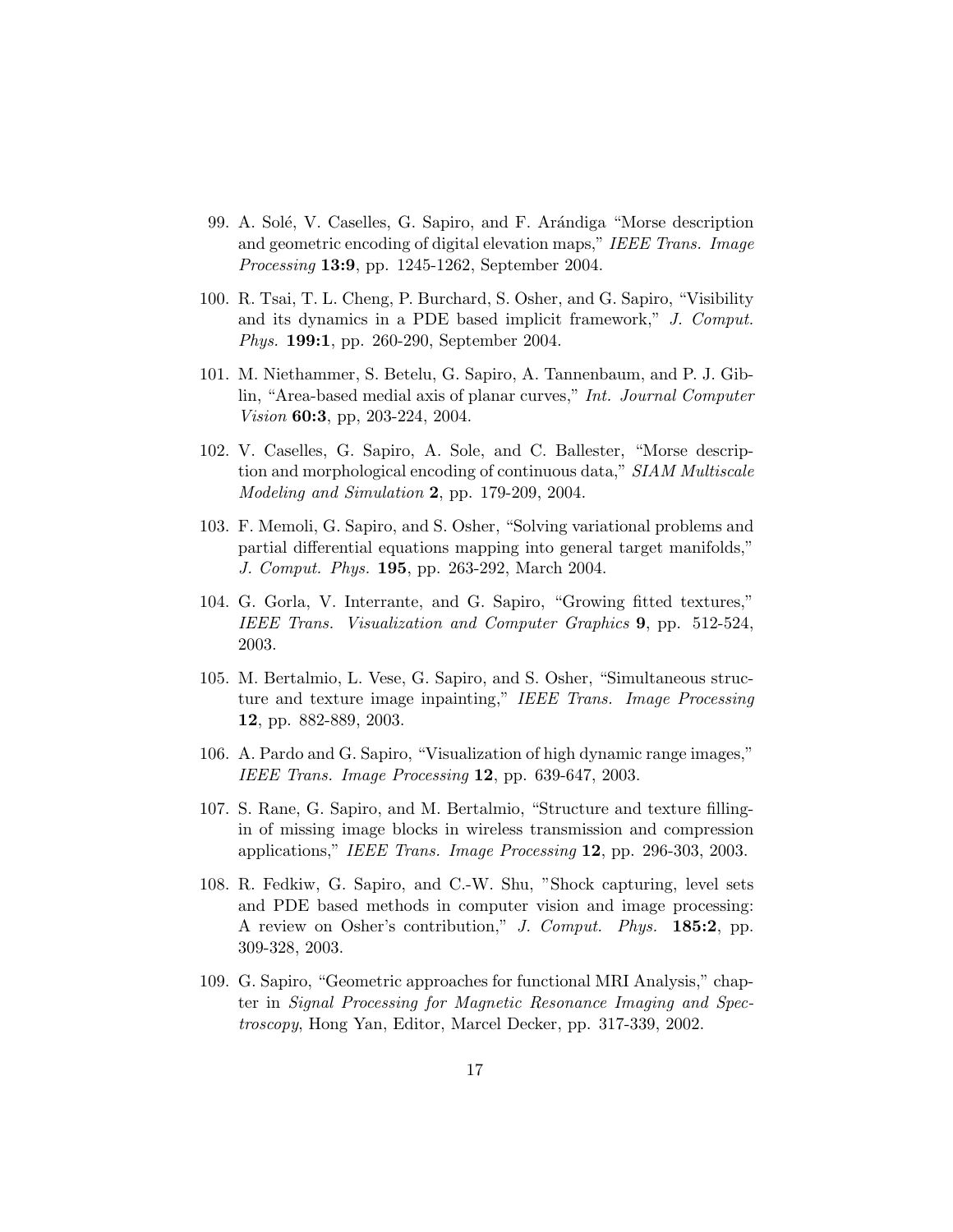- 110. A. Solé, A. López, and G. Sapiro, "Crease enhancement diffusion," Computer Vision Image Understanding 84, pp. 241-248, 2001.
- 111. M. Bertalmio, L. T. Cheng, S. Osher, and G. Sapiro, "Variational problems and partial differential equations on implicit surfaces," Journal of Computational Physics 174:2, pp. 759-780, 2001.
- 112. F. Memoli and G. Sapiro, "Fast computation of weighted distance functions and geodesics on implicit hyper-surfaces," Journal of Computational Physics, 173:2, pp. 730-764, November 2001.
- 113. S. Rane and G. Sapiro, "Evaluation of JPEG-LS, the new lossless and controlled-lossy still image compression standard, for compression of high-resolution elevation data," IEEE Trans. on Geoscience and Remote Sensing 39:10, pp. 2298-2306, 2001.
- 114. C. Ballester, M. Bertalmio, V. Caselles, G. Sapiro, and J. Verdera, "Filling-in by joint interpolation of vector fields and grey levels," IEEE Trans. Image Processing 10, pp. 1200-1211, August 2001.
- 115. A. Bartesaghi and G. Sapiro, "A system for the generation of curves on 3D brain images," Human Brain Mapping 14:1, pp. 1-15, 2001.
- 116. G. Sapiro, "Harmonic map flows and image processing," in Foundations of Computational Mathematics, R. DeVore, A. Iserles, and E. Süli, Editors, London Mathematical Society Lecture Note Series 284, pp. 299-232, 2001.
- 117. S. Betelu, G. Sapiro, A. Tannenbaum, and P. Giblin, "On the computation of the affine skeletons of planar curves and the detection of skew symmetry," Pattern Recognition 34, pp. 943-952, 2001.
- 118. B. Tang, G. Sapiro, and V. Caselles, "Color image enhancement via chromaticity diffusion," IEEE Trans. Image Processing 10, pp. 701- 707, May 2001.
- 119. A. Pardo and G. Sapiro, "Vector probability diffusion," IEEE Signal Processing Letters 8, pp. 106-109, April 2001.
- 120. A. F. Solé, S. C. Ngan, G. Sapiro, X. Hu, and A. López, "Anisotropic 2D and 3D averaging of fMRI signals," IEEE Trans. Medical Imaging 20, pp. 86-93, February 2001.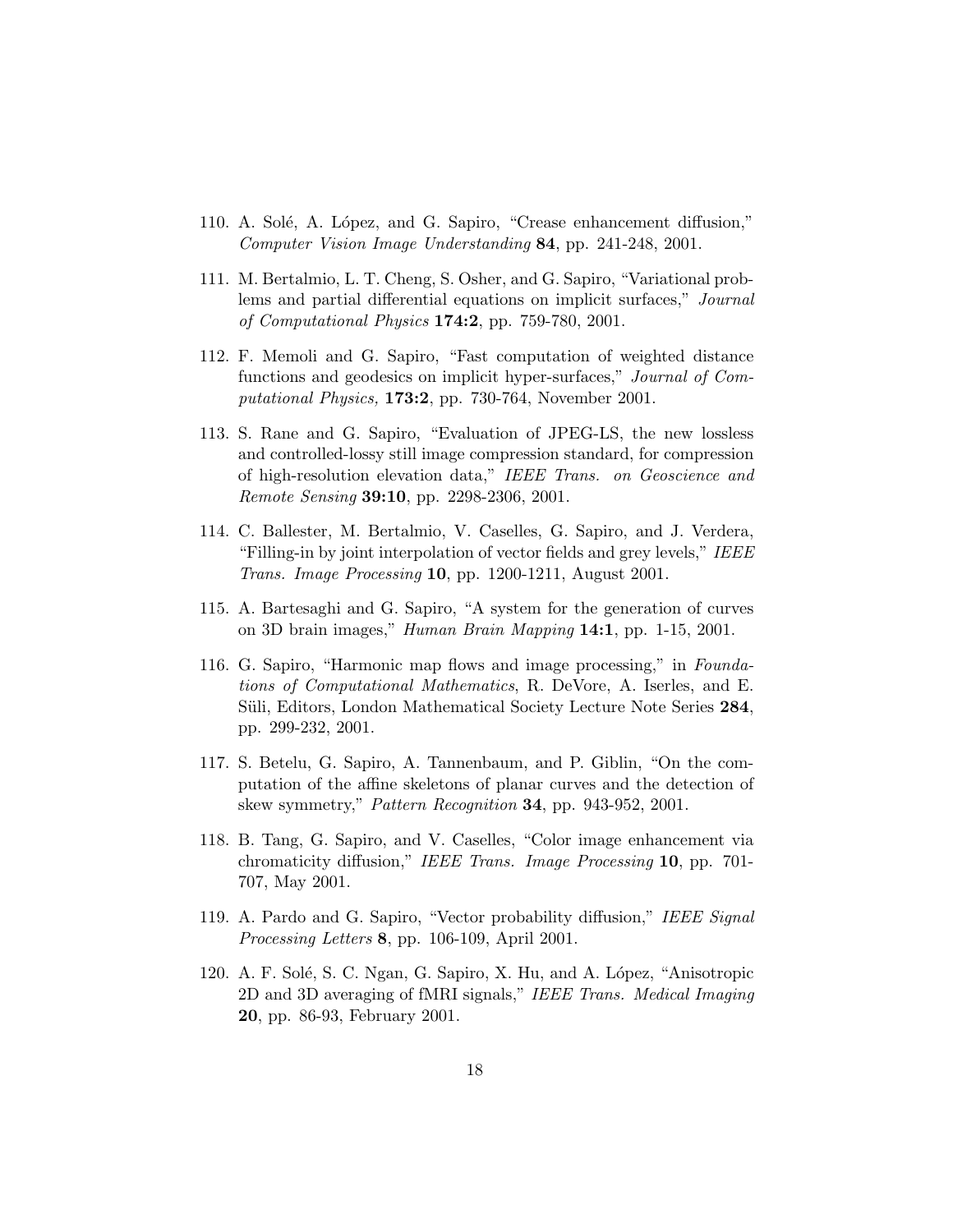- 121. D. H. Chung and G. Sapiro, "Segmenting skin lesions with partial differential equations based image processing algorithms," IEEE Trans. Medical Imaging 19, pp. 763-766, 2000.
- 122. G. Sapiro, "Nonlinear partial differential equations in image processing," chapter in Nonlinear Image Processing, S. K. Mitra and G. Sicuranza, Editors, Academic Press, September 2000.
- 123. M. Bertalmio, G. Sapiro, and G. Randall, "Morphing active contours," IEEE Trans. Pattern Analysis Machine Intelligence 22, pp. 733-738, 2000.
- 124. D. H. Chung and G. Sapiro, "On the level-lines and geometry of vector-valued images," IEEE Signal Processing Letters 7, pp. 241- 243, September 2000.
- 125. M. J. Weinberger, G, Seroussi, and G. Sapiro, "The LOCO-I lossless image compression algorithm: Principles and standardization into JPEG-LS," IEEE Trans. Image Processing 9, pp. 1309-1324, 2000.
- 126. M. Bertalmio, G. Sapiro, V. Caselles, and C. Ballester, "Image inpainting," Computer Graphics (SIGGRAPH), July 2000.
- 127. S. Haker, S. Angenent, A. Tannenbaum, R. Kikinis, G. Sapiro, and M. Halle, "Conformal surface parametrization for texture mapping," IEEE Trans. on Visualization and Computer Graphics 6, pp. 181-189, 2000.
- 128. B. Tang, G. Sapiro, and V. Caselles, "Diffusion of general data on non-flat manifolds via harmonic maps theory: The direction diffusion case," *Int. Journal Computer Vision* 36:2, pp. 149-161, February 2000.
- 129. V. Caselles, G. Sapiro, and D. H. Chung, "Vector median filters, infsup operations, and coupled PDE's: Theoretical connections," Journal of Mathematical Imaging and Vision 12, pp. 109-120, April 2000.
- 130. S. Haker, G. Sapiro, and A. Tannenbaum, "Knowledge-based segmentation of SAR data with learned priors," IEEE Trans. Image Process $inq$  9, pp. 299-301, 2000.
- 131. G. Sapiro, "Color and illuminant voting," IEEE Trans. Pattern Analysis Machine Intelligence 21, pp. 1210-1215, 1999.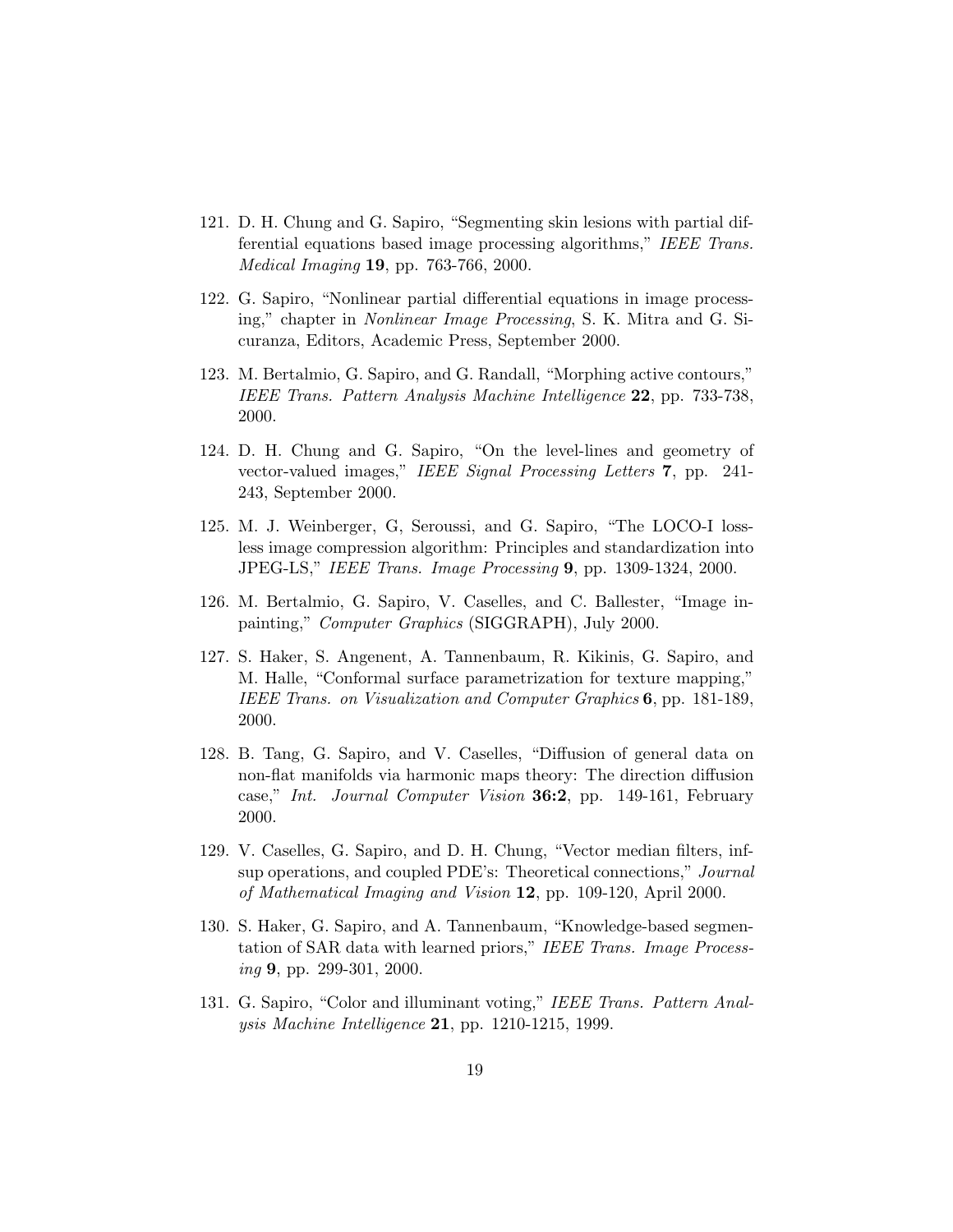- 132. P. Olver, G. Sapiro, and A. Tannenbaum, "Affine invariant detection: Edge maps, anisotropic diffusion, and active contour," Acta Applicandae Mathematicae 59, pp. 45-77, 1999.
- 133. P. Giblin and G. Sapiro, "Affine versions of the symmetry set," in CRC Lecture Notes in Mathematics 412, pp. 173-187, J. W. Bruce and F. Tari (Editors), 2000.
- 134. M. Bertalmio, G. Sapiro, and G. Randall, "Region tracking on levelsets methods," IEEE Trans. Medical Imaging 18, pp. 448-451, 1999.
- 135. P. Teo, G. Sapiro, and B. Wandell, "Anisotropic smoothing of posterior probabilities," in Dynamical Systems, Control, Coding, Computer Vision, G. Picci and D. S. Gilliam (Editors), pp. 419-432, Birkhauser Verlag, Boston, 1999 (invited contribution).
- 136. V. Caselles, J-L. Lisani, J-M. Morel, and G. Sapiro, "Shape preserving local histogram modification," IEEE Trans. Image Proc. 8, pp. 220-230, 1999.
- 137. S. Angenent, G. Sapiro, and A. Tannenbaum, "On the affine heat flow for nonconvex curves," J. of the American Mathematical Society 11, pp. 601-634, July 1998.
- 138. P. Giblin and G. Sapiro, "Affine-invariant distances, envelopes, and symmetry sets," *Geometriae Dedicata* **71**, pp. 237-261, May 1998.
- 139. M. Black, G. Sapiro, D. Marimont, and D. Heeger, "Robust anisotropic diffusion," IEEE Trans. Image Processing, pp.421-432, March 1998.
- 140. V. Caselles, J. M. Morel, G. Sapiro, and A. Tannenbaum, Editors, "Introduction to the special issue on partial differential equations and geometry-driven diffusion in image processing and analysis," IEEE Trans. Image Processing 7, pp. 269-273, March 1998.
- 141. P. Teo, G. Sapiro, and B. Wandell, "Creating connected representations of cortical gray matter for functional MRI visualization," IEEE Trans. Medical Imaging 16:06, pp. 852–863, December 1997.
- 142. G. Sapiro and V. Caselles, "Contrast enhancement via image evolution flows," *Graphical Models and Image Processing* 59:6, pp. 407-416, 1997.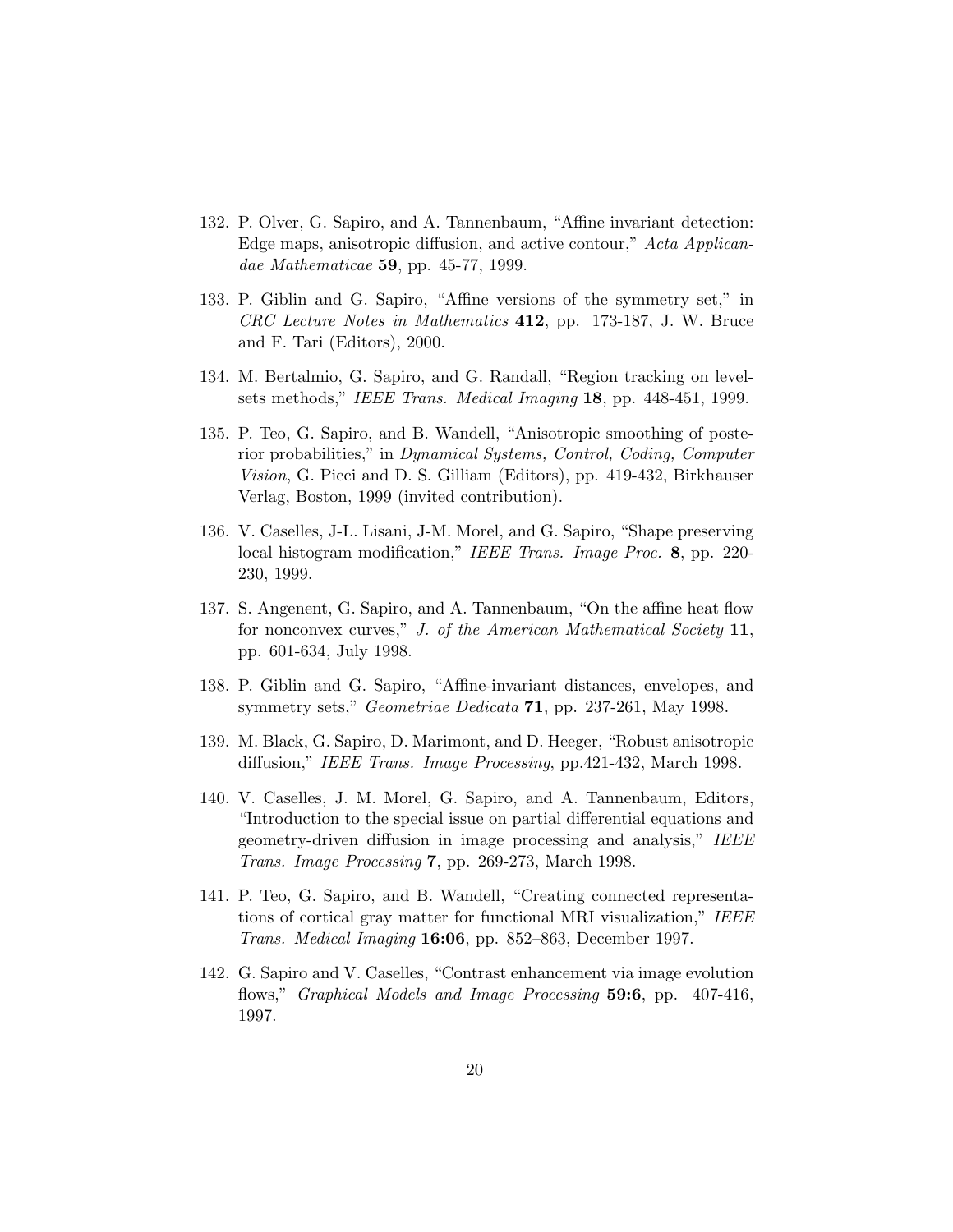- 143. G. Sapiro, "Color snakes," Computer Vision and Image Understanding 68:2, pp. 247-253, 1997.
- 144. V. Caselles, R. Kimmel, G. Sapiro, and C. Sbert, "Minimal surfaces: A geometric three-dimensional segmentation approach," Numerische Mathematik 77, pp 423-451, 1997.
- 145. D. Ringach, G. Sapiro, and R. Shapley, "A subspace reverse correlation technique for the study of visual neurons," Vision Research 37, pp. 2455-2464, 1997.
- 146. G. Sapiro and V. Caselles, "Histogram modification via differential equations," *Journal of Differential Equations* 135:2, pp. 238-268, 1997.
- 147. V. Caselles, R. Kimmel, G. Sapiro, and C. Sbert, "Minimal surfaces based object segmentation," IEEE Trans. Pattern Analysis Machine Intelligence **19:4**, pp. 394-398, 1997.
- 148. V. Caselles, R. Kimmel, and G. Sapiro, "Geodesic active contours," International Journal of Computer Vision 22:1, pp. 61-79, 1997.
- 149. F. Pollick and G. Sapiro, "Constant affine velocity predicts the 1/3 power law of planar motion perception and generation," Vision Research **37:3**, pp. 347-353, 1997.
- 150. G. Sapiro, A. Cohen, and A. M. Bruckstein, "A subdivision scheme for continuous scale B-splines and affine invariant progressive smoothing," Journal of Mathematical Imaging and Vision 7, pp. 23-40, 1997.
- 151. P. Olver, G. Sapiro, and A. Tannenbaum, "Invariant geometric evolutions of surfaces and volumetric smoothing," SIAM J. of Applied Math. 57-1, pp. 176-194, 1997.
- 152. G. Sapiro and D. Ringach, "Anisotropic diffusion of multivalued images with applications to color filtering," IEEE Trans. on Image Processing 5, pp. 1582-1586, 1996.
- 153. G. Sapiro, "Geometric flows for image processing," in Control Problems in Industry, I. Lasiecka and B. Morton, Ed., Birkhauser, 1995.
- 154. A. M. Bruckstein, G. Sapiro, and D. Shaked, "Evolutions of planar polygons," International J. of Pattern Recognition and Artificial Intelligence, 9-6, pp. 991-1014, 1995.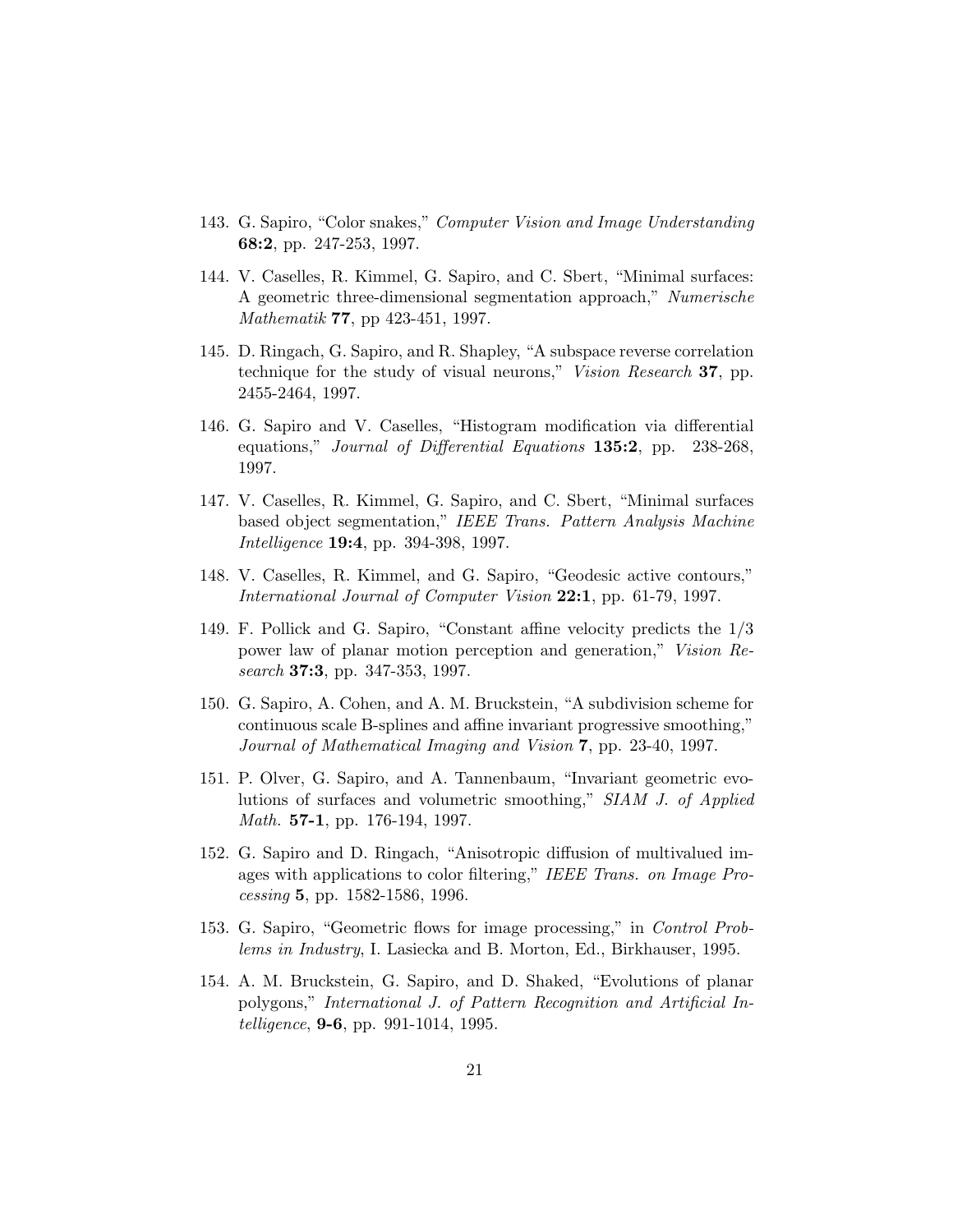- 155. G. Sapiro and A. M. Bruckstein, "The ubiquitous ellipse," Acta Applicandae Mathematicae 38, pp. 149-161, 1995.
- 156. G. Sapiro and A. Tannenbaum, "Area and length preserving geometric invariant scale-spaces," IEEE Trans. Pattern Analysis Machine Intelligence 17:1, pp. 67-72, 1995.
- 157. R. Kimmel and G. Sapiro, "Shortening three dimensional curves via two dimensional flows," International Journal of Computer  $\mathcal C$  Mathematics with Applications 29, pp. 49-62, 1995.
- 158. P. Olver, G. Sapiro, and A. Tannenbaum, "Differential invariant signatures and flows in computer vision: A symmetry group approach," chapter in Geometry Driven Diffusion in Computer Vision, B. Romeny Ed., Kluwer, September 1994.
- 159. P. Olver, G. Sapiro, and A. Tannenbaum, "Classification and uniqueness of invariant geometric flows," Comptes rendus de l'Acad. des Sciences de Paris, pp. 339-344, August 1994.
- 160. G. Sapiro and D. Malah, "Morphological image coding based on a geometric sampling theorem and a modified skeleton representation," Journal of Visual Communication and Image Representation 5:1, pp. 29-40, 1994.
- 161. G. Sapiro and A. Tannenbaum, "On affine plane curve evolution," Journal of Functional Analysis 119:1, pp. 79-120, January 1994.
- 162. G. Sapiro and A. Tannenbaum, "On invariant curve evolution and image analysis," *Indiana University Mathematics Journal* 42:3, 1993.
- 163. G. Sapiro and A. Tannenbaum, "Affine invariant scale-space," International Journal of Computer Vision 11:1, pp. 25-44, 1993.
- 164. G. Sapiro, R. Kimmel, D. Shaked, B. B. Kimia, and A. M. Bruckstein, "Implementing continuous-scale morphology via curve evolution," Pattern Recognition 26:9, pp. 1363-1372, 1993.

#### Reviewed Conferences Proceedings

165. P. Llull, X. Yuan, X. Liao, J. Yang, L. Carin, G. Sapiro, and D. J. Brady, "Compressive extended depth of eld using image space coding," Classical Optics Congress - Computational Optical Sensing and Imaging, Hawaii, June 2014.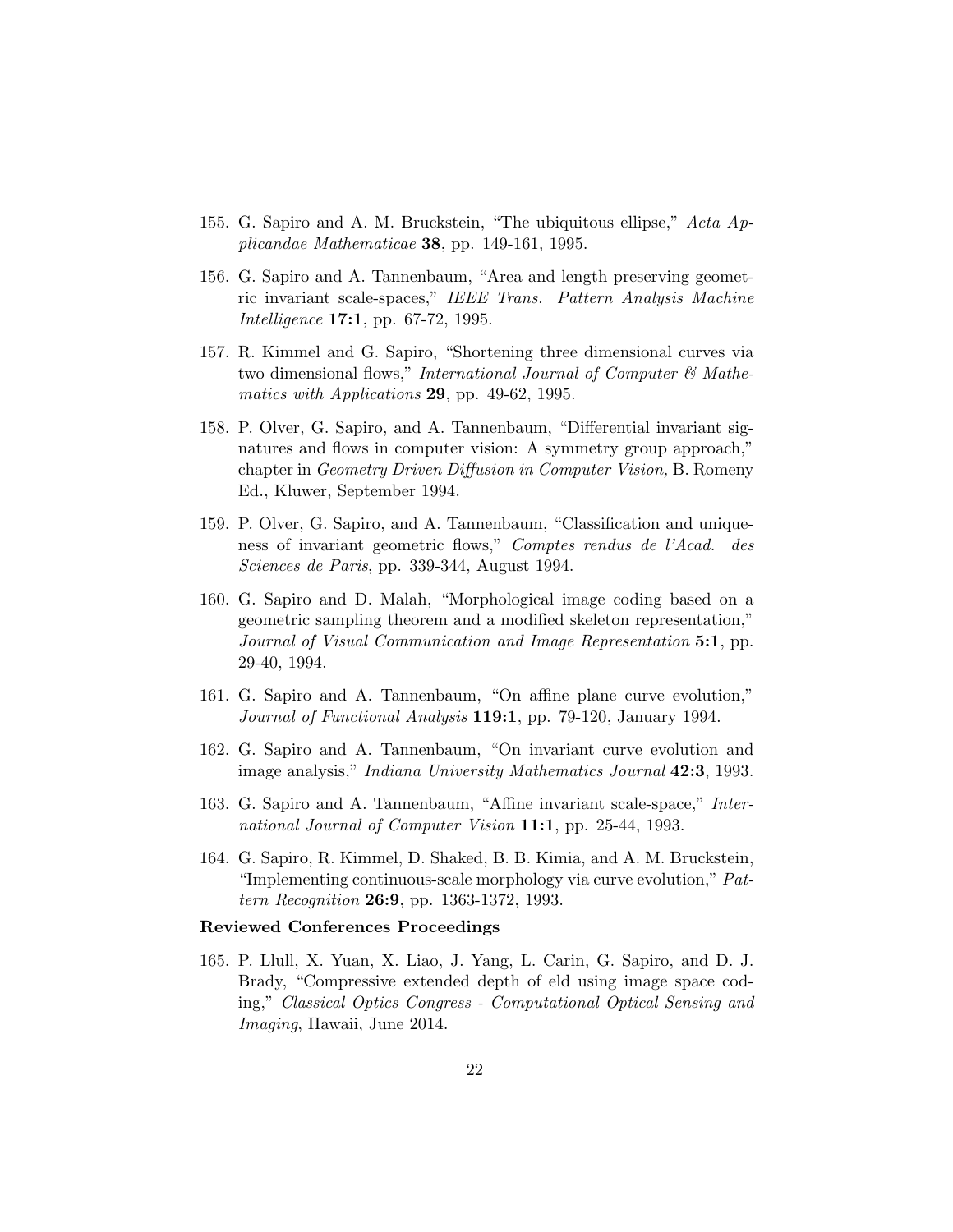- 166. X. Yuan, P. Llull, X. Liao, J. Yang, G. Sapiro, D. J. Brady, and L, Carin, "Low-cost compressive sensing for color video and depth," IEEE Computer Vision Pattern Recognition (CVPR), June 2014.
- 167. P. Sprechmann, A. Bronstein, and G. Sapiro, "Supervised non-Euclidean sparse NMF via bilevel optimization with applications to speech enhancement," Joint Workshop on Hands-free Speech Communication and Microphone Arrays (HSCMA 2014), Nice, France, May 2014.
- 168. Q. Qiu and G. Sapiro, "Learning transformations for classification forests," International Conference on Learning Representations, May 2014.
- 169. J. Masci, P. Sprechmann, M. Bronstein, A. Bronstein, and G. Sapiro, "Sparse similarity-preserving hashing," International Conference on Learning Representations, May 2014.
- 170. M. Tepper and G. Sapiro, "All for one, one for all: Consensus community detection in networks," ICASSP 2014, Florence, May 2014.
- 171. M. Fiori, P. Sprechmann, J. Vogelstein, P. Muse, and G. Sapiro, "Robust multimodal graph matching: Sparse coding meets graph matching," Neural and Information Processing Systems (NIPS), 2013.
- 172. P. Sprechmann, R. Litman, T. Ben Yakar, A. Bronstein, and G. Sapiro, "Efficient supervised sparse analysis and synthesis operators," Neural and Information Processing Systems (NIPS), 2013.
- 173. E. Elhamifar, G. Sapiro, A. Yang, and S. Sastry, "Active learning via convex programming," International Conference Computer Vision, Australia, December 2013.
- 174. M. Tepper and G. Sapiro, "Ants crawling to discover the community structure in networks," 18th Iberoamerican Congress on Pattern Recognition, Cuba, November 2013.
- 175. M. Fiori, P. Muse, and G. Sapiro, "Polyps flagging in virtual colonoscopy," 18th Iberoamerican Congress on Pattern Recognition, Cuba, November 2013.
- 176. T. Ben Yakar, P. Sprechmann, R. Litman, A. Bronstein, and G. Sapiro, "Bilevel sparse models for polyphonic music transcription," Interna-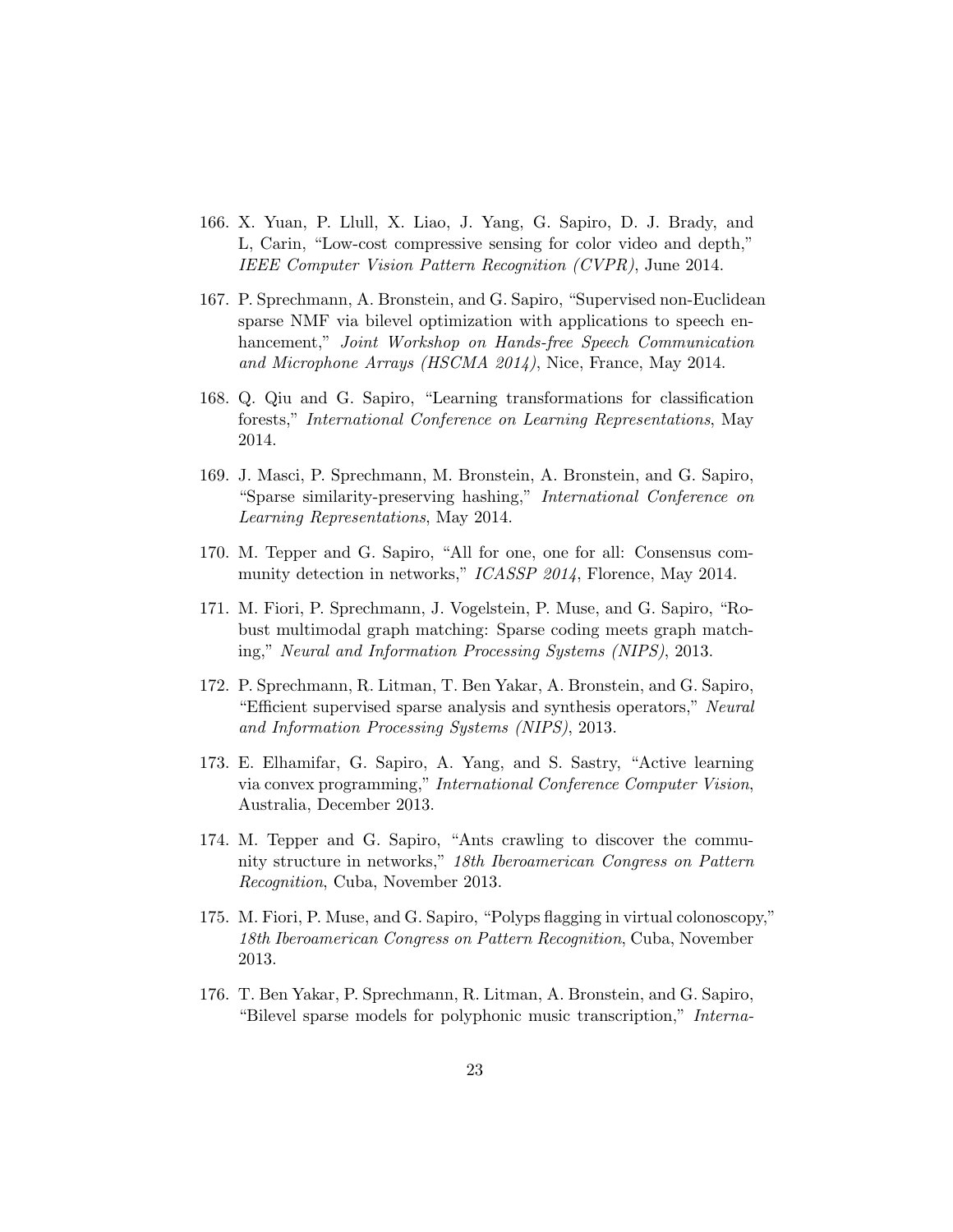tional Society for Music Information Retrieval Conference, Curitiba, Brazil, November 2013.

- 177. N. Walczak, J. Fasching Λ, W. D. Toczyski, V. Morellas Λ, G. Sapiro, and N. Papanikolopoulos, "Locating occupants in pre-school classrooms using a multiple RGB-D sensor system," IEEE/RSJ International Conference on Intelligent Robots and Systems, Tokyo, November 2013.
- 178. J. Fasching, N. Walczak, W. Toczyski, K. Cullen, G. Sapiro, V. Morellas, and N. Papanikolopoulos, "Computer-assisted labeling of motor stereotypes in video," American Academy of Child and Adolescent Psychiatry Annual Meeting, Florida, October 2013.
- 179. E. L. Dennis, L. Zhan, N. Jahanshad, B. A. Mueller, Y. Jin, C. Lenglet, E. Yacoub, G. Sapiro, K. Ugurbil, N. Harel, A. W. Toga, K. O. Lim, and P. M. Thompson, "Rich club analysis of structural brain connectivity at 7 Tesla versus 3 Tesla," MICCAI MMBC Workshop 2013, Nagoya, Japan, Sept. 22-26, 2013
- 180. Z. Tang, M. Tepper, and G. Sapiro, "Reflective symmetry detection by rectifying randomized correspondences," British Machine Vision Conference, Bristol, September 2013.
- 181. H. Cetingul, L. Dumont, M. Nadar, P. Thompson, G. Sapiro, and C. Lenglet, "Importance sampling spherical harmonics to improve filtered probabilistic tractography," 3rd International Workshop on Pattern Recognition in NeuroImaging, Philadelphia, June 2013.
- 182. J. Yang, X. Yuan, X. Liao, P. Llull, G. Sapiro, D. Brady, and L. Carin, "Gaussian mixture models for video compressive sensing," IEEE International Conference Image Processing, Melbourne, Australia, 2013.
- 183. X. Yuan, J. Yang, P. Llull, X. Liao, G. Sapiro, D. Brady, and L. Carin, "Adaptive temporal compressive sensing for video," IEEE International Conference Image Processing, Melbourne, Australia, 2013.
- 184. M. Tepper and G. Sapiro, "Fast L1 smoothing splines with an application to Kinect depth data," IEEE International Conference Image Processing, Melbourne, Australia, 2013.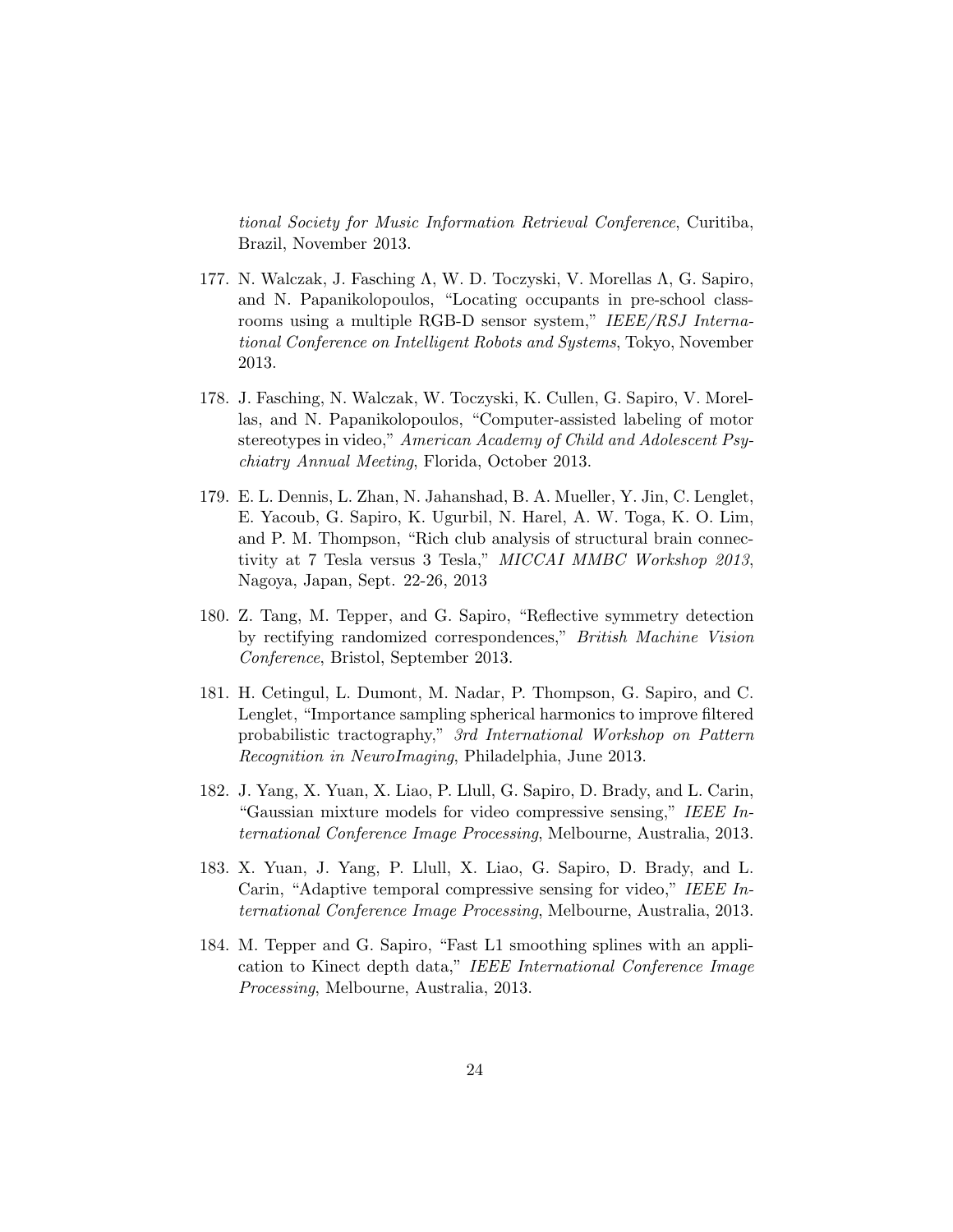- 185. P. Llull, X. Liao, X. Yuan, J. Yang, D. Kittle, L. Carin, G. Sapiro, and D. J. Brady, "Compressive sensing for video using a passive coding element," Imaging and Applied Optics Congress, Arlington, VA, June 2013.
- 186. P. Sprechmann, A. Bronstein, J-M. Morel, and G. Sapiro, "Audio restoration from multiple copies," ICASSP 2013, Vancouver, May 2013.
- 187. P. Sprechmann, A. Bronstein, M. Bronstein, and G. Sapiro, "Learnable low rank sparse models for speech denoising," ICASSP 2013, Vancouver, May 2013.
- 188. E. Elhamifar, R. Vidal, and G. Sapiro, "Finding exemplars from pairwise dissimilarities via simultaneous sparse recovery," Neural and Information Processing Systems (NIPS), 2012.
- 189. M. Fiori, P. Muse, and G. Sapiro, "Topology constraints in graphical models," Neural and Information Processing Systems (NIPS), 2012.
- 190. A. Taheri, M. Tepper, A. Banerjee, and G. Sapiro,"If you are happy and know it ... Tweet," ACM Conference on Information and Knowledge Management, Maui, November 2012.
- 191. J. Hashemi, T. Vallin Spina, M. Tepper, A. Esler, V. Morellas, N. Papanikolopoulos, and G. Sapiro, "A computer vision approach for the assessment of autism-related behavioral markers," IEEE Conference on Development and Learning, San Diego, November 2012.
- 192. J. Fasching, N. Walczak, R. Sivalingam, K. Cullen, B. Murphy, G. Sapiro, V. MorellasΛ, and N. Papanikolopoulos, "Detecting risk-markers in children in a preschool classroom," IEEE/RSJ International Conference on Intelligent Robots and Systems, Vilamoura, Algarve (Portugal), October 2012.
- 193. P. Sprechmann, A. Bronstein, and G. Sapiro, "Real-time online singing voice separation from monaural recordings using robust low-rank modeling," International Society for Music Information Retrieval Conference, Porto, October 2012.
- 194. J. M. Duarte-Carvajalino, C. Lenglet, K. Ugurbil, S. Moeller, L. Carin, and G. Sapiro, "A framework for multi-task Bayesian compressive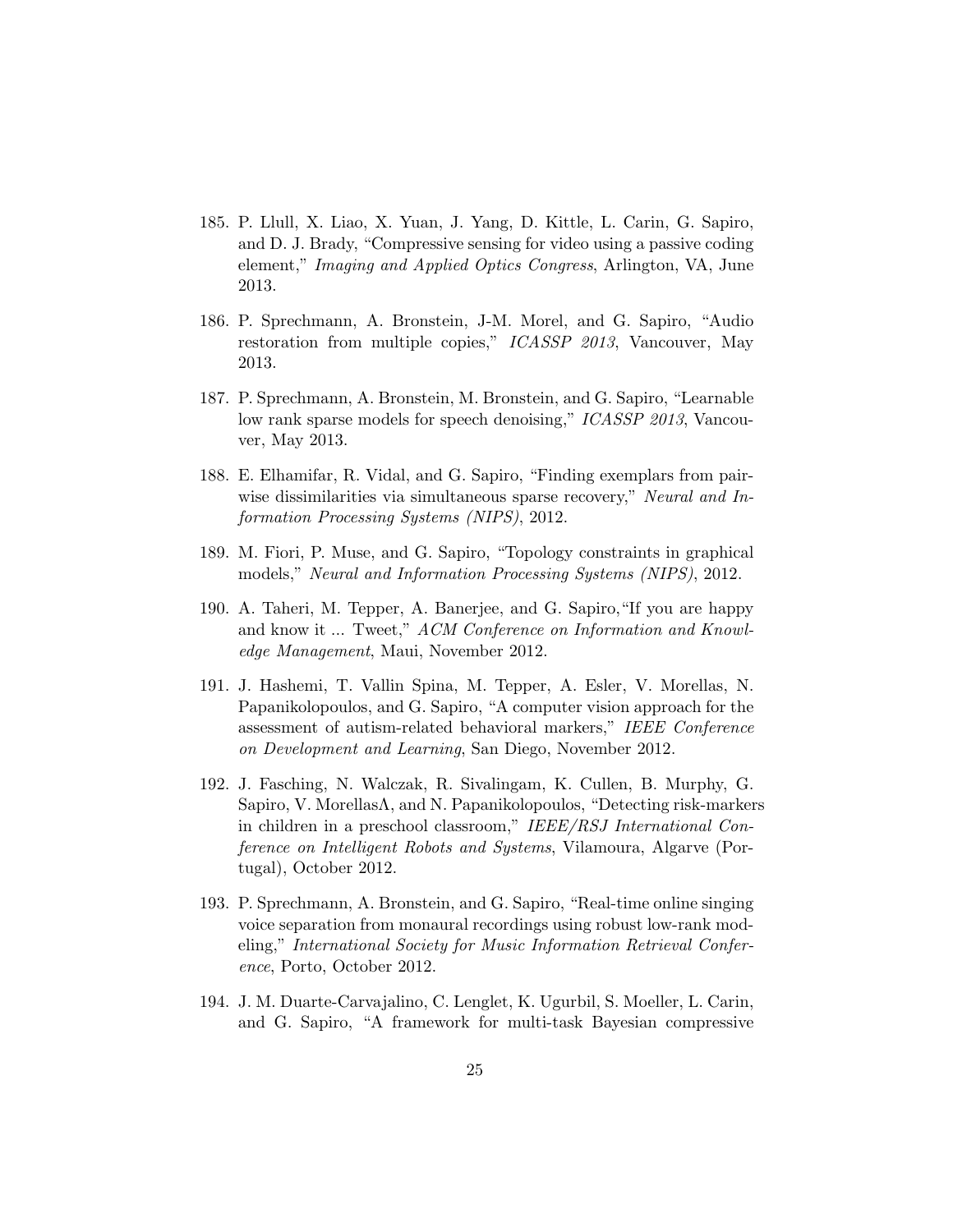sensing of DW-MRI," MICCAI 2012 Workshop on Computational Diffusion MRI, October 2012.

- 195. A. Kamath, I. Aganj, J. Xu, E. Yacoub, Kamil Ugurbil, G. Sapiro, and C. Lenglet, "Generalized constant solid angle ODF and optimal acquisition protocol for fiber orientation mapping," MICCAI 2012 Workshop on Computational Diffusion MRI, October 2012.
- 196. H. Ertan, L. Dumont, M. Nadar, P. Thompson, G. Sapiro, and C. Lenglet, "Simultaneous ODF estimation and robust probabilistic tractography from HARDI," MICCAI 2012 Workshop on Computational Diffusion MRI, October 2012.
- 197. H. Ertan, M. Nadar, P. Thompson, G. Sapiro, and C. Lenglet, "Simultaneous ODF estimation and tractography in HARDI," IEEE EMBC, San Diego, 2012.
- 198. M. Tepper and G. Sapiro, "Decoupled coarse-to-fine matching and nonlinear regularization for efficient motion estimation," IEEE International Conference Image Processing, Orlando, Florida, September 2012.
- 199. A. Castrodad, T. Khuon, R. Band, and G. Sapiro, "Sparse modeling for hyperspectral imagery and LIDAR data fusion for subpixel mapping," IEEE International Geoscience and Remote Sensing Symposium, July 2012.
- 200. A. Bronstein, P. Sprechmann, and G. Sapiro, "Learning efficient structured sparse models," International Conference Machine Learning, Edinburgh, June 2012.
- 201. E. Elhamifar, R. Vidal, and G. Sapiro, "See all by looking at a few: Sparse modeling for finding representative objects," IEEE Computer Vision Pattern Recognition (CVPR), Providence, June 2012.
- 202. M. Tong, Y. Kim, L. Zhan, G. Sapiro, C. Lenglet, B. Mueller, P. Thompson, and L. Vese, "A variational model for denoising high angular resolution diffusion imaging," IEEE International Symposium on Biomedical Imaging, 2012.
- 203. R. Sivalingam, A. Cherian, J. Fasching, N. Walczak, N. Bird, V. Morellas, N. Papanikolopoulos, G. Sapiro, and K. Lim, "A multi-sensor vi-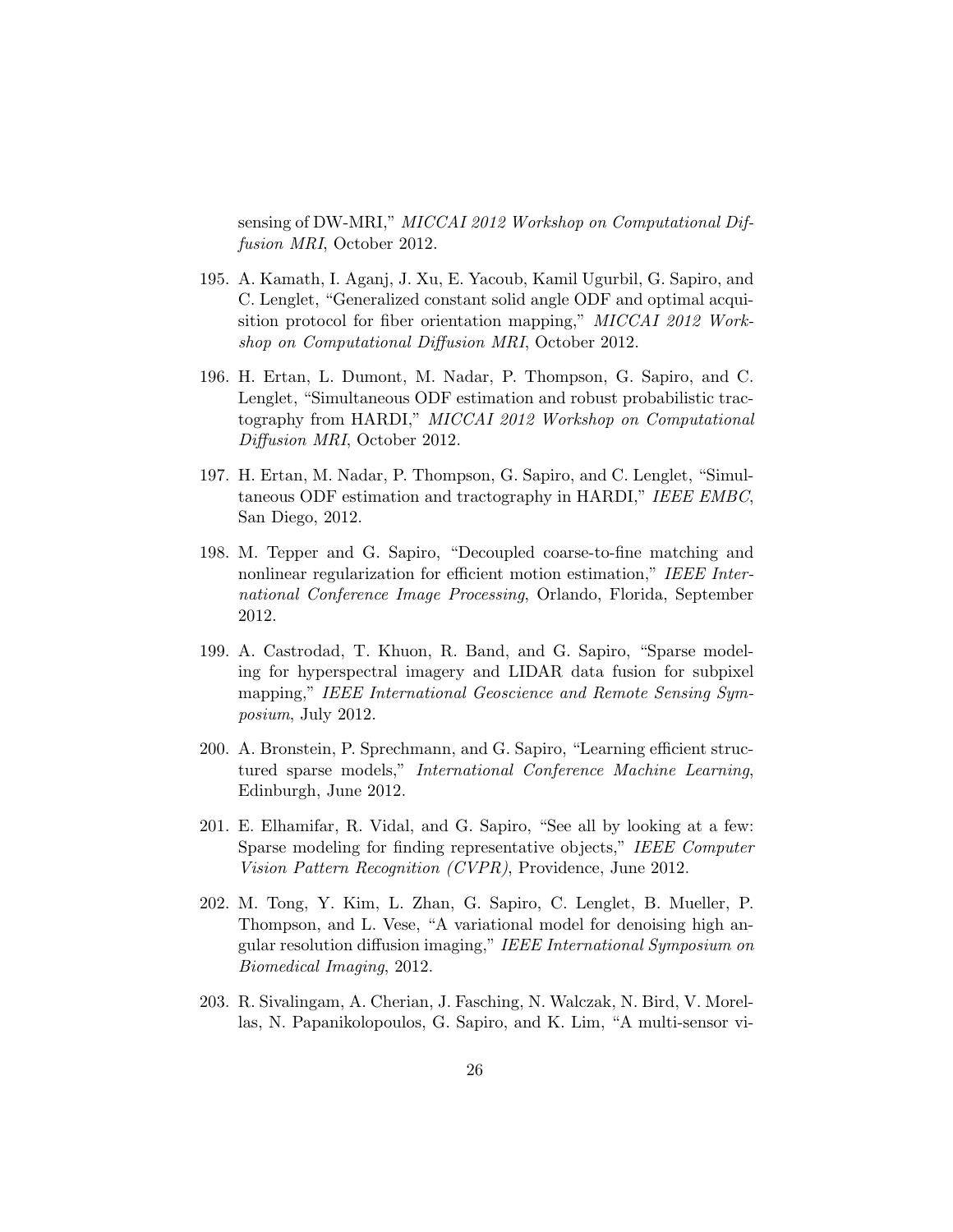sual tracking system for behavior monitoring of at-risk children," IEEE Int. Conference on Robotics and Automation, Minneapolis, May 2012.

- 204. T. Zhou, H. Shan, A. Banerjee, and G. Sapiro, "Kernelized probabilistic matrix factorization: Exploiting graphs and side information," SIAM Data Mining (SDM) 2012, Anaheim, CA, April 2012.
- 205. T. Michaeli, Y. Eldar, and G. Sapiro, "Semi-supervised multi-domain regression with distinct training sets," ICASSP 2012, Kyoto, March 2012.
- 206. I. Ramirez and G. Sapiro, "Low-rank data modeling via the minimum description length principle," ICASSP 2012, Kyoto, March 2012.
- 207. J. M. Duarte-Carvajalino, G. Yu, L. Carin, and G. Sapiro, "Adaptive statistical compressive sensing: Learning to sense Gaussian mixture models," ICASSP 2012, Kyoto, March 2012.
- 208. P. Sprechmann, P. Cancela, and G. Sapiro, "Gaussian mixture models for score-informed instrument separation," ICASSP 2012, Kyoto, March 2012.
- 209. N. Walczak, J. Fasching, W. Toczyski, R. Sivalingam, N. Bird, K. Cullen, V. Morellas, B. Murphy, G. Sapiro, and N. Papanikolopoulos, "A nonintrusive system for behavioral analysis of children using multiple RGB+depth sensors," Workshop on Applications in Computer Vision, Colorado, 2012.
- 210. L. Bar and G. Sapiro, "Hierarchical invariant sparse modeling for image analysis," IEEE International Conference Image Processing, Brussels, Belgium, September 2011.
- 211. B. Chen, G. Sapiro, G. Polatkan, D. B. Dunson, and L. Carin, "The hierarchical beta process for convolutional factor analysis and deep learning," International Conference Machine Learning, Washington, June 2011.
- 212. L. Li. M. Zhou, G. Sapiro, and L. Carin, "On the integration of topic modeling and dictionary learning," International Conference Machine Learning, Washington, June 2011.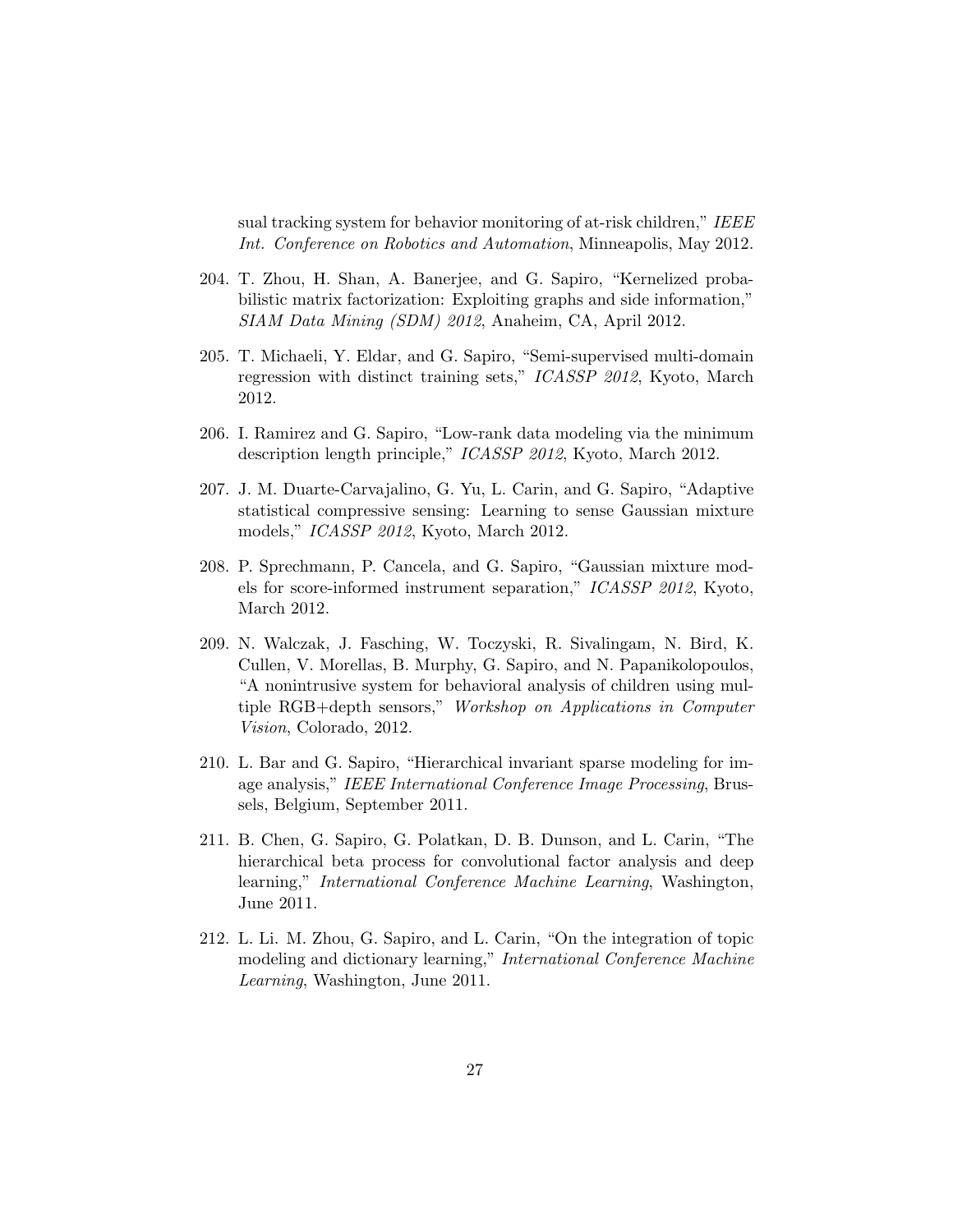- 213. M. Zhou, H. Yang, G. Sapiro, D. Dunson, and L. Carin, "Dependent hierarchical beta process for image interpolation and denoising," *Pro*ceedings of the 14th International Conference on Artificial Intelligence and Statistics (AISTATS), Fort Lauderdale, FL, 2011.
- 214. P. Sprechmann, I. Ramirez, P. Cancela, and G. Sapiro, "Collaborative sources identification in mixed signals via hierarchical sparse modeling," IEEE ICASSP 2011, Prague, May 2011.
- 215. F. Leger, G. Yu, and G. Sapiro, "Efficient matrix completion with Gaussian models," IEEE ICASSP 2011, Prague, May 2011.
- 216. G. Yu and G. Sapiro, "Statistical compressive sensing of Gaussian mixture models," IEEE ICASSP 2011, Prague, May 2011.
- 217. I. Ramirez and G. Sapiro, "Sparse coding and dictionary learning based on the MDL principle," IEEE ICASSP 2011, Prague, May 2011.
- 218. M. Zhou, H. Yang, G. Sapiro, D. Dunson, and L. Carin, "Covariatedependent dictionary learning and sparse coding," IEEE ICASSP 2011, Prague, May 2011.
- 219. N. Jahanshad, I. Aganj, C. Lenglet, A. Joshi, Y. Jin, M. Barysheva, K. McMahon, G. de Zubicaray, N. Martin, M. Wright, A. Toga, G. Sapiro, and P. Thompson, "Sex differences in the human connectome: 4-Tesla high angular resolution diffusion imaging (HARDI) tractography in 234 young adult twins," IEEE International Symposium on Biomedical Imaging, Chicago, March-April 2011.
- 220. E. Caruyer, I. Aganj, C. Lenglet, G. Sapiro, and R. Deriche, "Online motion detection in high angular resolution diffusion imaging," IEEE International Symposium on Biomedical Imaging, Chicago, March-April 2011.
- 221. L. Zhan, A. D. Leow, I. Aganj, C. Lenglet, G. Sapiro, E. Yacoub, N. Harel, A. W. Toga, and P. M. Thompson, "Differential information content in staggered multiple shell HARDI measured by the tensor distribution function," IEEE International Symposium on Biomedical Imaging, Chicago, March-April 2011.
- 222. G. Prasad, N. Jahanshad, I. Aganj, C. Lenglet, G. Sapiro, A. Toga, and P. Thompson, "Atlas-based fiber clustering for multi-subject analysis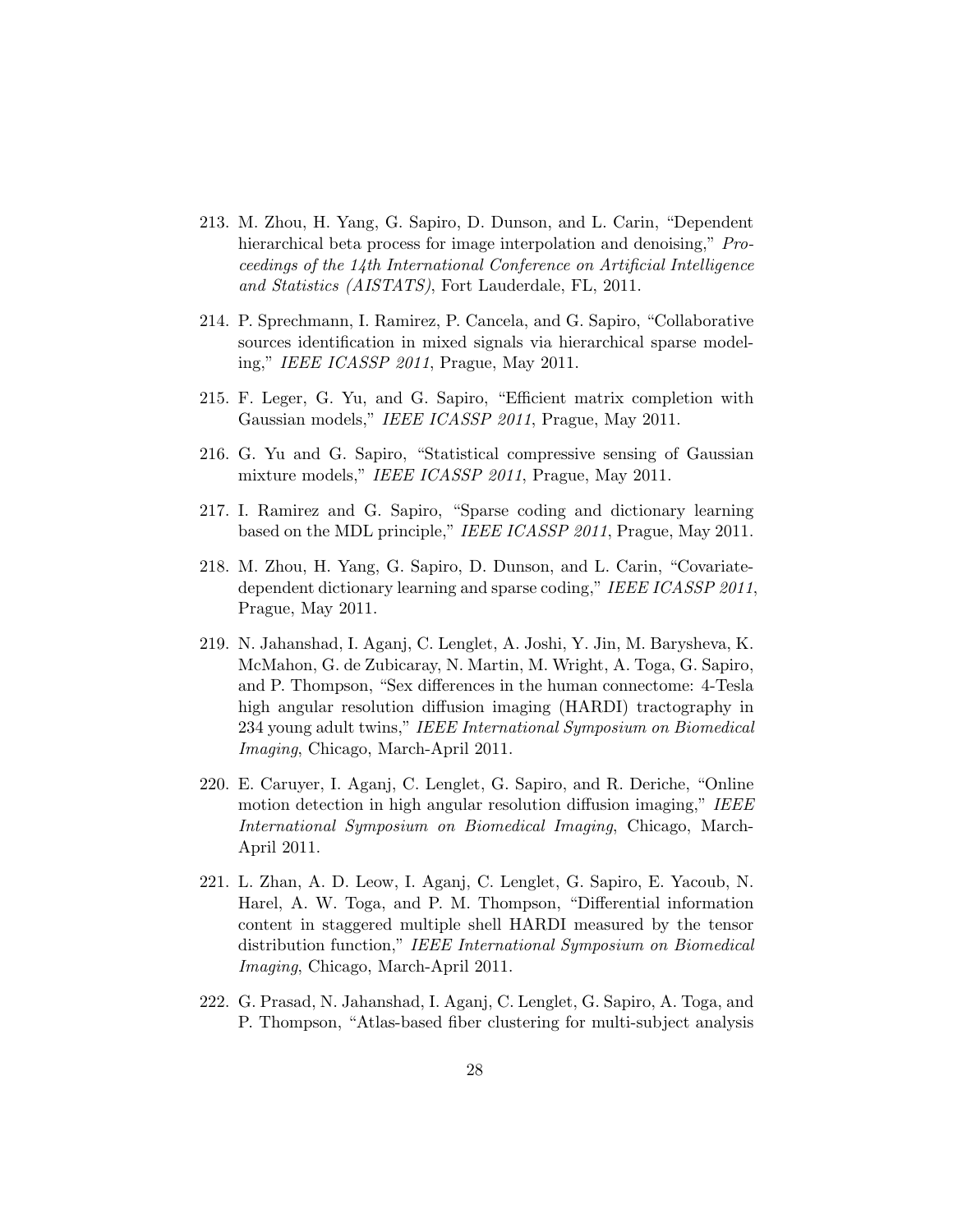of high angular resolution diffusion imaging tractography," IEEE International Symposium on Biomedical Imaging, Chicago, March-April 2011.

- 223. Y. Jin, Y. Shi, N. Jahanshad, I. Aganj, G. Sapiro, A. Toga, and P. Thompson, "3D elastic registration improves HARDI-derived fiber alignment and automated tract clustering," IEEE International Symposium on Biomedical Imaging, Chicago, March-April 2011.
- 224. X. Bai, J. Wang, and G. Sapiro, "Dynamic color flow: A motionadaptive color model for object segmentation in video," Proc. ECCV, September 2010.
- 225. G. Yu, G. Sapiro, and S. Mallat, "Image modeling and enhancement via structured sparse model selection," IEEE International Conference Image Processing, Hong Kong, September 2010.
- 226. A. Castrodad, Z. Xing, J. Greer, E. Bosch, L. Carin, and G. Sapiro, "Discriminative sparse representations in hyperspectral imagery," IEEE International Conference Image Processing, Hong Kong, September 2010.
- 227. J. Paisley, M. Zhou, G. Sapiro, and L. Carin, "Nonparametric image interpolation and dictionary learning using spatially-dependent Dirichlet and beta process priors," IEEE International Conference Image Processing, Hong Kong, September 2010.
- 228. I. Aganj, C. Lenglet, and G. Sapiro, "ODF maxima extraction in spherical harmonic representation via analytical search space reduction," Medical Image Computing and Computer Assisted Intervention (MICCAI2010), Beijing, September 2010.
- 229. M. Fiori, P. Muse, S. Aguirre, and G. Sapiro, "Automatic colon polyp flagging via geometric and texture features," IEEE EMBC, Buenos Aires, August-September, 2010.
- 230. I. Ramirez, P. Sprechmann, and G. Sapiro, "Classification and clustering via dictionary learning with structured incoherence," IEEE Computer Vision Pattern Recognition (CVPR), San Francisco, June 2010.
- 231. D. Raviv, A. Bronstein, M. Bronstein, R. Kimmel, and G. Sapiro, "Diffusion symmetries of non-rigid shapes," Proc. 3D Data Processing, Visualization and Transmission (3DPVT), Paris, May 2010.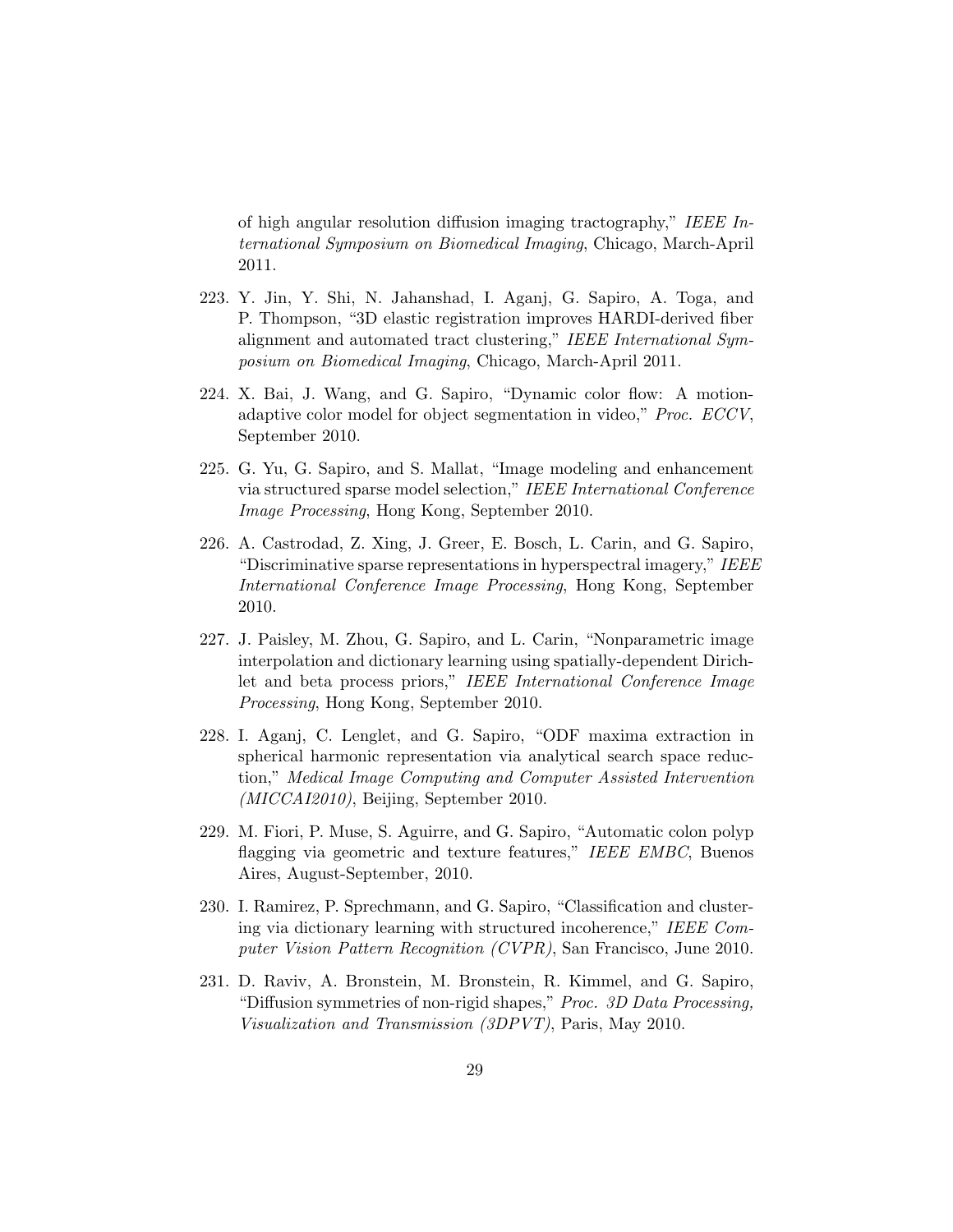- 232. E. Caruyer, I. Aganj, C. Lenglet, G. Sapiro, and R. Deriche, "Online orientation distribution function reconstruction in constant solid angle and its application to motion detection in HARDI," IEEE International Symposium on Biomedical Imaging, The Netherlands, April 2010.
- 233. P. Sprechmann and I. Ramirez and G. Sapiro and Y. Eldar, "Collaborative hierarchical sparse modeling," Annual Conference on Information Sciences and Systems, Princeton, March 2010.
- 234. L. Bar and G. Sapiro, "Hierarchical dictionary learning for invariant classification," IEEE ICASSP 2010, Dallas, March 2010.
- 235. P. Sprechmann and G. Sapiro, "Dictionary learning and sparse coding for unsupervised clustering," IEEE ICASSP 2010, Dallas, March 2010.
- 236. I. Ramirez, F. Lecumberry, and G. Sapiro, "Universal priors for sparse modeling," The Third International Workshop on Computational Advances in Multi-Sensor Adaptive Processing, Aruba, December 2009.
- 237. M. Zhou, H. Chen, J. Paisley, L. Ren, G. Sapiro and L. Carin, "Nonparametric Bayesian dictionary learning for sparse image representations," Neural and Information Processing Systems (NIPS), 2009.
- 238. D. Rother and G. Sapiro, "Seeing 3D objects in a single 2D image," International Conference Computer Vision, Kyoto, Japan, September-October 2009.
- 239. J. Mairal, F. Bach, J. Ponce, G. Sapiro, and A. Zisserman, "Non-Local sparse models for image restoration," *International Conference* Computer Vision, Kyoto, Japan, September-October 2009.
- 240. L. Zhan, A. D. Leow, M. Barysheva, A. Feng, A. W. Toga, G. Sapiro, N. Harel, K. O. Lim, C. Lenglet, K. L. McMahon, G. I. de Zubicaray, M. J. Wright, and P. M. Thompson, "Investigating the uncertainty in multi-fiber estimation in High Angular Resolution Diffusion Imaging," Medical Image Computing and Computer Assisted Intervention (MICCAI2009), Workshop on Probabilistic Modeling in Medical Image Analysis (PMMIA), Ed. Kilian Pohl, Sarang Joshi, Sandy Wells, London,September 2009.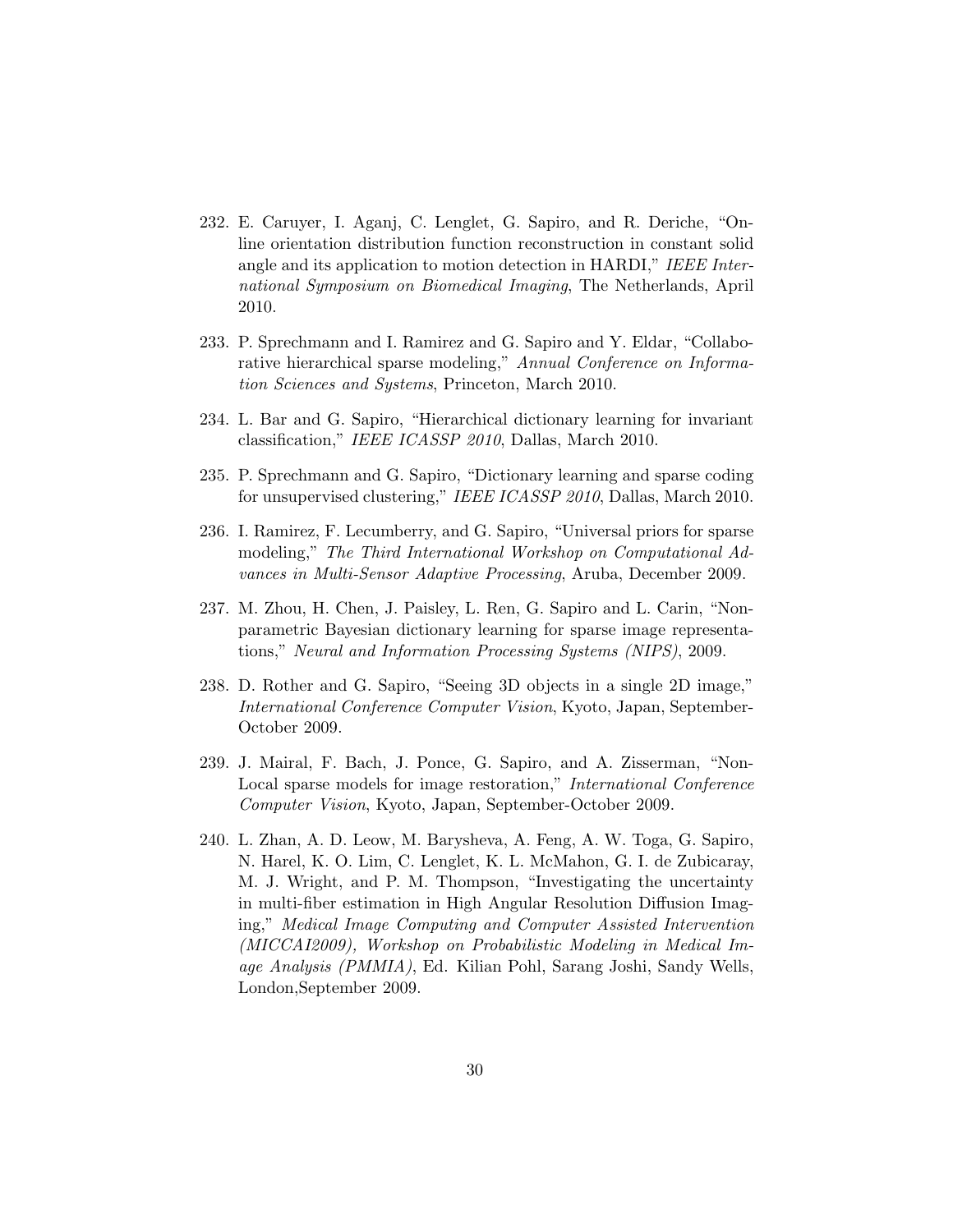- 241. I. Aganj, C. Lenglet, G. Sapiro, E. Yacoub, K. Ugurbil, and N. Harel, "Multiple Q-shell ODF reconstruction in Q-ball imaging," MICCAI, London, September 2009.
- 242. A. Szlam and G. Sapiro, "Discriminative k-metrics," International Conference Machine Learning, Montreal, Canada, June 2009.
- 243. J. Mairal, F. Bach, J. Ponce, and G. Sapiro, "Online dictionary learning for sparse coding," International Conference Machine Learning, Montreal, Canada, June 2009.
- 244. I. Aganj, C. Lenglet, and G. Sapiro, "ODF reconstruction in Q-ball imaging with solind angle consideration," IEEE International Symposium on Biomedical Imaging, Boston, June 2009.
- 245. N. Jahanshad, A. Lee, N. Lepore, Y. Chou, C. Brun, M. Barysheva, A. Toga, K. McMahon, G. De Zubicaray, M. Wright, G. Sapiro, C. Lenglet, and Paul Thompson, "Reducing structural variation to determine the genetics of white matter across hemispheres - a DTI study of 100 twins," IEEE International Symposium on Biomedical Imaging, Boston, June 2009.
- 246. C. Lenglet, E. Yacoub, G. Ghose, G. Adriany, G, Krger, G. Sapiro, K. Ugurbil, and N. Harel, "High resolution diffusion MRI on in-vivo monkey brains at 7T," Proc. 14th Annual Meeting of the Organization for Human Brain Mapping, San Francisco, June 18-23, 2009.
- 247. C. Lenglet, N. Jahanshad, G. Haro, G. Sapiro, K.L. McMahon, G.I. de Zubicaray, M.J. Wright, and P.M. Thompson, "White matter complexity for populations studies using q-ball imaging: Application to brain asymmetry," Proc. 14th Annual Meeting of the Organization for Human Brain Mapping, San Francisco, June 18-23, 2009.
- 248. I. Aganj, C. Lenglet, and G. Sapiro, "Accurate ODF reconstruction in q-ball imaging," Proc. 14th Annual Meeting of the Organization for Human Brain Mapping, San Francisco, June 18-23, 2009.
- 249. I. Aganj, C. Lenglet, G. Sapiro, M.C. Chiang, and P.M. Thompson, "Multi-subject diffusion MRI tractography via a Hough transform global approach," Proc. 14th Annual Meeting of the Organization for Human Brain Mapping, San Francisco, June 18-23, 2009.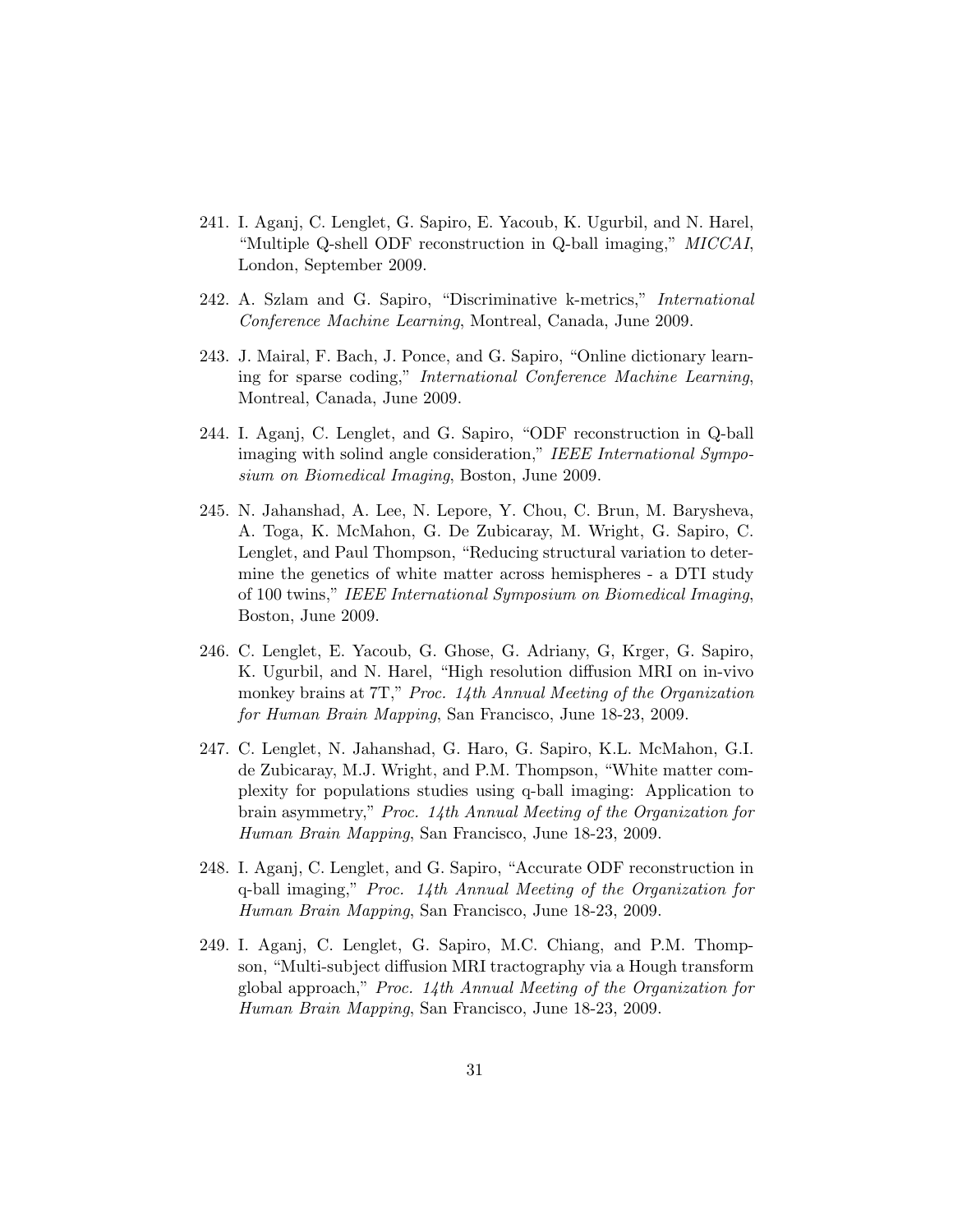- 250. I. Aganj, C. Lenglet, and G. Sapiro, "A Hough transform global approach to diffusion MRI tractography," International Society for Magnetic Resonance in Medicine (oral presentation), Hawaii, April 2009.
- 251. J. Mairal, F. Bach, J. Ponce, G. Sapiro, and A. Zisserman, "SDL: Supervised dictionary learning," Advances in Neural Information Processing Systems, Vancouver, Canada, December 2008.
- 252. J. Mairal, M. Elad, and F. Sapiro "Sparse learned representations for image restoration," the 4th Wold Conference of the IASC (International Association for Statistical Computing), December 5-8, 2008, Yokohama, Japan.
- 253. L. Bar and G. Sapiro, "Generalized Newton methods for energy formulations in image processing," IEEE International Conference Image Processing, San Diego, October 2008.
- 254. M. Mahmoudi and G. Sapiro, "Three-dimensional point cloud recognition via distributions of geometric distances," IEEE CVPR Workshop on Search in 3D, Alaska, June 2008.
- 255. D. Rother, K. Patwardhan, I. Aganj, and G. Sapiro, "3D priors for scene learning from a single view," IEEE CVPR Workshop on Search in 3D, Alaska, June 2008.
- 256. D. Rother, L. Williams, and G. Sapiro, "Super-resolution texturing for online virtual globes," IEEE CVPR Workshop on Internet Vision, Alaska, June 2008.
- 257. J. Mairal, F. Bach, J. Ponce, G. Sapiro, and A. Zisserman, "Discriminative learned dictionaries for local image analysis," Proc. IEEE Computer Vision Pattern Recognition (CVPR), Alaska, June 2008.
- 258. D. Franc, C. Lenglet, G. Haro, P. M. Thompson, B. Mueller, G. Sapiro, and K. O. Lim, "Uncertainty of apparent white matter fiber tract size in DTI fiber tracking and region of interest analysis: A multi-resolution study," 13th Annual Meeting of the Organization for Human Brain Mapping (OHBM), Melbourne, Australia, June 15-19, 2008.
- 259. I. Aganj, G. Sapiro, N. Parikshak, S. K. Madsen, P. Thompson, "Segmentationfree measurement of cortical thickness from MRI," IEEE International Symposium on Biomedical Imaging, Paris, May 2008.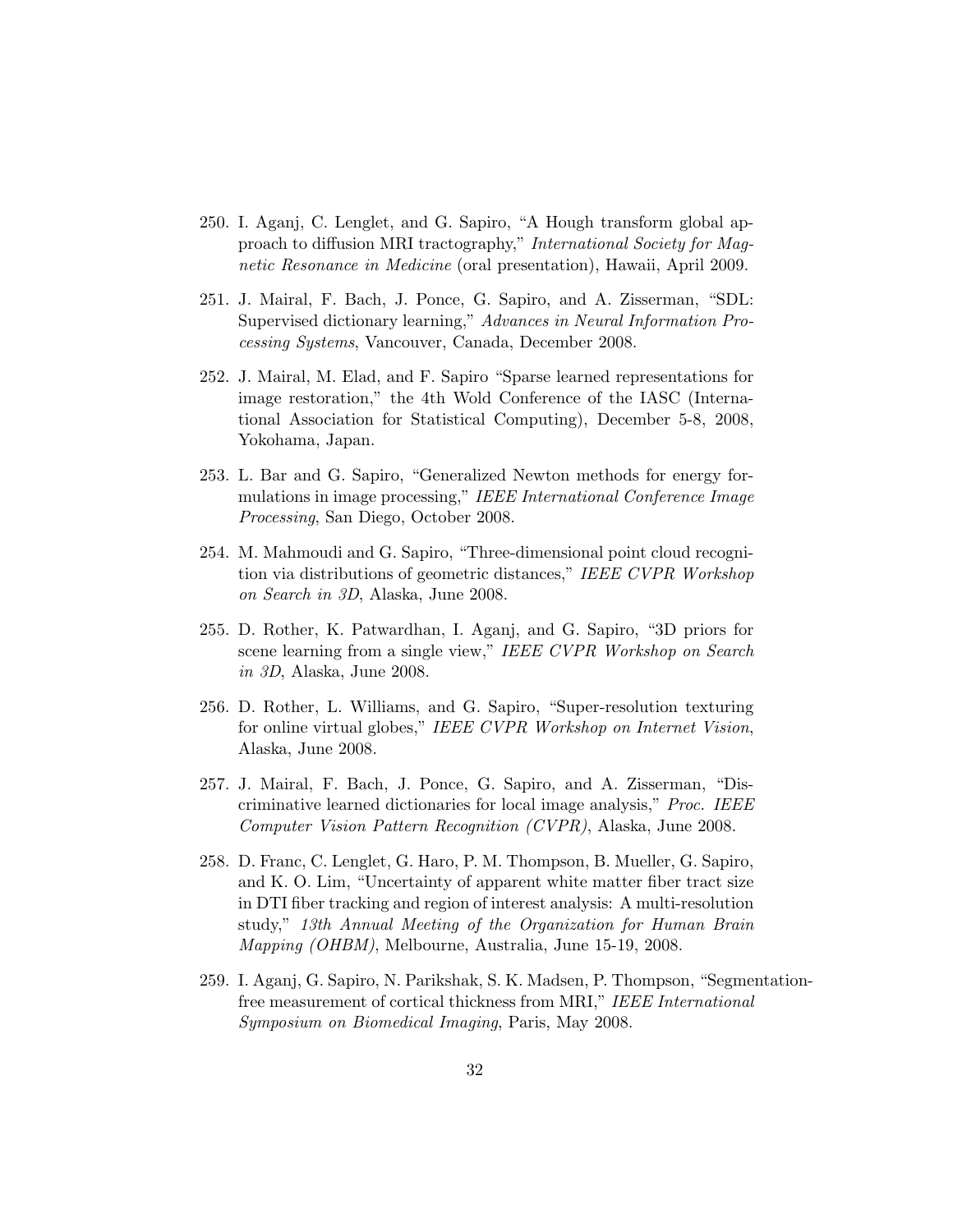- 260. H. Liao and G. Sapiro, "Sparsity representation for limited data tomography," IEEE International Symposium on Biomedical Imaging, Paris, May 2008.
- 261. G. Haro, C. Lenglet, G. Sapiro, and P. Thompson, "On the nonuniform complexity of brain activity," IEEE International Symposium on Biomedical Imaging, Paris, May 2008.
- 262. D. Ringach, G. Singh, F. Memoli, T. Ishkanov, G. Sapiro, and G. Carlsson "Topological structure of population activity in primary visual cortex," Computational and Systems Neuroscience 2008, Salt Lake City, March 2008.
- 263. G. Haro, G. Randall, and G. Sapiro, "Mixed dimensions estimation and clustering in high dimensional noisy point clouds," NIPS Workshop on Topology Learning: New Challenges at the Crossing of Machine Learning, Computational Geometry and Topology, Vancouver, December 2007.
- 264. G. Singh, F. Memoli, T. Ishkhanov, G. Carlsson, G. Sapiro, and D. Ringach, "Topological structure of population activity in primary visual cortex," NIPS Workshop on Beyond Simple Cells: Probabilistic models for visual cortical processing, Vancouver, December 2007.
- 265. X. Bai and G. Sapiro, "A geodesic framework for fast interactive image and video segmentation and matting," International Conference Computer Vision, October 16-19, Rio de Janeiro, Brazil, 2007.
- 266. L. Bar, B. Berkels, M. Rumpf, and G. Sapiro, "A variational framework for simultaneous motion estimation and restoration of motionblurred video," International Conference Computer Vision, October 16-19, Rio de Janeiro, Brazil, 2007.
- 267. D. Rother, K. Patwardhan, and G. Sapiro, "What can casual walkers tell us about a 3D scene?" International Conference Computer Vision, October 16-19, Rio de Janeiro, Brazil, 2007.
- 268. X. Bai and G. Sapiro, "Distancecut: Interactive segmentation and matting of images and videos," Proc. IEEE-International Conference on Image Processing, San Antonio, September, 2007.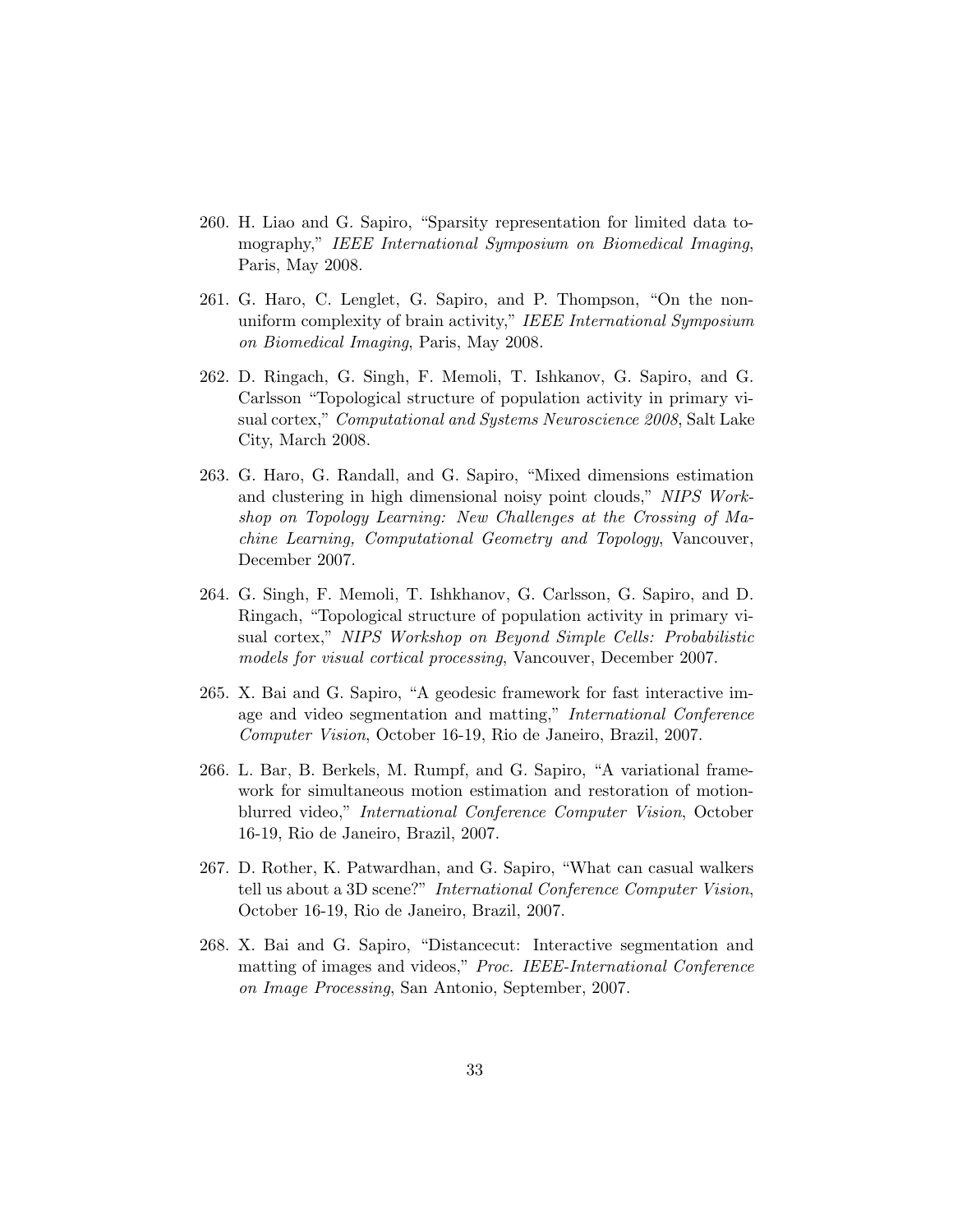- 269. J. Mairal, G. Sapiro, and M. Elad, "Multiscale sparse image representation with learned dictionaries," Proc. IEEE-International Conference on Image Processing, San Antonio, September, 2007.
- 270. K. Patwardhan, G. Sapiro, and V. Morellas, "A graph-based foreground representation and its application in example based people matching in video," Proc. IEEE-International Conference on Image Processing, San Antonio, September, 2007.
- 271. G. Haro, G. Randall, and G. Sapiro, "Regularized mixed dimensionality and density learning in computer vision," CVPR Workshop on Component Analysis Methods for Classification, Clustering, Modeling and Estimation Problems in Computer Vision, June 22, Minneapolis, 2007.
- 272. P. Arias, G. Sapiro, and G. Randall, "Connecting the out-of-sample and pre-image problems in kernel methods," IEEE-CVPR, Minneapolis, June 2007.
- 273. G. Sundaramoorthi, A. Yezzi, G. Sapiro, and A. Mennucci, "New possibilities with sobolev active contours," Scale Scale and Variational Methods in Computer Vision, Ischia, Italy, May-June 2007.
- 274. J. M. Duarte-Carvajalino, G. Sapiro, M. Velez-Reyes, and P. Castillo, "Fast multi-scale regularization and segmentation of hyperspectral imagery via anisotropic diffusion and algebraic multigrid solvers," SPIE Defense and Security Symposium, Orlando, Florida, April 2007.
- 275. A. Bartesaghi, P. Sprechmann, G. Randall, G. Sapiro, and S. Subramaniam, "Classification, averaging, and reconstruction of macromolecules in electron tomography," IEEE International Symposium on Biomedical Imaging, Arlington, Virginia, April, 2007.
- 276. I. Aganj, A. Bartesaghi, M. Bognia, H. Y. Liao, G. Sapiro, and S. Subramaniam, "Regularization for inverting the Radon transform with wedge consideration," IEEE International Symposium on Biomedical Imaging, Arlington, Virginia, April, 2007.
- 277. R. Narasimha, I. Aganj, M. Borgnia, G. Sapiro, S. McLaughlin, J. Milne, and S. Subramaniam, "From gigabites to bytes: Automated denoising and feature identification in electron tomograms of intact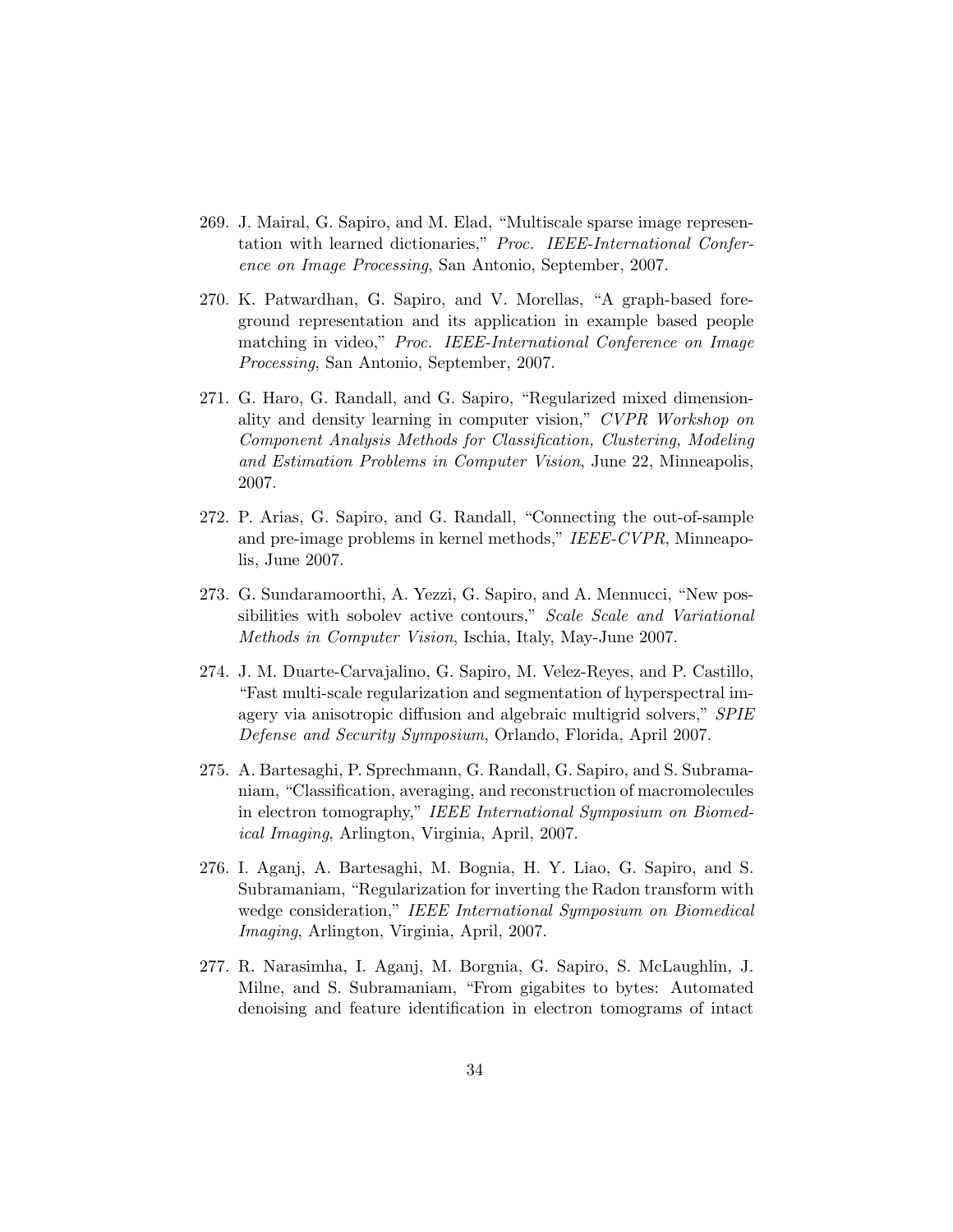bacterial cells," IEEE International Symposium on Biomedical Imaging, Arlington, Virginia, April, 2007.

- 278. M. Velez-Reyes, J. Martin-Duarte, and G. Sapiro, "Fast multiscale smoothing and segmentation of hyperspectral imagery," SPIE Algorithms and Technologies for Multispectral, Hyperspectral, and Ultraspectral Imagery, Orlando, Florida, April 2007.
- 279. G. Haro, G. Randall, and G. Sapiro, "Stratification learning: Detecting mixed density and dimensionality in high dimensional point clouds, Advances in Neural Information Processing Systems, Vancouver, Canada, December 2006.
- 280. F. Memoli, G. Sapiro, and P. Thompson, "Geometric surface and brain warping via geodesic minimizing Lipschitz extensions," MFCA-2006 International Workshop on Mathematical Foundations of Computational Anatomy, Copenhagen, October 2006.
- 281. C. Y. Kao, M. Hofer, G. Sapiro, J. Stern, and D. A. Rottenberg, "A geometric method for automatic extraction of sulcal fundi," IEEE International Symposium on Biomedical Imaging: From Nano to Macro, Arlington, Virginia, April 6-9, 2006.
- 282. Y. Rathi, P. Olver, G. Sapiro, and A. Tannenbaum, "Affine invariant surface evolutions for 3D image segmentation," IS and  $T/SPIE$ Electronic Imaging, 2006.
- 283. G. Brown, G. Sapiro, and G. Seroussi , "Texture mixing via universal simulation," IEEE 4th International Workshop on Texture Analysis and Synthesis, Beijing, October, 2005.
- 284. G. Sapiro, "Inpainting the colors," Proc. IEEE-International Conference on Image Processing, Genoa, Italy, 2005.
- 285. K. Patwardhan, G. Sapiro, and M. Bertalmio, "Video inpainting of occluding and occluded objects," Proc. IEEE-International Conference on Image Processing, Genoa, Italy, 2005.
- 286. A. Bartesaghi and G. Sapiro, "Tracking of moving objects under severe and total occlusions," Proc. IEEE-International Conference on Image Processing, Genoa, Italy, 2005.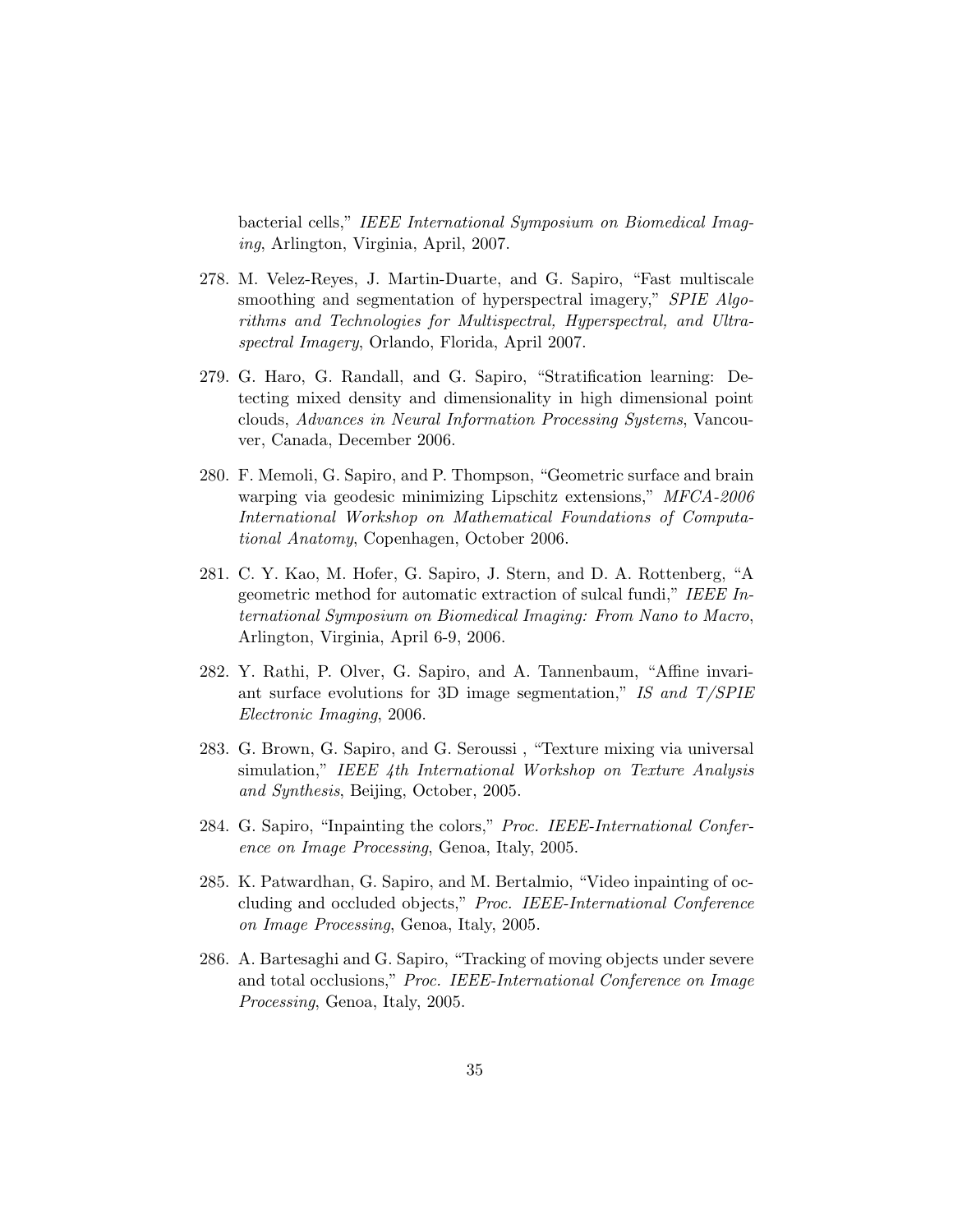- 287. S. Lehericy, C. Lenglet, C. Doyon, H. Benali, P. Van de Moortele, G. Sapiro, and K. Ugurbil, "Activation shifts from the premotor to the sensorimotor territory of the striatum during the course of motor sequence learning," Human Brain Mapping Conference (abstract), 2005.
- 288. D. Rother, G. Sapiro, and V. Pande, "Statistical characterization of protein ensembles," International Conference on Research in Computational Molecular Biology (RECOMB), Cambridge, MA, May 2005.
- 289. P. Lloyd, G. Sapiro, and D. Baker, "A geometric filter for unbound protein-protein docking," International Conference on Research in Computational Molecular Biology (RECOMB), Cambridge, MA, May 2005.
- 290. A. Bartesaghi and G. Sapiro, "Non-photorealistic rendering from multiple images," Proc. IEEE-International Conference on Image Processing, Singapore, 2004.
- 291. K. Patwardhan and G. Sapiro, "Automatic image decomposition," Proc. IEEE-International Conference on Image Processing, Singapore, 2004.
- 292. L. Yatziv, G. Sapiro, and M. Levoy, "Light field completion," Proc. IEEE-International Conference on Image Processing, Singapore, 2004.
- 293. F. Memoli and G. Sapiro, "Comparing point clouds," Second Eurographics Symposium on Geometry Processing, Nice, July 2004.
- 294. A. Bartesaghi, G. Sapiro, S. Lee, J. Lefman, S. Wahl, S. Subramaniam, and J. Orenstein, "A new approach for 3D segmentation of cellular tomograms obtained using three-dimensional electron microscopy," 2004 IEEE International Symposium on Biomedical Imaging: From Nano to Macro, Washington D.C., April 2004.
- 295. M. Hernandez Gimenez, A. Frangi Caregnato, Guillermo Sapiro, "3D segmentation of brain aneurysms in CTA using non-parametric regionbased information and implicit deformable models: Method and evaluation," Medical Image Computing and Computer-Assisted Intervention (MICCAI 2003), pp. 594-602, November 2003.
- 296. P. Maurel and G. Sapiro, "Dynamic shapes average," IEEE Workshop on Variational and Level-Sets Methods in Computer Vision, Nice, France, October 2003.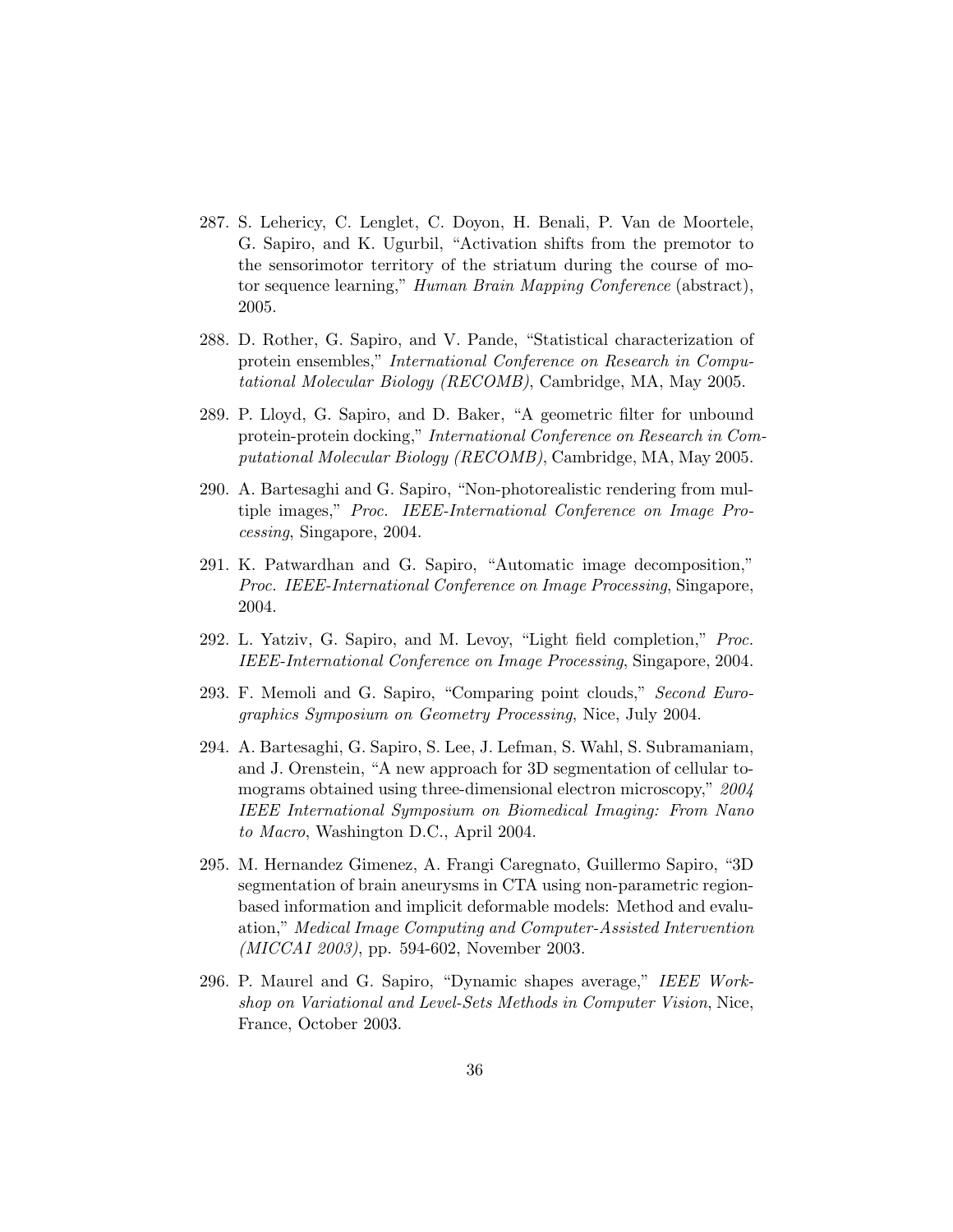- 297. F. Memoli and G. Sapiro, "Distance functions and geodesics on point clouds," IEEE Workshop on Variational and Level-Sets Methods in Computer Vision, Nice, France, October 2003.
- 298. F. Memoli, G. Sapiro, and S. Osher, "Solving variational problems and partial differential equations mapping into general target manifolds," IEEE Workshop on Variational and Level-Sets Methods in Computer Vision, Nice, France, October 2003.
- 299. M. Bertalmio, L. Vese, G. Sapiro, and S. Osher, "Image inpainting in a decomposition space," Proc. IEEE-International Conference on Image Processing, Barcelona, Spain, September 2003.
- 300. J. Verdera, M. Bertalmio, V. Caselles, and G. Sapiro, "Inpainting surface holes," Proc. IEEE-International Conference on Image Processing, Barcelona, Spain, September 2003.
- 301. K. Patwardhan and G. Sapiro, "Projection based image and video inpainting using wavelets," Proc. IEEE-International Conference on Image Processing, Barcelona, Spain, September 2003.
- 302. E. Pichon, M. Niethammer, and G. Sapiro, "Color histogram equalization through mesh deformation," Proc. IEEE-International Conference on Image Processing, Barcelona, Spain, September 2003.
- 303. A. Sole, V. Caselles, G. Sapiro, and F. Arandiga, "Morse description and morphological encoding of DEM data," Proc. IEEE-International Conference on Image Processing, Barcelona, Spain, September 2003.
- 304. M. Bertalmio, L. Vese, G. Sapiro, and S. Osher, "Simultaneous structure and texture image inpainting," Proc. IEEE Computer Vision and Pattern Recognition (CVPR), Madison, June 2003.
- 305. M. Hernandez Gimenez, R. Barrena, G. Hernandez, G. Sapiro, and A. Frangi Caregnato, "Pre-clinical evaluation of implicit deformable models for three-dimensional segmentation of brain aneurysms from CTA images," Medical Imaging 2003: Image Processing Proceedings of SPIE 5032, pp. 1264-127 , February 2003.
- 306. A. Pardo and G. Sapiro, "Visualization of high dynamic range images," Proc. IEEE-International Conference on Image Processing, Rochester, NY, September 2002.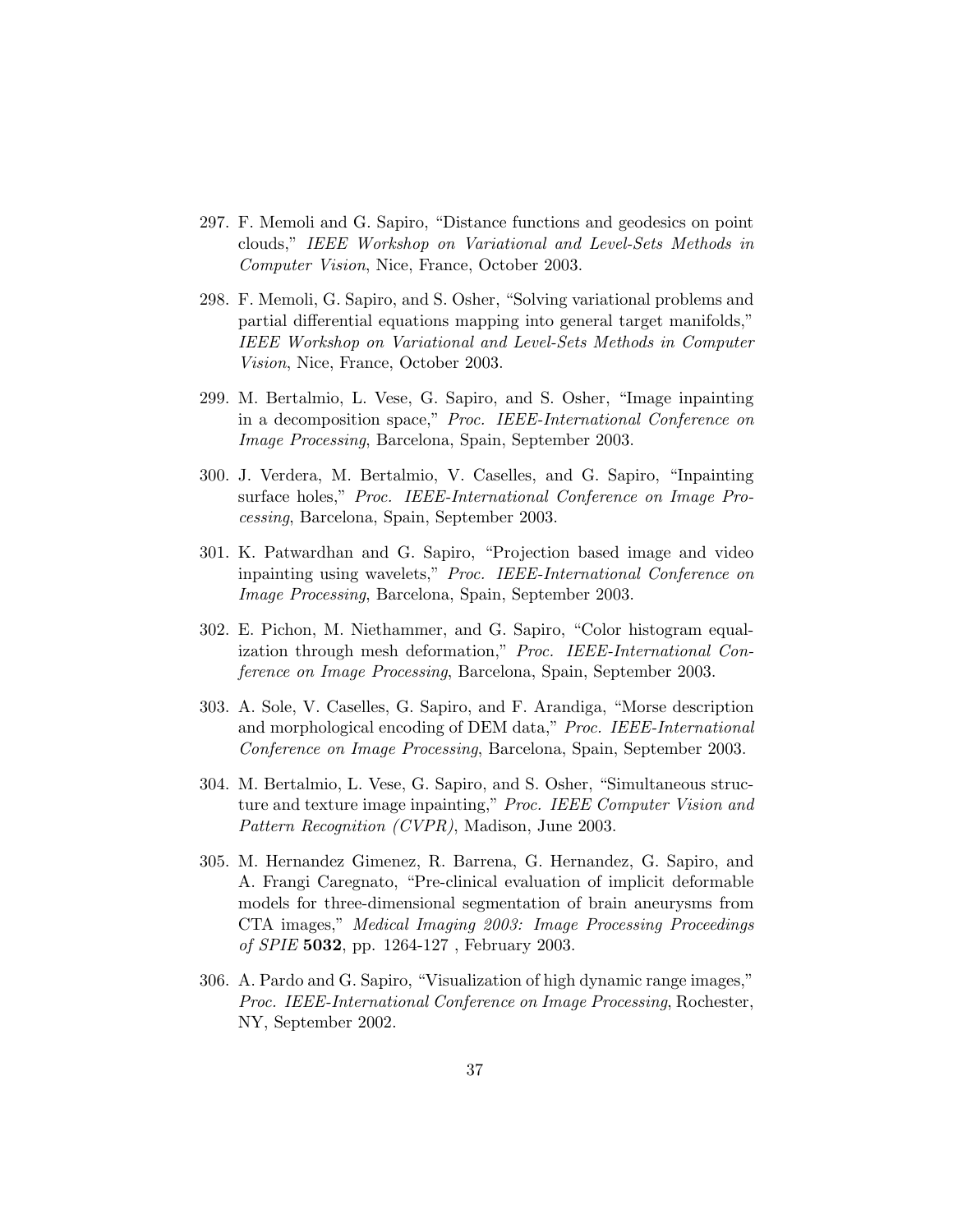- 307. S. Rane, J. Remus, and G. Sapiro, "Wavelet-domain reconstruction of lost blocks in wireless image transmission and packet-switched networks," Proc. IEEE-International Conference on Image Processing, Rochester, NY, September 2002.
- 308. S. Rane, G. Sapiro, and M. Bertalmio, "Structure and texture fillingin of missing image blocks in wireless transmission and compression, Proc. IEEE-International Conference on Image Processing, Rochester, NY, September 2002.
- 309. V. Interrante, S. Kim, H. Hagh-Shenas, G. Gorla, and G. Sapiro, "Texture synthesis for 3D shape representation," Proc. Vision Sciences Society Annual Meeting, Sarasota, Florida, May 2002.
- 310. M. Bertalmio, A. L. Bertozzi, and G. Sapiro, "Navier-Stokes, fluid dynamics, and image and video inpainting," Proc. IEEE Computer Vision and Pattern Recognition (CVPR), Hawaii, December 2001.
- 311. S. Haker, G. Sapiro, A. Tannenbaum, and D. Washburn, "Missile tracking using knowledge-based adaptive thresholding," Proc. IEEE-International Conference on Image Processing, Greece, September 2001.
- 312. C. Ballester, V. Caselles, J. Verdera, M. Bertalmio, and G. Sapiro, "A variational model for filling-in gray level and color images," International Conference on Computer Vision, Vancouver, July 2001.
- 313. S. Betelu, G. Sapiro, and A. Tannenbaum, "Affine invariant erosion of 3D shapes," International Conference on Computer Vision, Vancouver, July 2001.
- 314. M. Bertalmio, L. T. Cheng, S. Osher, and G. Sapiro, "Variational problems and partial differential equations on implicit surfaces," IEEE Workshop on Variational and Level-Sets Methods in Computer Vision, Vancouver, July 2001.
- 315. H. S. Neoh and G. Sapiro, "Using anisotropic diffusion of probability maps for activity detection in block-design functional MRI," Proc. IEEE-International Conference on Image Processing, Vancouver, Canada, September 2000.
- 316. D. H. Chung and G. Sapiro, "Segmenting skin lesions with partial differential equations based image processing algorithms," Proc. IEEE-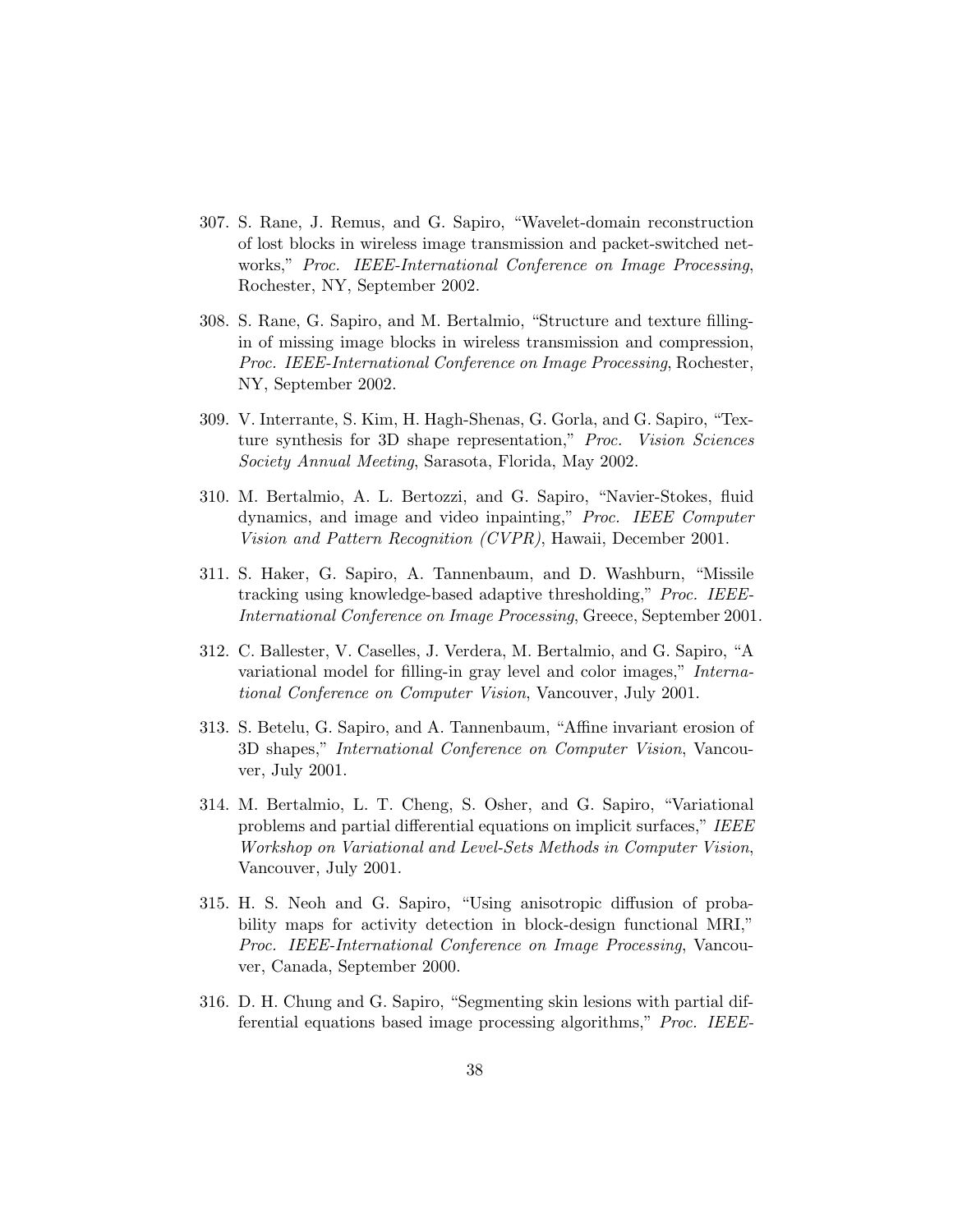International Conference on Image Processing, Vancouver, Canada, September 2000.

- 317. B. Tang, G. Sapiro, and V. Caselles, "Chromaticity diffusion," Proc. IEEE-International Conference on Image Processing, Vancouver, Canada, September 2000.
- 318. A. Pardo and G. Sapiro, "Vector probability diffusion," Proc. IEEE-International Conference on Image Processing, Vancouver, Canada, September 2000.
- 319. D. H. Chung and G. Sapiro, "Segmentation-free skeletonization of gray-scale images via PDE's," Proc. IEEE-International Conference on Image Processing, Vancouver, Canada, September 2000.
- 320. S. Betelu, G. Sapiro, A. Tannenbaum, and P. Giblin, "Noise-resistant affine skeletons of planar curves," Proc. European Conference on Computer Vision, Ireland, June 2000.
- 321. V. Caselles, G. Sapiro, and D. H. Chung, "Vector median filters, morphology, and PDE's: Theoretical connections," Proc. IEEE-International Conference on Image Processing, Japan, October 1999.
- 322. M. Weinberger, G. Seroussi and G. Sapiro, "From LOCO-I to the JPEG-LS standard," Proc. IEEE-International Conference on Image Processing, Japan, October 1999.
- 323. B. Tang, G. Sapiro, and V. Caselles, "Direction diffusion," International Conference on Computer Vision, Greece, September 1999.
- 324. M. Bertalmio, G. Sapiro, and G. Randall, "Region tracking on geometric surface deformation via level-sets," Proc. Scale-Space Conference, Greece, September 1999.
- 325. M. Bertalmio, G. Sapiro, and G. Randall, "Morphing active contours," Proc. Scale-Space Conference, Greece, September 1999.
- 326. D. H. Chung and G. Sapiro, "A Windows-based user friendly system for image analysis with partial differential equations," *Proc.* Scale-Space Conference, Greece, September 1999.
- 327. M. Black and G. Sapiro, "Edges as outliers: Anisotropic smoothing using local image statistics," Proc. Scale-Space Conference, Greece, September 1999.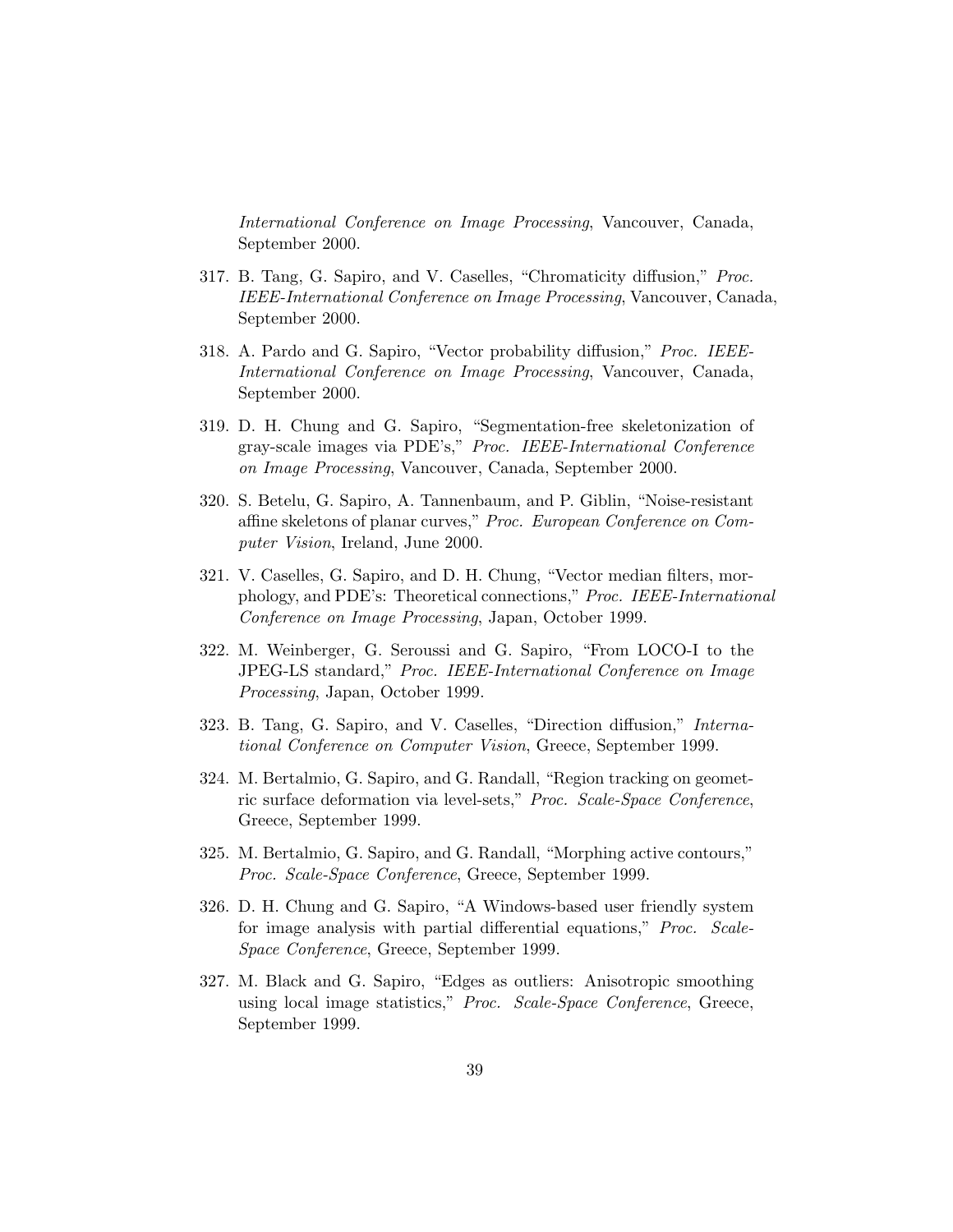- 328. L. Vazquez, G. Sapiro, and G. Randall, "Segmenting neurons in electronic microscopy via geometric tracing," Proc. IEEE-International Conference on Image Processing, Chicago, October 1998.
- 329. M. Bertalmio, G. Sapiro, and G. Randall, "Morphing active contours: A geometric approach to topology-independent image segmentation and tracking," Proc. IEEE-International Conference on Image Processing, Chicago, October 1998.
- 330. S. Haker, G. Sapiro, and A. Tannenbaum, "Knowledge-based segmentation of SAR images," Proc. IEEE-International Conference on Image Processing, Chicago, October 1998.
- 331. G. Sapiro, "Color and illuminant voting," International Conference on Computer Vision, Bombay, India, January 1998.
- 332. P. Giblin and G. Sapiro "Affine invariant symmetry sets and skew symmetry," *International Conference on Computer Vision*, Bombay, India, January 1998.
- 333. P. Teo, G. Sapiro, and B. Wandell, "Anatomically consistent segmentation of the human cortex for functional MRI visualization," International Conference on Computer Vision, Bombay, India, January 1998.
- 334. M. Black, G. Sapiro, D. Marimont, and D. Heeger, "Robust anisotropic diffusion and sharpening of scalar and vector images," *Proc. IEEE*-International Conference on Image Processing, Santa Barbara, California, October 1997.
- 335. V. Caselles, J-L. Lisani, J-M. Morel, and G. Sapiro, "Shape preserving local contrast enhancement," Proc. IEEE-International Conference on Image Processing, Santa Barbara, California, October 1997.
- 336. P. Teo, G. Sapiro, and B. Wandell, "Anisotropic diffusion of posterior probabilities," Proc. IEEE-International Conference on Image Processing, Santa Barbara, California, October 1997.
- 337. M. Black, G. Sapiro, D. Marimont, and D. Heeger, "Robust anisotropic diffusion: Connections between robust statistics, line processing, and anisotropic diffusion," Proc. Scale-Space Conference, Utrecht, The Netherlands, July 1997.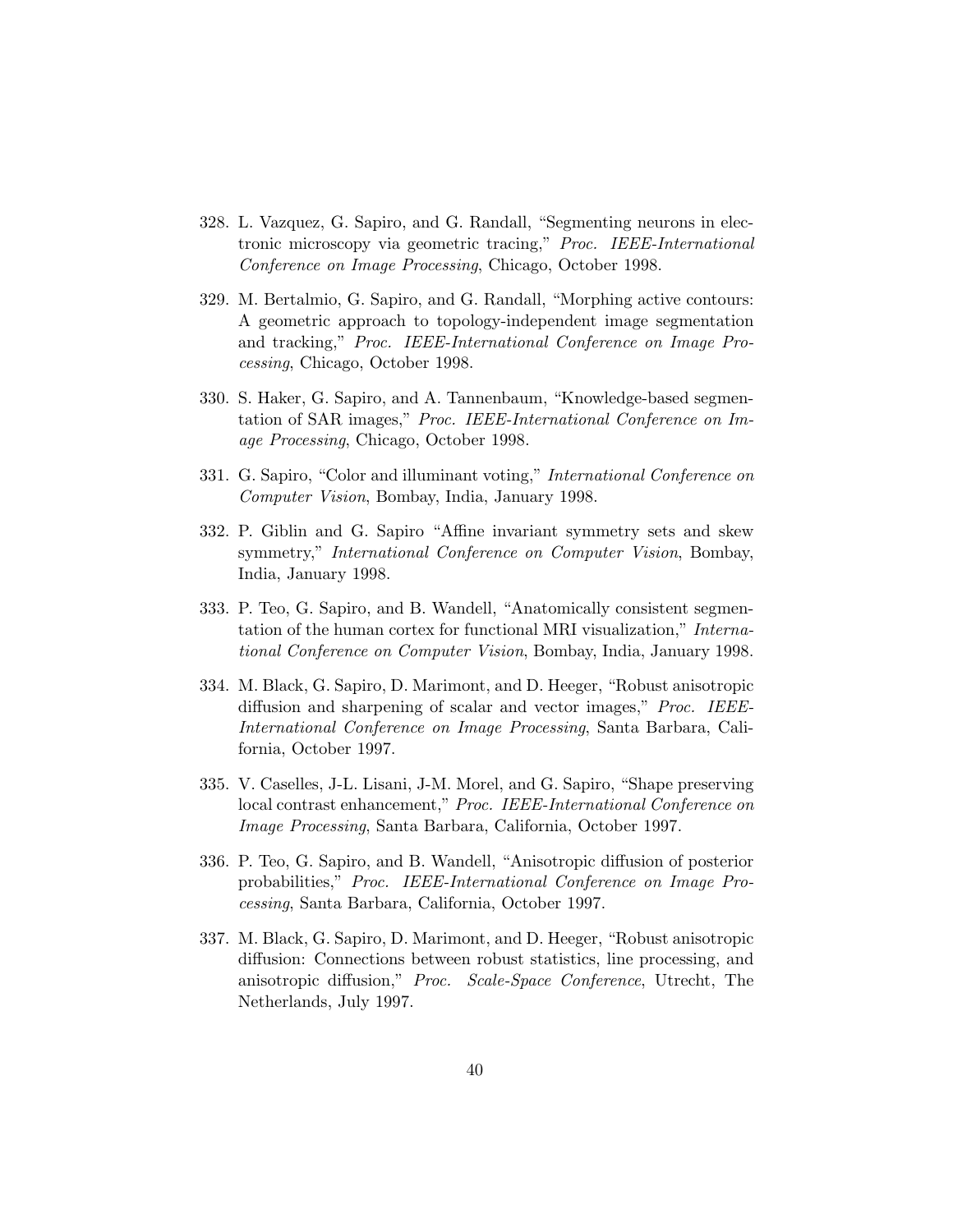- 338. P. J. Giblin and G. Sapiro, "Affine-invariant symmetry sets," Proc. Foundations of Computational Mathematics Conference, IMPA, Rio de Janeiro, January 1997 (invited paper).
- 339. G. Sapiro, "Vector (self) snakes: A geometric framework for color, texture, and multiscale image segmentation," Proc. IEEE-International Conference on Image Processing, Lausanne, September 1996.
- 340. G. Sapiro "From active contours to anisotropic diffusion: Connections between the basic PDE's in image processing," Proc. IEEE-International Conference on Image Processing, Lausanne, September 1996 (invited paper).
- 341. G. Sapiro and D. Ringach, "Anisotropic diffusion of multivalued images," Proc. 12th International Conference on Analysis and Optimization of Systems: Images, Wavelets and PDE'S, Paris, June 26-28, Springer Verlag, 1996.
- 342. P. Olver, G. Sapiro, and A. Tannenbaum, "Affine invariant gradient flows," Proc. 12th International Conference on Analysis and Optimization of Systems: Images, Wavelets and PDE'S, Paris, June 26-28, Springer Verlag, 1996.
- 343. R. Malladi, R. Kimmel, D. Adalsteinsson, G. Sapiro, V. Caselles, and J. A. Sethian, "A geometric approach to segmentation and analysis of 3D medical images," Proc. Mathematical Methods in Biomedical Image Analysis Workshop, San Francisco, June 21-22, 1996.
- 344. G. Sapiro, "Vector-valued active contours," Proc. Computer Vision Pattern Recognition, San Francisco, June 1996.
- 345. P. Olver, G. Sapiro, and A. Tannenbaum, "Affine invariant detection: Edges, active contours, and segments," Proc. Computer Vision Pattern Recognition, San Francisco, June 1996.
- 346. D. Ringach, G. Sapiro, and R. Shapley, "A simple reverse correlation scheme for the identification of visual neurons," Annual Meeting of the Assoc. for Research in Vision and Opthalmology, Fort Lauderdale, Florida, April 1996.
- 347. V. Caselles, R. Kimmel, G. Sapiro, and C. Sbert, "Three-dimensional object modeling via minimal surfaces." Proc. European Conference on Computer Vision, Cambridge-UK, April 1996.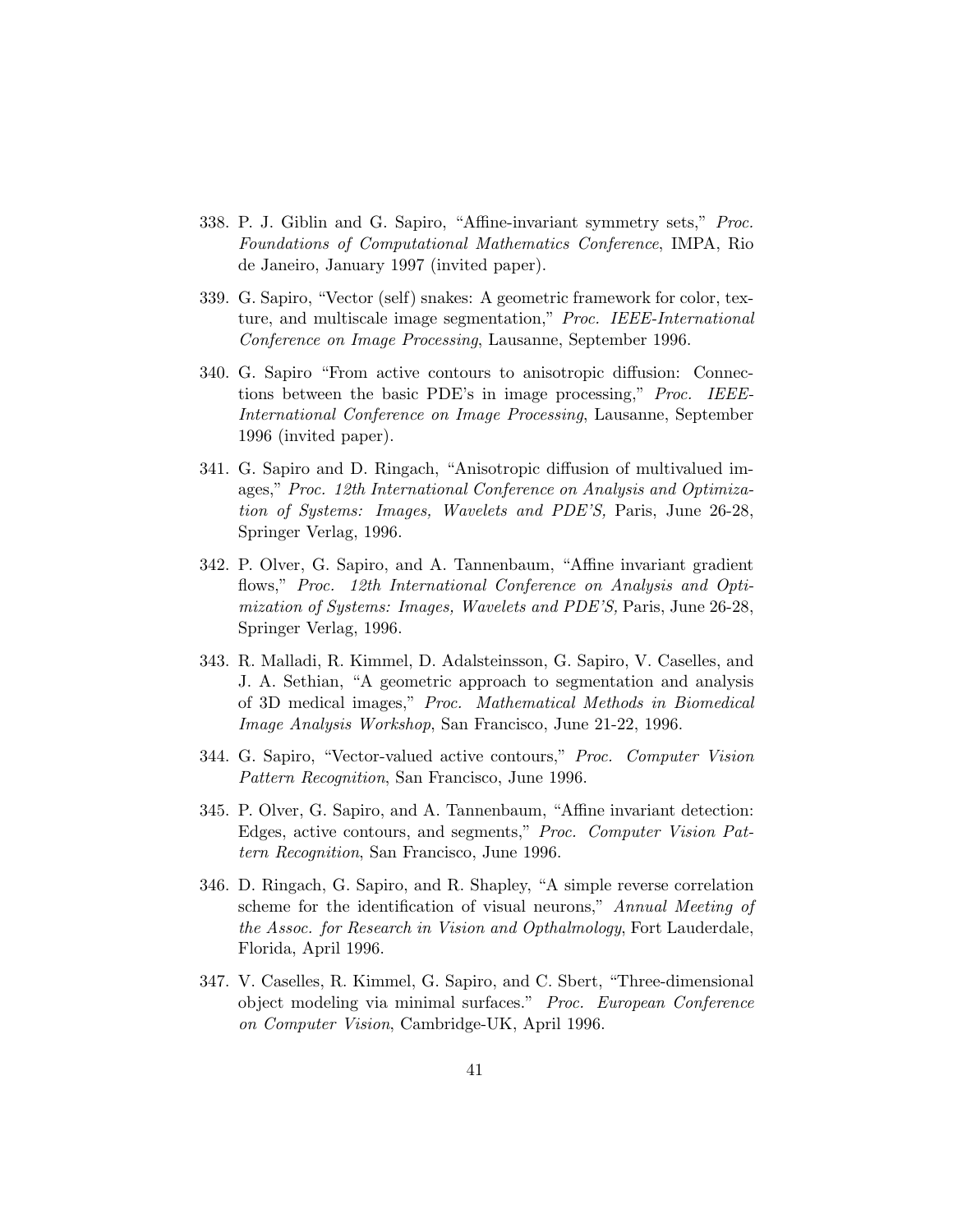- 348. M. Weinberger, G. Seroussi and G. Sapiro, "LOCO-I: A Low Complexity, Context-Based, Lossless Image Compression Algorithm," Proc. Data Compression Conference, Snowbird, Utah, April 1-3, 1996.
- 349. G. Sapiro and D. Ringach, "Anisotropic diffusion of color images," Proc. IS&T and SPIE's Symposium on Electronic Imaging: Human Vision and Electronic Imaging, San Jose, California, February 1996.
- 350. G. Sapiro, "Geometric partial differential equations in image processing: Past, present, and future," Proc. Second IEEE-International Conference on Image Processing, Washington DC, October 1995.
- 351. G. Sapiro and V. Caselles, "Histogram modification via partial differential equations," Proc. Second IEEE-International Conference on Image Processing, Washington DC, October 1995.
- 352. G. Sapiro and V. Caselles, "Simultaneous contrast improvement and denoising via diffusion related equations," Proc. SPIE Vision Geometry, San Diego, July 1995.
- 353. G. Sapiro, R. Kimmel, and V. Caselles, "Object detection and measurements in medical images via geodesic deformable contours," Proc. SPIE Vision Geometry, San Diego, July 1995.
- 354. G. Sapiro and V. Caselles, "An image evolution approach for contrast enhancement in law enforcement data," Proc. SPIE-Investigative and Trial Image Processing, San Diego, July 1995.
- 355. V. Caselles, R. Kimmel, and G. Sapiro, "Geodesic active contours," Proc. Int. Conf. Computer Vision, Boston, June 1995.
- 356. F. Pollick and G. Sapiro, "Constant affine velocity predicts the generation and perception of uniform planar motion," Annual Meeting of the Assoc. for Research in Vision and Opthalmology, Fort Lauderdale, Florida, May 1995.
- 357. G. Sapiro, A. Tannenbaum, Y. L. You, and M. Kaveh, "Experiments on geometric image enhancement," Proc. First IEEE-International Conference on Image Processing, Austin-Texas, November 1994.
- 358. G. Sapiro, "Geometric invariant signatures and flows: Classification and applications in image analysis," SPIE Meeting, San Diego, July 1994 (invited paper).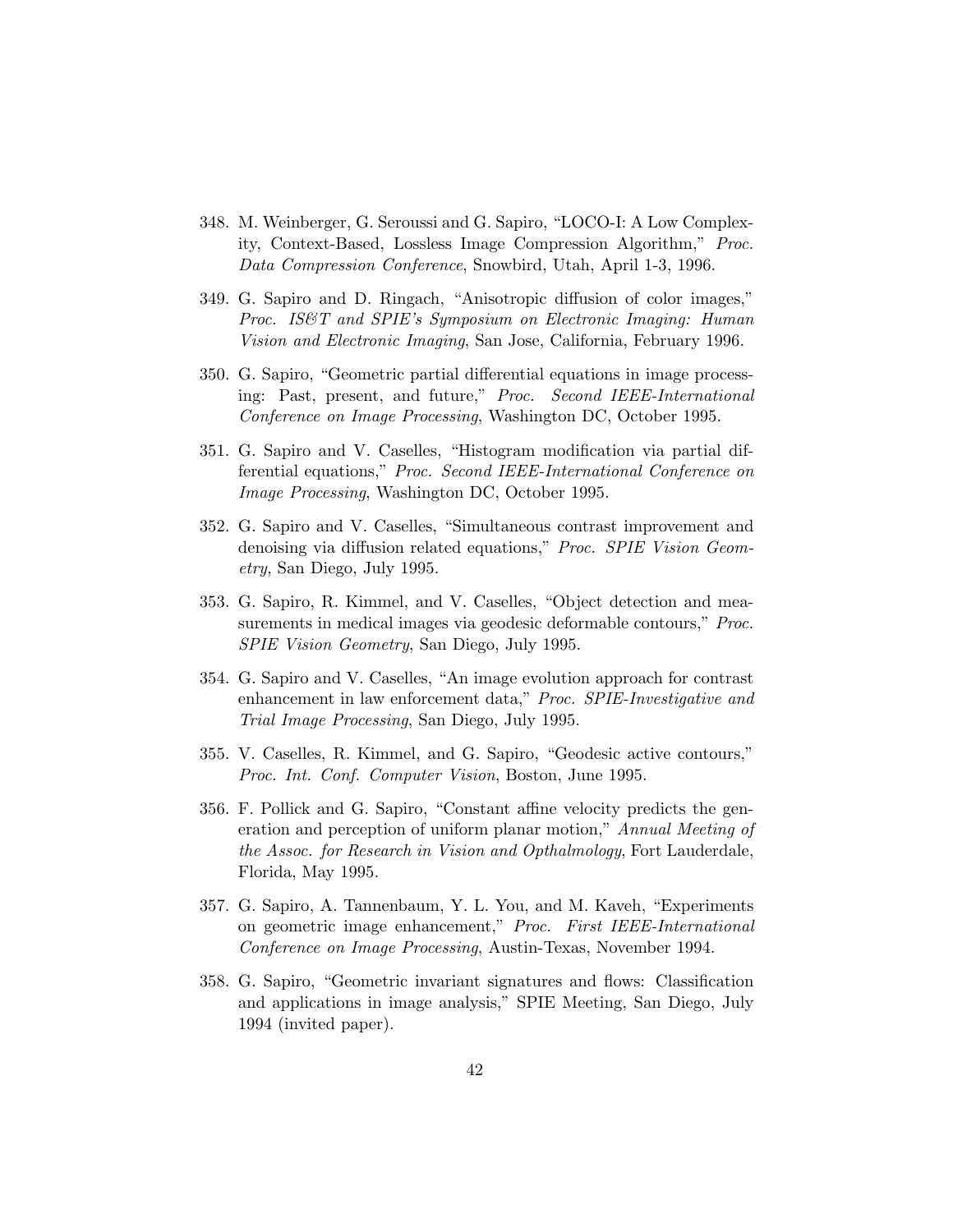- 359. G. Sapiro and A. Tannenbaum, "Area and length preserving geometric invariant scale-spaces," Proc. European Conference on Computer Vision, Stockholm, May 1994.
- 360. R. Kimmel and G. Sapiro, "Shortening three dimensional curves via two dimensional flows," Proceedings of the 10th Israeli Conference on Artificial Intelligence and Computer Vision, December 1993.
- 361. G. Sapiro and A. M. Bruckstein, "A B-spline based affine invariant multiscale shape representation," Proceedings ICIAP, Bari, Italy, September 1993.
- 362. G. Sapiro and A. M. Bruckstein, "The ubiquitous ellipse," in Curves and Surfaces II, P. J. Laurent, A. Le Méhauté, and L. L. Schumaker (eds.), Academic Press., 1993.
- 363. G. Sapiro and A. Tannenbaum, "Formulating invariant heat-type curve flows," Proceedings of the SPIE Conference on Geometric Methods in Computer Vision II, July 1993.
- 364. G. Sapiro and A. Tannenbaum, "Image smoothing based on an affine invariant flow," Conference on Information Sciences and Systems, Johns Hopkins University, March 1993 (invited paper).
- 365. G. Sapiro, R. Kimmel, D. Shaked, B. B. Kimia, and A. M. Bruckstein, "Continuous-scale morphology via curve evolution," Proceedings of the 9th Israeli Conference on Artificial Intelligence and Computer Vision, December 1992.
- 366. G. Sapiro and D. Malah, "A geometric sampling theorem and its application in morphological image coding," Proc. of the International Conference on Digital Signal Processing, Florence, September 1991.
- 367. G. Sapiro and D. Malah, "Morphological image coding via bit-plane decomposition and a new skeleton representation," Proc. of the 17th IEEE Convention of Electrical and Electronics Engineers in Israel, pp. 174-177, May 1991.

#### HP Labs Internal Reports

368. G. Sapiro, G. Seroussi, M. J. Weinberger, "Processing compound documents with JPEG-LS, the new standard for lossless/near-lossless image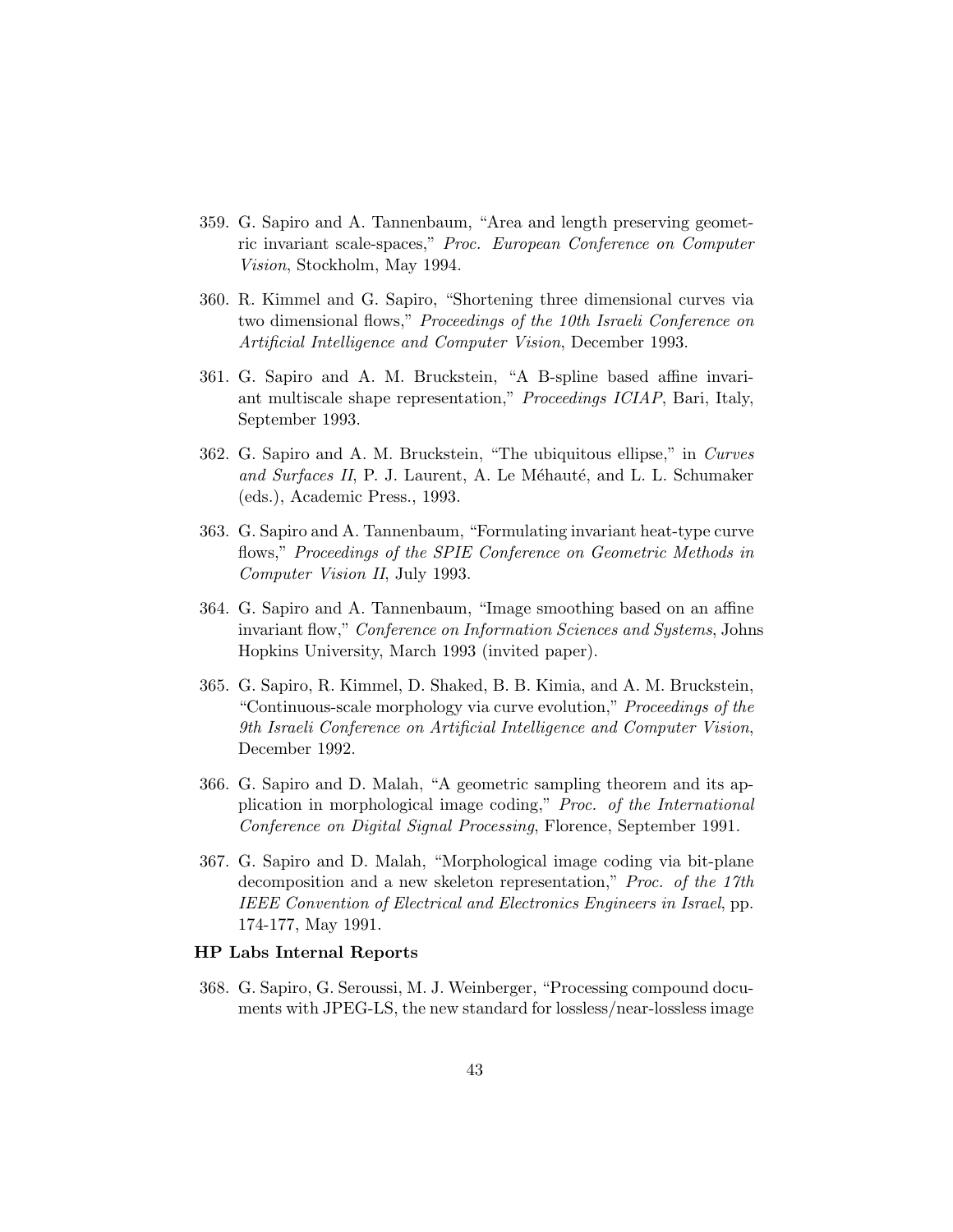compression" Hewlett-Packard Laboratories Technical Report 96-121, August 1996.

- 369. R. Kresch and G. Sapiro, "Morphological image sharpening," Hewlett-Packard Laboratories Technical Report 96-67, May 1996.
- 370. M. J. Weinberger, G. Seroussi, and G. Sapiro, "LOCO-I: A low complexity, context-based, lossless image compression algorithm," Hewlett-Packard Laboratories Technical Report 95-62, June 1995.
- 371. G. Sapiro, "Compression issues for digital photography," Hewlett-Packard Laboratories Technical Report 95-08, January 1995.

### PATENTS

- 1. X. Bai, J. Wang, and G. Sapiro, "Methods and apparatus for dynamic color flow modeling," filed, 2010.
- 2. L. Yatziv and G. Sapiro, "Fast image and video data propagation and blending using intrinsic distances," U.S. Patent 7672509, March 2010 (licensed to Digital Film Tools and Adobe).
- 3. G. Sapiro, G. Seroussi, and M. Weinberger, "Image compression system including encoder having run mode," U.S. Patent No. 6,021,227, filed July 1997, issued February 1, 2000.
- 4. G. Seroussi, G. Sapiro, and M. Weinberger, "System and method for lossless image compression," U.S. Patent No. 5,835,034, filed June 1997, issued November 1998.
- 5. M. Weinberger, G. Seroussi and G. Sapiro, "System and method for lossless image compression," U.S. Patent No. 5,680,129, filed July 1995, issued October 1997.

#### CURRENT RESEARCH GRANTS

- 1. HARDI Mapping of Disease Effects on the Brain, National Institutes of Health, 9/2009-8/2013, \$1,200,000.
- 2. Geometric High Dimensional Information Analysis and Integration, Office of Naval Research, 3/2008-9/2011, \$240,000.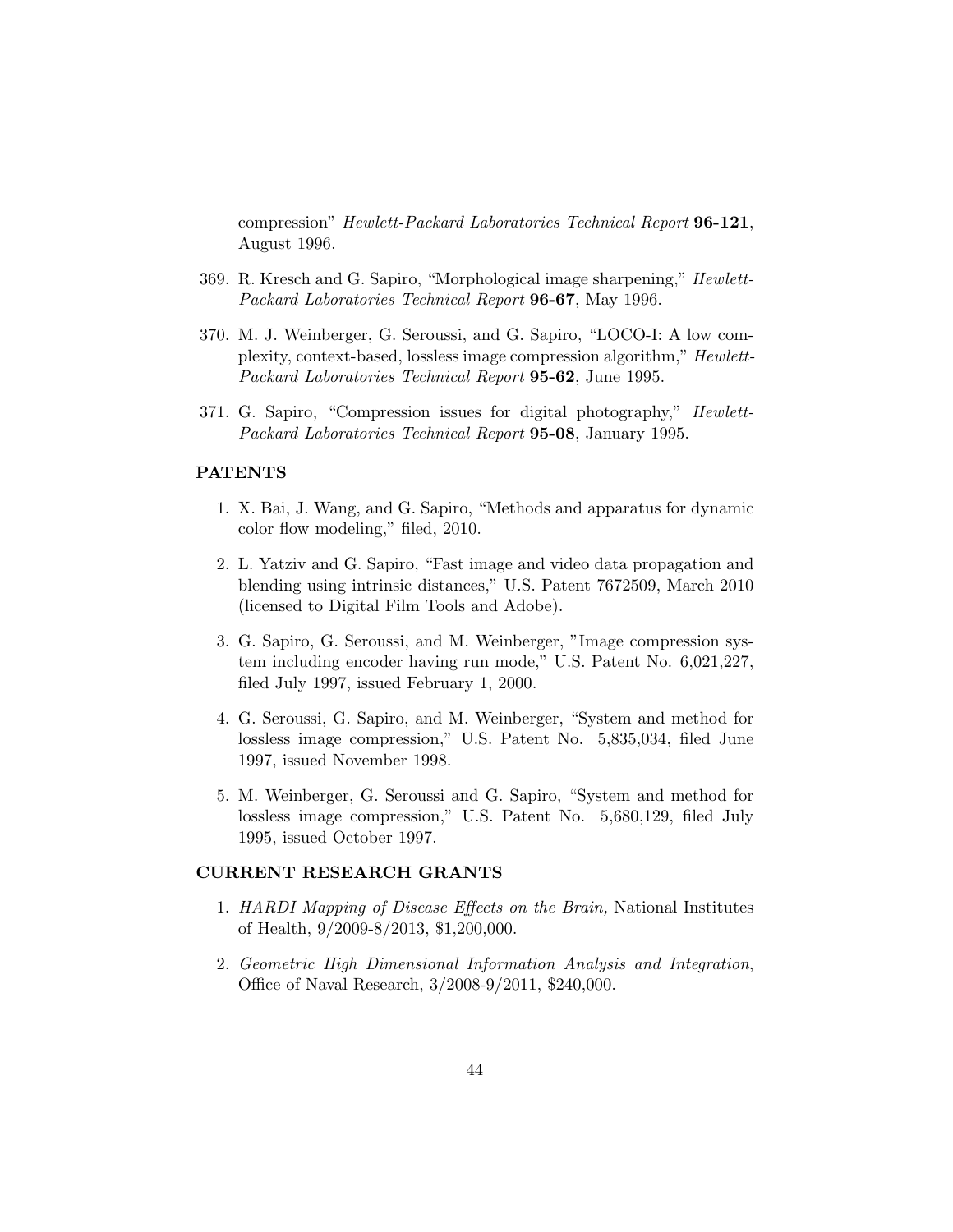- 3. Geometry, PDEs, and Sparsity in Target Detection/Recognition and Image Signatures, National Geospatial-Intelligence Agency, 9/2008- 8/2012, \$600,000.
- 4. Learning Sparse Representations for Restoration and Classification: Theory, Computations, and Applications in Image, Video, and Multimodal Analysis, National Science Foundation 9/2008-8/2012, \$305,000.
- 5. Image Understanding Program, Office of Naval Research, 1/2009-12/2011, \$400,000
- 6. Informed Signal Models: Theory and Applications in Image Sciences, Office of Naval Research, 6/2011-9/2014, \$734,000.
- 7. Computational Modeling of High Field MR Images, National Institutes of Health, 8/2007-4/2012, \$263,740.
- 8. CDI-Type I: Geometric Image analysis for Computational Knowledge Discovery in Geosciences, National Science Foundation, 9/2008-8/2012, \$467,000.
- 9. Correlation of Functional and Structural Units in Cerebral Cortex, National Institutes of Health, 9/2007-9/2012, \$21,000 a year.
- 10. National Security Science and Engineering Faculty Fellowship, AFOSR, 5/2010-4/2015, \$2,5000,000.
- 11. CDI-Type II: Computational Tools for Behavioral Analysis, Diagnosis, and Intervention of at Risk Children, National Science Foundation, 9/2010-8/2013, \$1,500,000
- 12. MRI: Development of a Video-Based Robotic Instrument for Behavioral Analysis and Diagnosis of At-Risk Children, National Science Foundation, 9/2010-8/2014, \$1,500,000.
- 13. Human Connectome, National Institutes of Health, 09/15/2010-08/31/2015.
- 14. Structured and Collaborative Sparse Models; Theory and Applications in Image, Video, and Audio Analysis, Army Research Office, 3/2011- 2/2015, \$361,000.
- 15. Pathway targeted deep brain stimulation for Parkinson's disease, National Institutes of Health, 09/01/2013-08/31/2018, \$3,410,000 (PI: N. Harel).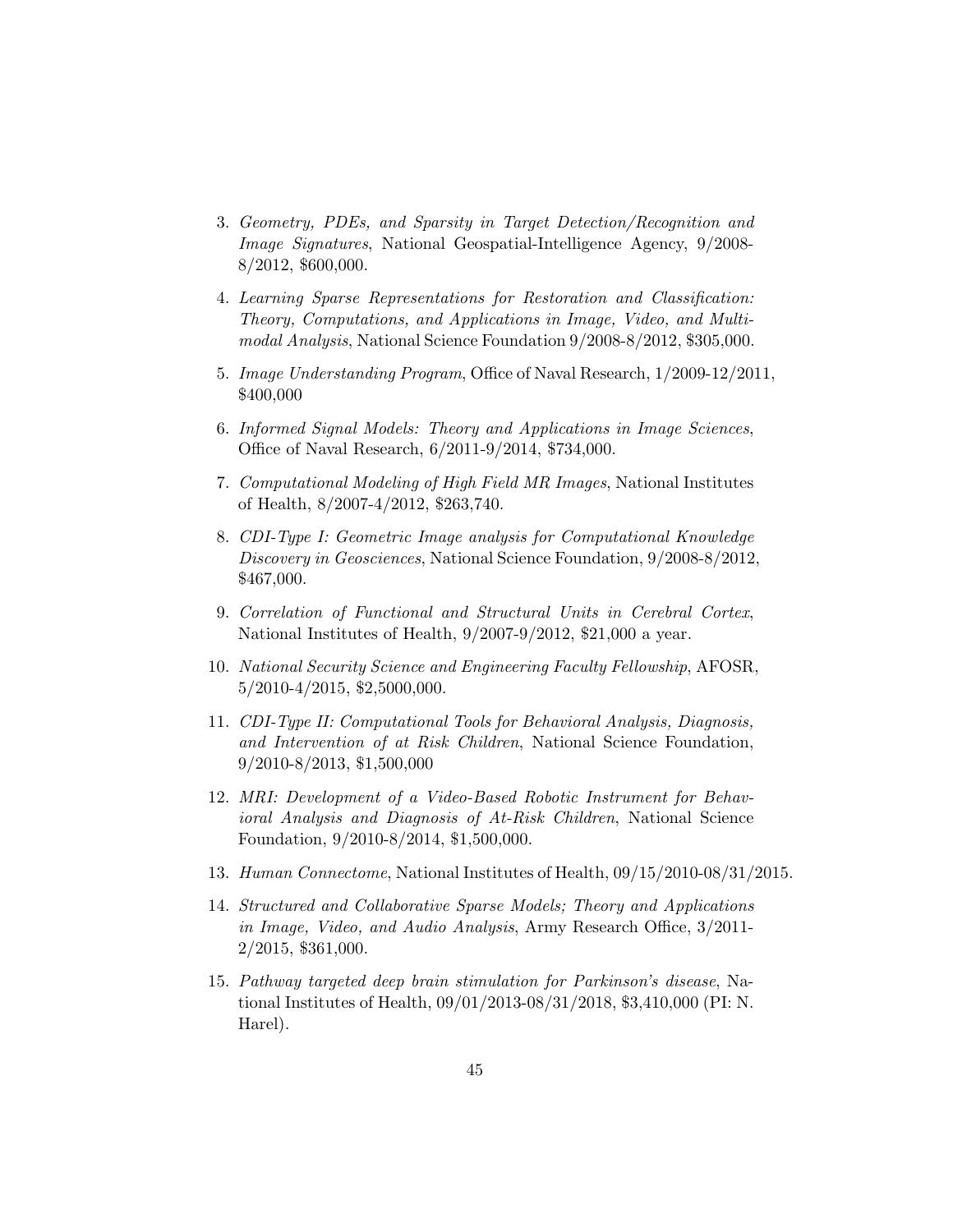## SELECTED INVITED ORAL PRESENTATIONS

- 1. Plenary Speaker, MATHEON Workshop on Compressed Sensing and its Applications, Berlin, 2013.
- 2. Plenary Speaker, Workshop on Learning Data Representation: Hierarchies and Invariance, MIT, November 2013.
- 3. Plenary Speaker, Methodological Aspects of Hyperspectral Imaging, Nice, October 2013.
- 4. February Fourier Talks (FFT) at the Norbert Wiener Center, University of Maryland, February 2012.
- 5. Foundations of Computational Mathematics, Budapest, July 2011.
- 6. Plenary Speaker, 1st Technion Computer Engineering (TCE) Conference, June 2011.
- 7. Plenary Speaker, The Learning Workshop, Snowbird, April 2010.
- 8. Plenary Speaker, SIAM Image Science Conference, Chicago, April 2010.
- 9. Plenary Speaker, EMMCVPR, Bonn, August 2009.
- 10. Abel Science Lecture, Oslo, Norway, May 2009.
- 11. Invited Speaker, Compressive-Sensing Workshop, Duke University, February 2009.
- 12. Invited Speaker, UCLA Summer School on Brain Imaging, July 2008.
- 13. Invited Speaker, SIAM Imaging Conference, San Diego, July 2008.
- 14. Plenary Speaker, CVPR Workshop on Non-Rigid Shape Analysis and Deformable Image Alignment, Anchorage, June 2008.
- 15. Invited Speaker, Hausdorff Institute Workshop Geometry and Statistics of Shapes, June 2008.
- 16. Plenary Speaker, International Workshop on Nonlinear Signal Processing, Bucharest, Romania, 2007.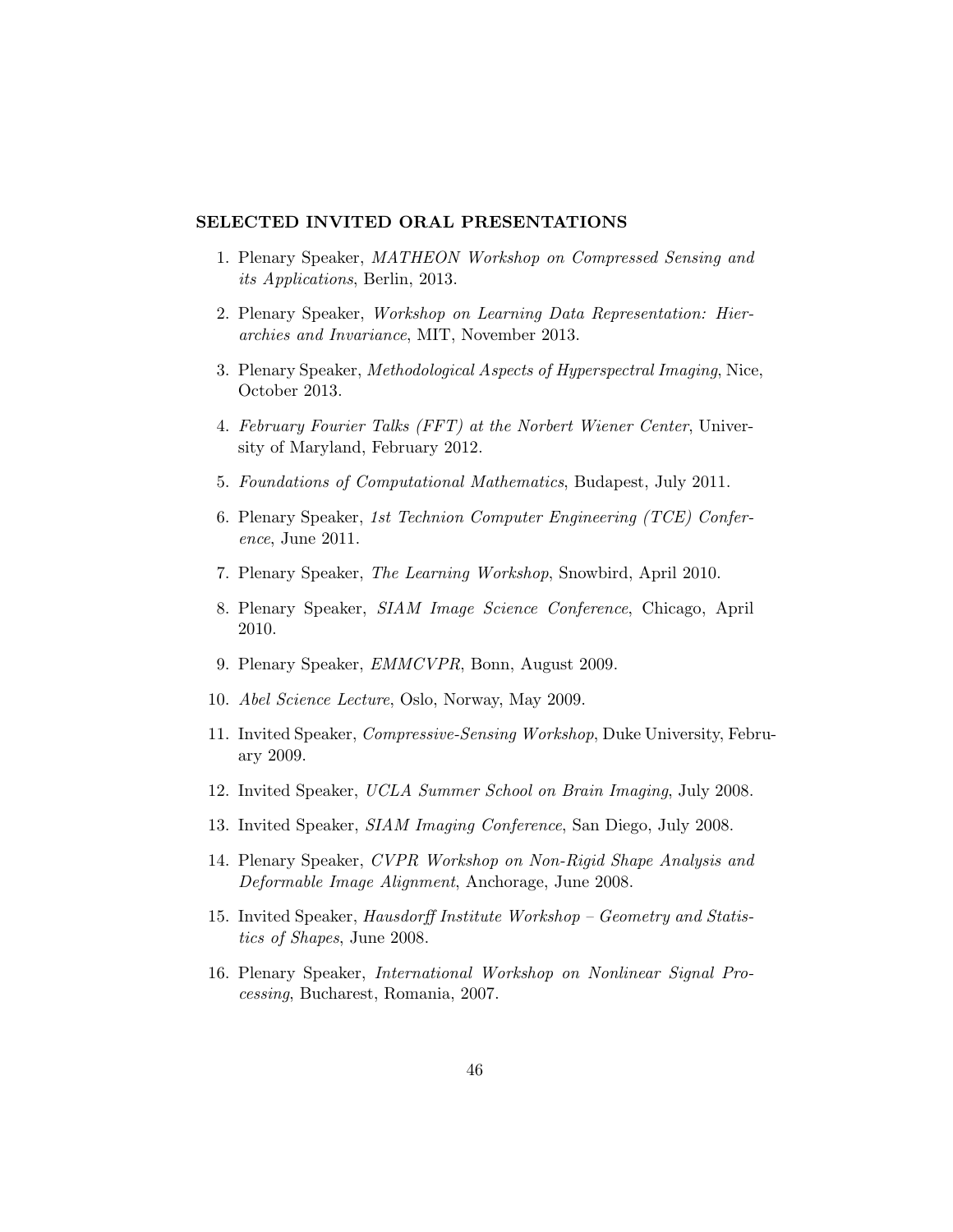- 17. Geometry and Statistics of Shape Spaces, SAMSI, North Carolina, July 2007.
- 18. American Association for the Advancement of Science Annual Meeting, San Francisco, February 2007.
- 19. CSC Distinguished Speaker Series, Simon Fraser University, October 2006.
- 20. Curves and Surfaces, Avignon, France, 2006.
- 21. Abel Symposium, Norway, May 2006.
- 22. ALGORITMY 2005, Conference on Scientific Computing, Slovakia, March 2005.
- 23. IPAM-NSF Meeting on Geometric Multiscale Analysis (2 lectures), September-December 2004.
- 24. Representation of Reality by Brain and Machines, Uruguay, November 2004.
- 25. IPAM-NSF Summer School on Brain Imaging, July 2004.
- 26. 5th International Congress on Industrial and Applied Mathematics, Sydney, Australia, July 2003.
- 27. International Conference on Scientific Computing and Partial Differential Equations, Hong Kong Baptist University, Hong Kong, December 2002.
- 28. Image Analysis and Understanding Data From Scientific Experiments, Los Alamos National Lab, November 2002.
- 29. Workshop on Protein Folding and Design, DARPA, Washington D.C., October 2002.
- 30. Mathematics and Image Analysis 2002, Paris, September 10-13, 2002
- 31. ALGORITMY 2002, Conference on Scientific Computing, Slovakia, September 2002.
- 32. Workshop in honor of Prof. S. Osher, UCLA, Los Angeles, April 2002.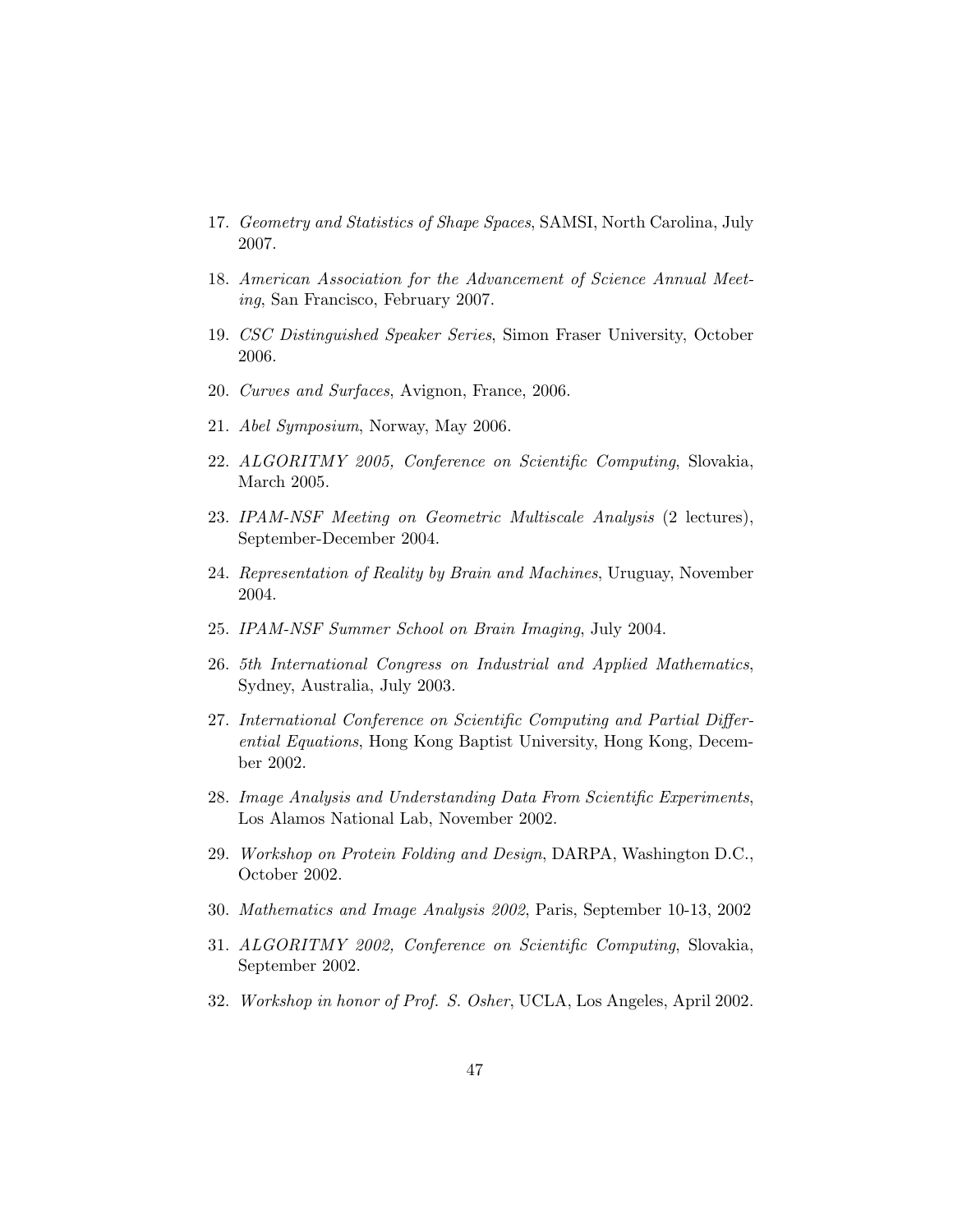- 33. American Mathematical Society (AMS) Annual Meeting, San Diego, January 2002.
- 34. SIAM Sessions at the Joint Mathematics Meetings, San Diego, January 2002.
- 35. First SIAM Conference on Imaging Science, Boston, September 2001.
- 36. Workshop in honor of Prof. S. Smale, Hong Kong, July 2000.
- 37. Plenary Speaker, Foundations of Computational Mathematics, Oxford, July 1999.
- 38. "Partial Differential Equations, Theory and Numerical Solutions," Prague, August 10-15, 1998.
- 39. "Mathematical Theory of Networks and Systems," Padova, Italy, July 6-10, 1998.
- 40. Plenary Speaker, 1997 IEEE/EURASIP Workshop on Nonlinear Signal and Image Processing, Mackinac Island, Michigan, September 1997.
- 41. Society for Industrial and Applied Mathematics Annual Meeting, Stanford, California, July 1997.
- 42. Foundations of Computational Mathematics, IMPA, Rio de Janeiro, January 1997.
- 43. IEEE International Conference on Image Proc., Special Session: PDE's in Image Processing, Lausanne, September 16-19, 1996.
- 44. UCLA Workshop on Computational and Applied Mathematics, Lake Arrowhead, California, February 1996.
- 45. New Connections between Mathematics and Computer Science Workshop, Isaac Newton Institute for Mathematical Sciences, University of Cambridge, England, November 1995.
- 46. Second European Conference on Mathematical Image Modeling, Palma de Mallorca, Spain, September 1995.
- 47. Society for Industrial and Applied Mathematics Annual Meeting, San Diego, July 1994.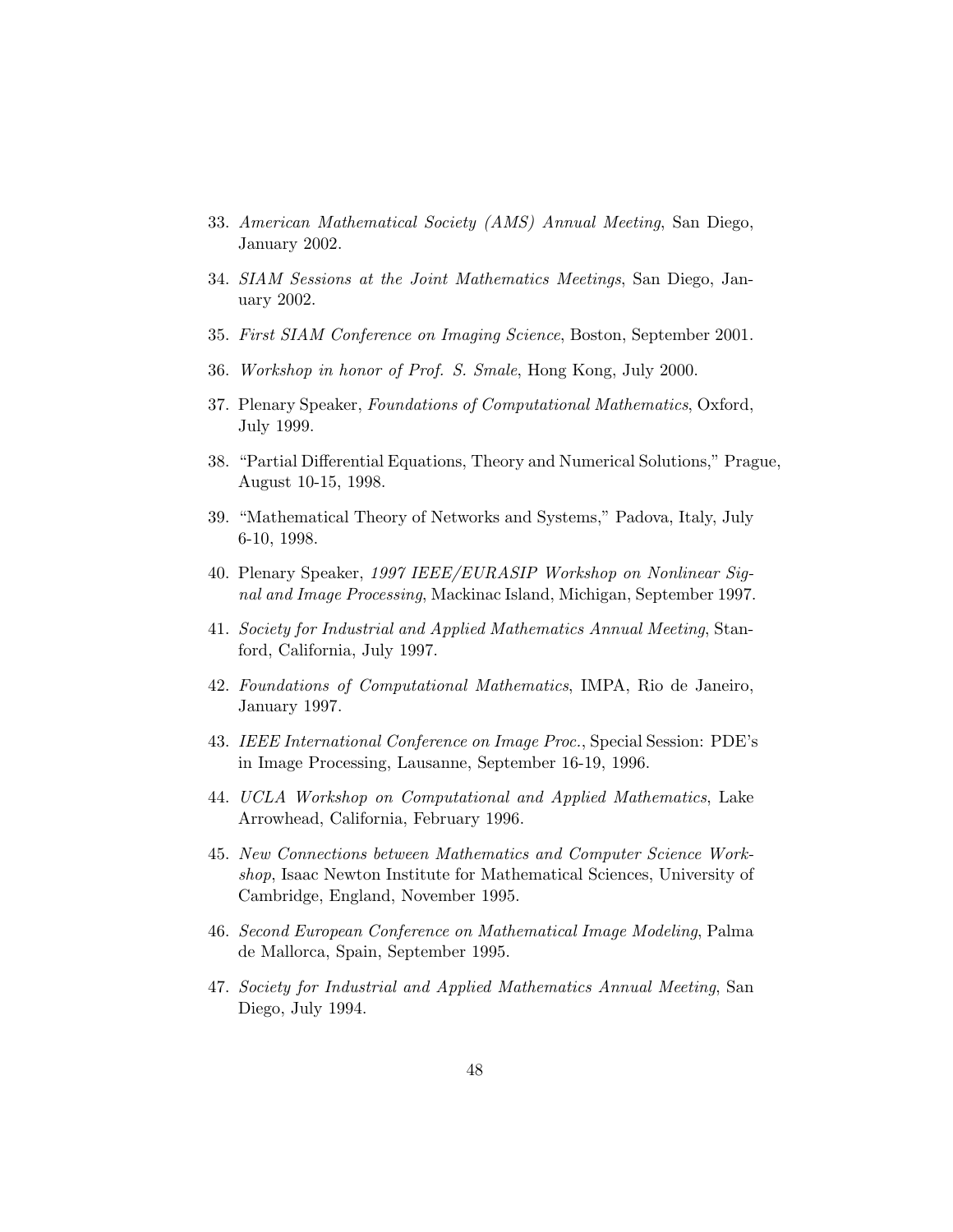- 48. SPIE Annual Meeting, San Diego, July 1994.
- 49. Third Workshop on Geometry Driven Diffusion in Computer Vision, Stockholm, May 1994.
- 50. First European Conference on Mathematical Image Modeling, Las Palmas, Spain, March 1994.
- 51. Second Workshop on Geometry Driven Diffusion in Computer Vision, Cambridge, UK, December 1993.
- 52. Invited talks and colloquium at numerous universities and research centers, including UCLA, UC Berkeley, Stanford University, Caltech, MIT, Xerox PARC, IBM Almaden, Courant Institute-NYU, Bell Labs, Hebrew University, Technion-Haifa.

## SELECTED INVITED COURSES

- 1. ICVSS 2011 International Computer Vision Summer School 2011, Sicily, Italy, July 2011.
- 2. IEEE Computer Vision Pattern Recognition, San Francisco, June 2010
- 3. International Conference Computer Vision, Kyoto, 2009
- 4. SIGGRAPH 2004, August 2004, Los Angeles.
- 5. UPC, Barcelona, June 2004.
- 6. 2004 IEEE International Symposium on Biomedical Imaging: From Nano to Macro, April 2004, Washington D.C.
- 7. SIGGRAPH, July 2002, San Antonio.
- 8. London Mathematical Society, Cambridge, UK, March 2002.
- 9. IEEE Conference Computer Vision Pattern Recognition, December 2001.
- 10. Institute for Pure and Applied Mathematics, UCLA, May 2001.
- 11. National University of Singapore, February 1999.
- 12. Universidad de la Republica, Montevideo, Uruguay, May 1997, June 1998, June 1999, 2000, 2002, 2004, 2007, 2009.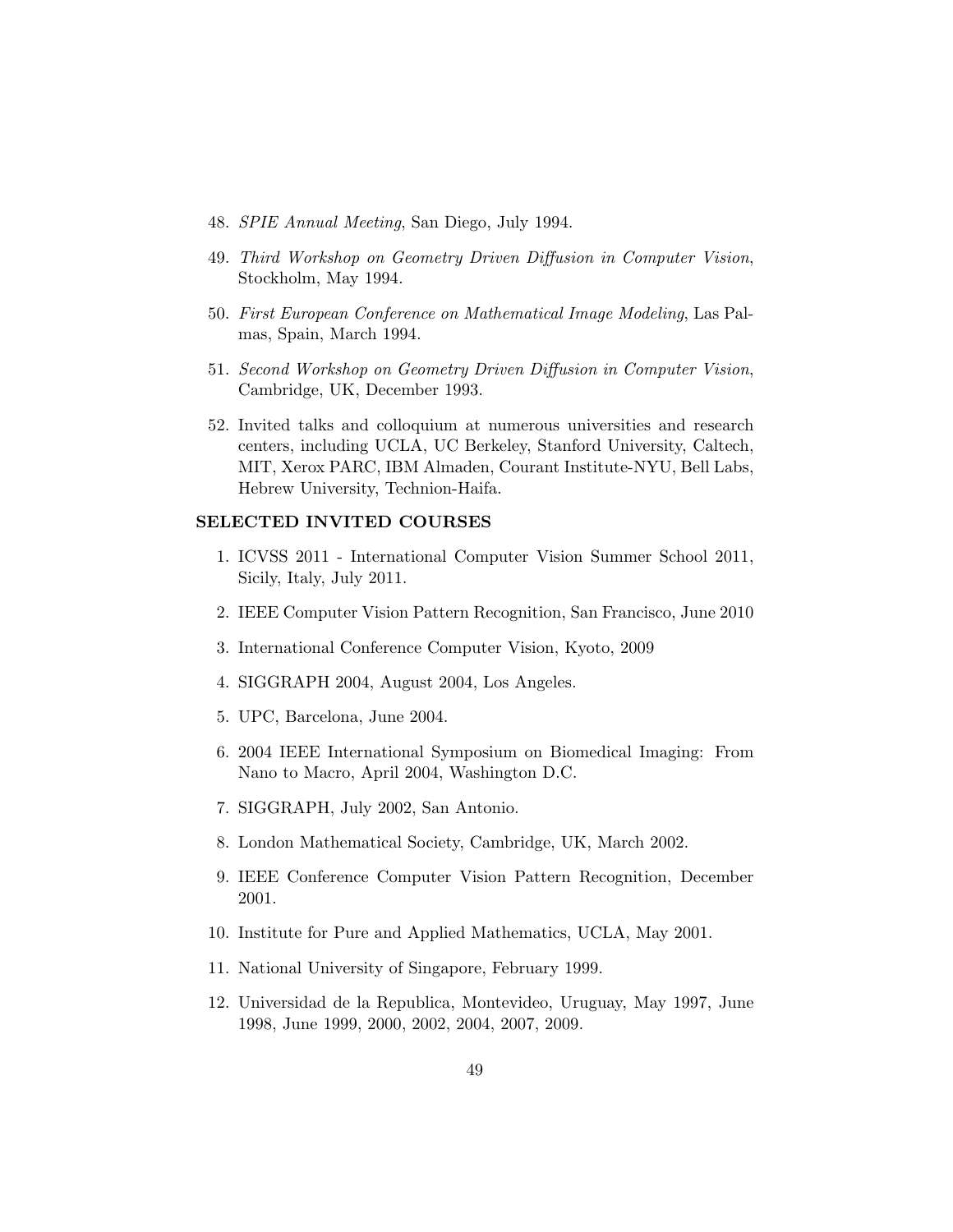# COURSES TAUGHT

- 1. System design (undergraduate)
- 2. Signals and systems (undergraduate, course coordinator)
- 3. Image processing (graduate)
- 4. Partial differential equations in image processing (graduate, new course developed)
- 5. Visual tracking (graduate, new course developed)
- 6. Brain imaging (graduate, new course developed)
- 7. Applied geometry for digital technology and engineering (graduate, new course developed)
- 8. Image classification (graduate, new course developed)
- 9. Dictionary learning and sparse coding (graduate, new course developed)
- 10. The mathematics of information and high dimensional data (graduate, new course developed)

# SELECTED CONFERENCE ORGANIZATIONS & JOURNAL ACTIVITIES

- 1. Program Committee, Symmetries of Differential Equations: Frames, Invariants and Applications, May 2012.
- 2. Program Committee, Advances in Scientific Computing, Imaging Science and Optimization, IPAM, UCLA, April 2012.
- 3. Program Committee, International Conference on Scale Space and Variational Methods in Computer Vision, 2011.
- 4. Program Committee, SIAM Imaging Sciences Conference, 2008.
- 5. Conference co-Chair, International Conference on Scale Space and Variational Methods in Computer Vision, Ischia, Italy, May 2007.
- 6. Organizing Committee, Image Processing for Random Shapes, IPAM-UCLA, May 2007.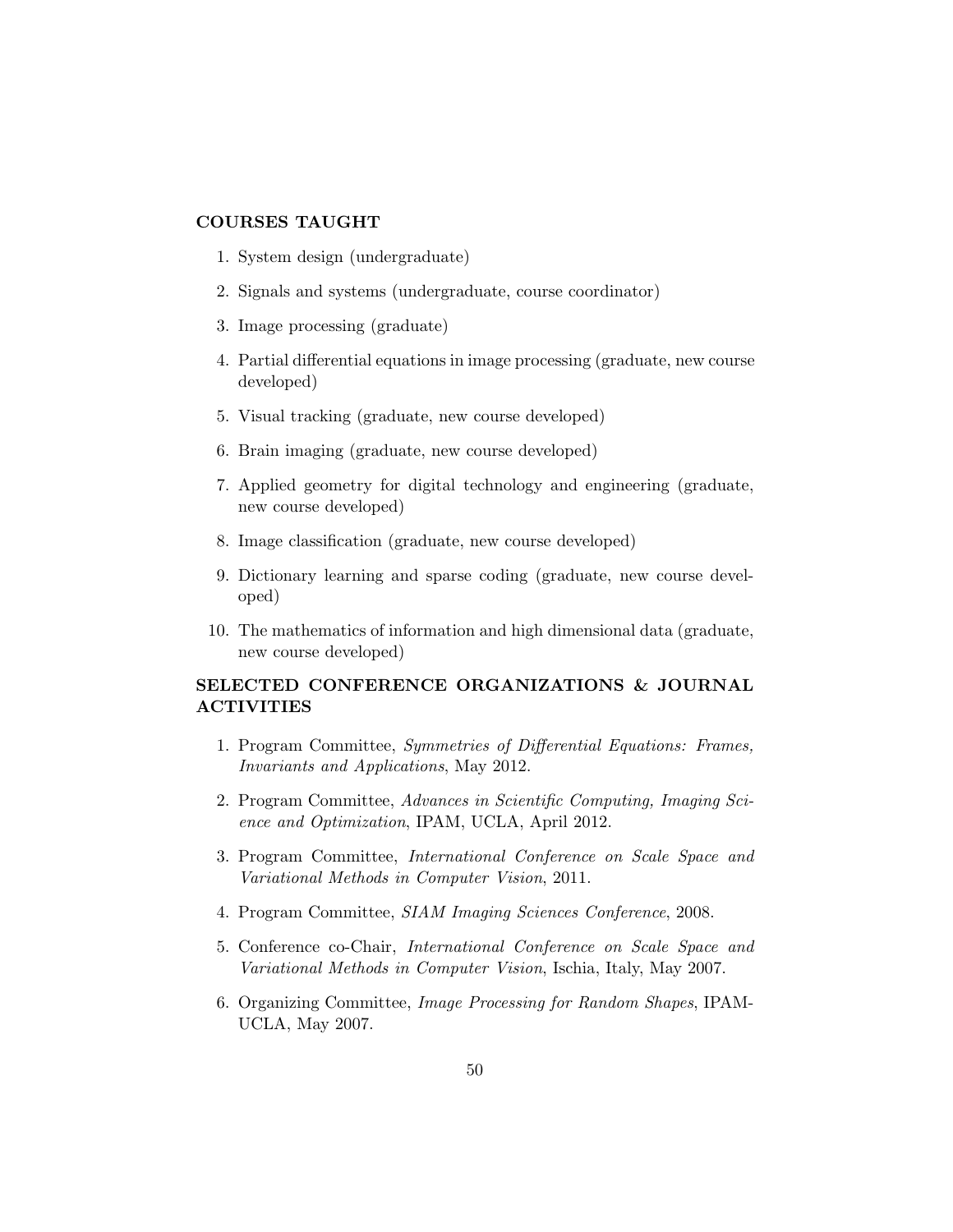- 7. Editor in Chief, SIAM Journal on Imaging Sciences (currently ranked second impact factor in Applied Mathematics).
- 8. Editorial Board, Applied Mathematics Research eXpress.
- 9. Editorial Board, SIAM Multiscale Modeling and Simulation.
- 10. Associate Editor, IEEE Trans. Pattern Analysis Machine Intelligence.
- 11. Area Chair, Computer Vision Pattern Recognition, 2004.
- 12. Program Committee, European Conference Computer Vision, 2004.
- 13. Program Committee, SIAM Imaging Sciences Conference, 2004.
- 14. Area Chair, Computer Vision Pattern Recognition, 2003.
- 15. Organizing Committee, Data Analysis and Imaging in Nanosciences, NSF Institute for Pure and Applied Mathematics (UCLA), 2002.
- 16. Organizing Committee, Foundations of Computational Mathematics, 2002.
- 17. Program Committee, European Conference Computer Vision, 2002.
- 18. Program Committee, First SIAM Conference on Imaging Science, 2001.
- 19. Program Committee, Computer Vision Pattern Recognition, 2001.
- 20. Program Committee, International Conference Computer Vision, 2001.
- 21. Organizing Committee, Imaging in Medicine and Neurosciences, NSF Institute for Pure and Applied Mathematics (UCLA), 2001.
- 22. Co-organizer, Brain Imaging Workshop, IMA, University of Minnesota, October 2000.
- 23. Guest Co-Editor, Journal of Visual Communication and Image Representation, Special Issue on "Partial Differential Equations in Image Analysis," to appear, 2001.
- 24. Guest Co-Editor, Journal of Visual Communication and Image Representation, Special Issue on "Selected Papers of Scale-Space '99," 2000.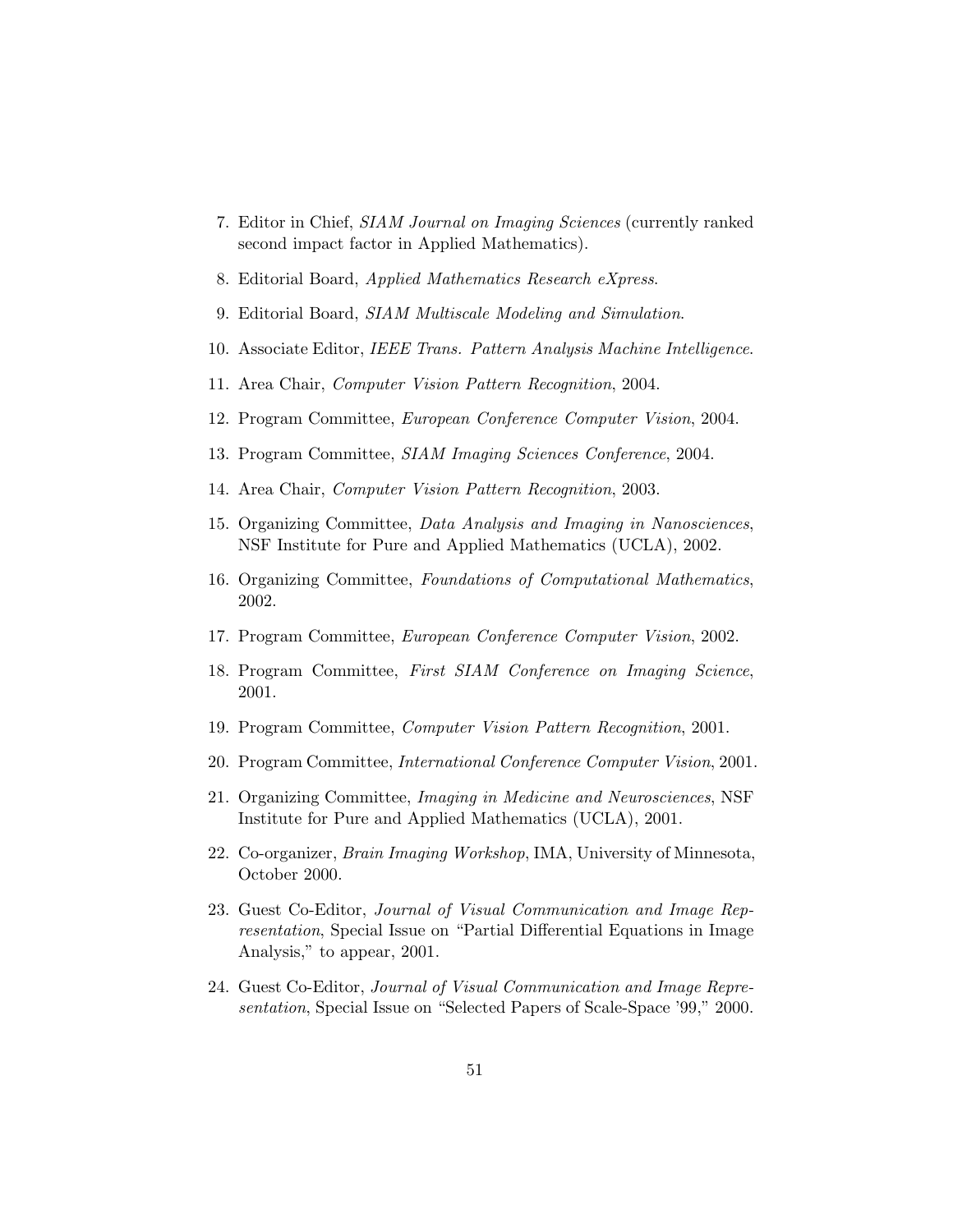- 25. Co-Organizer of Scale-Space '99, Corfu, Greece, September, 1999.
- 26. Editorial Board, Journal of Visual Communication and Image Representation.
- 27. Guest Co-Editor, IEEE Transactions on Image Processing, Special Issue on "Partial Differential Equations and Geometry Driven Diffusion," March 1998.
- 28. Co-Organizer and Co-Chairman of the special session on "Partial Differential Equations (PDE's) and Geometry-Driven Diffusion in Image Processing and Analysis," Fourth IEEE-International Conference on Image Processing, Santa Barbara, California, October 1997.
- 29. Member of the Program Committee, Scale-Space '97, Utrecht, July 2-4, 1997.
- 30. Organizer of the Workshop on Geometry Driven Diffusion in Image Processing and Computer Vision, Hewlett-Packard Laboratories, Palo Alto, June 13-14, 1996.
- 31. Organizer and Chairman of the special session on "Non-linear dynamics in image processing," Second IEEE-International Conference on Image Processing, Washington DC, October 22-25, 1995.
- 32. Member of the Organizing Committee, Workshop on Mathematical Methods in Computer Vision, The Geometry Center, University of Minnesota, September 11-15, 1995.
- 33. Member of Program Committee, IEEE Workshop on Physics-Based Modeling in Computer Vision, MIT-Cambridge, June 18-19, 1995.
- 34. Organizer and Chairman of the special session on "Non-linear dynamics in image processing," First IEEE-International Conference on Image Processing, Austin-Texas, November 1994.

### SAMPLE OF PROFESSIONAL REVIEWING

- 1. SIAM Publications (Books)
- 2. Cambridge University Press (Books)
- 3. National Science Foundation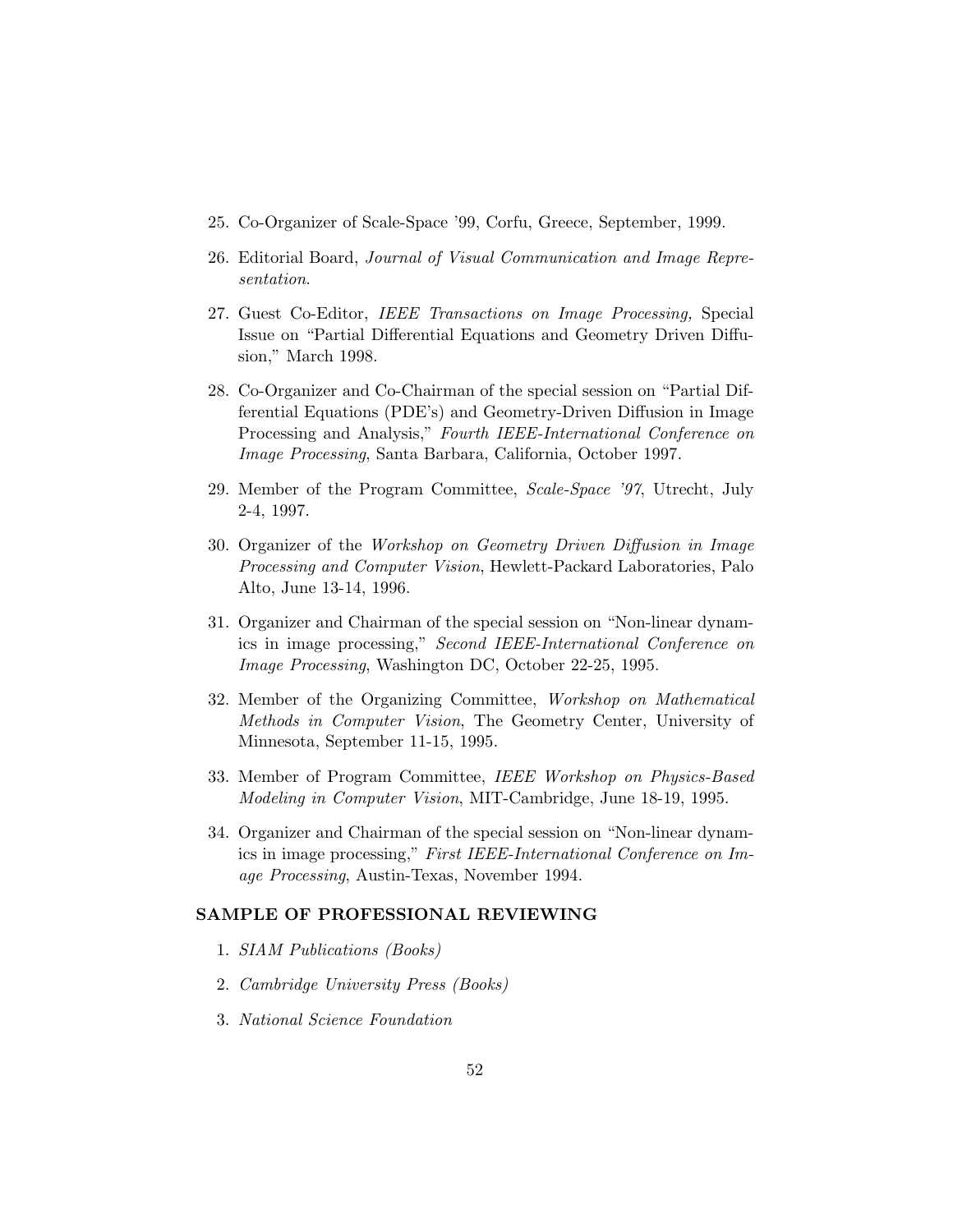- 4. Office of Naval Research
- 5. Army Research Office
- 6. National Institute of Health
- 7. IEEE Trans. Signal Processing
- 8. IEEE Trans. Image Processing
- 9. IEEE Trans. Pattern Analysis and Machine Intelligence
- 10. IEEE Trans. Signal Processing
- 11. IEEE Trans. Medical Imaging
- 12. IEEE Signal Processing Letters
- 13. International Journal Computer Vision
- 14. Computer Vision and Image Understanding
- 15. Graphical Models and Image Processing
- 16. Journal of Mathematical Imaging and Vision
- 17. Journal of Visual Communication and Image Representation
- 18. SIAM J. Applied Math
- 19. Journal of Computational Physics
- 20. IEEE International Conference Computer Vision
- 21. Computer Vision and Pattern Recognition Conference
- 22. European Conference Computer Vision
- 23. IEEE International Conference Image Processing
- 24. NIPS
- 25. International Conference Machine Learning

# GRADUATE STUDENTS Graduated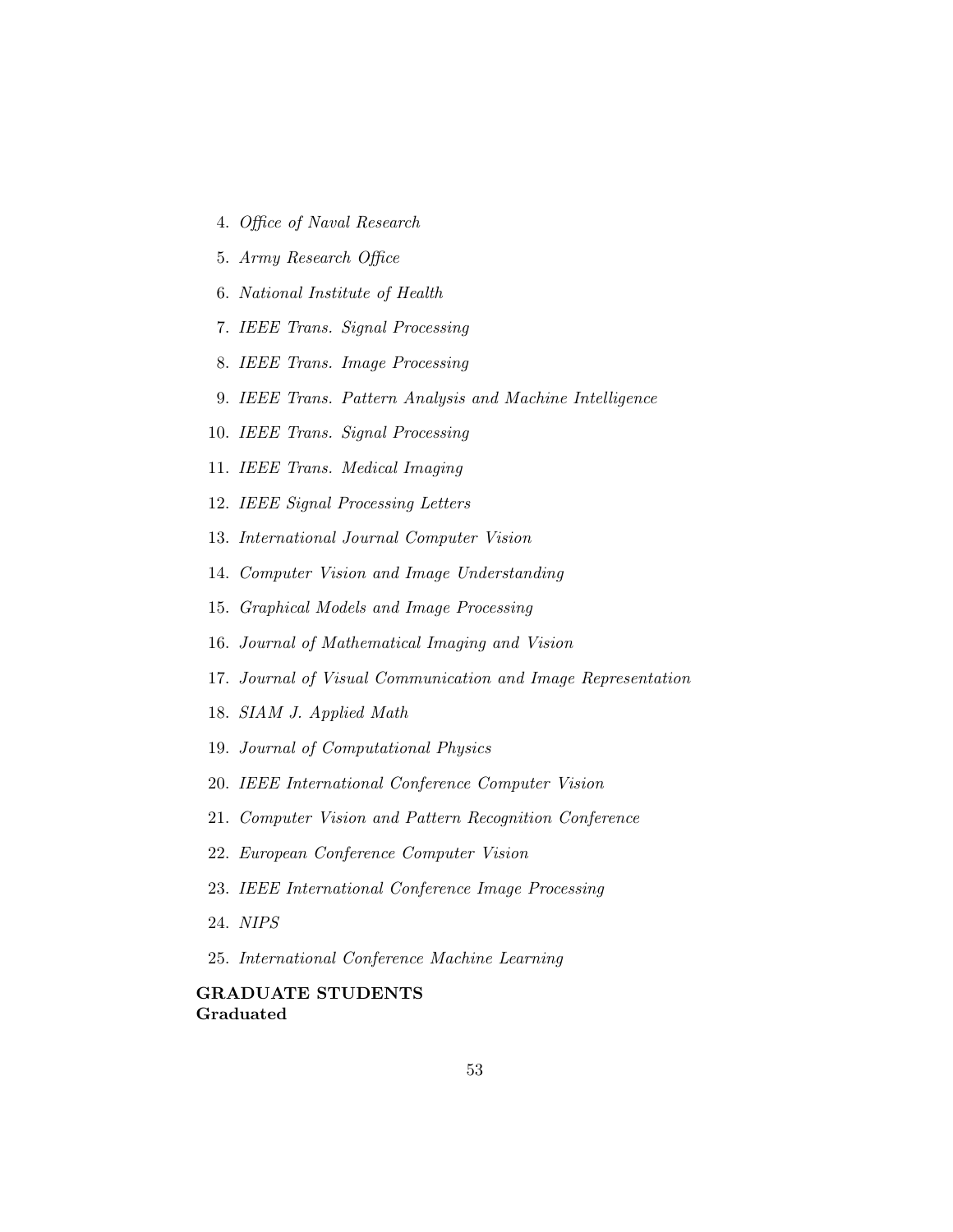- 1. M. Bertalmio, MSc June 1998 (joint with Prof. G. Randall, continued to the PhD Program)
- 2. H. S. Neoh, MSc April '99 (currently at Altera).
- 3. B. Tang, MSc July '99 (currently at Motorola Research Labs).
- 4. D. H. Chung, PhD, '00 (currently at Summus Ltd.).
- 5. A. Bartesaghi, MSc, '01 (joint with Prof. G. Randall, continued to the PhD Program)
- 6. G. Gorla, MSc, '01 (joint with Prof. V. Interrante, currently at Nvidia).
- 7. M. Bertalmio, PhD, '01 (currently Professor at Universidad Pompeu Fabra, Barcelona, Spain)
- 8. U. Ramamurthy, MSc, '01
- 9. F. Memoli, MSc, '01 (continued to the PhD Program)
- 10. S. Rane, MSc, '01 (currently at Mitsubishi Research Labs)
- 11. R. Joshi, MSc, '03 (currently in industry, India)
- 12. K. Patwardhan, MSc, '03 (continued to the PhD Program)
- 13. A. Bartesaghi, PhD, '05 (currently at NIH)
- 14. L. Yatziv, MSc, '05 (currently at Google)
- 15. P. Lloyd, MSc, '05 (currently at IBM)
- 16. F. Memoli, PhD, '05 (currently Professor at Ohio State University)
- 17. A. Mohan, MSc, '06 (currently at Microsoft)
- 18. M. Mahmoudi, MSc, '06 (continued to the PhD Program)
- 19. P. Sprechmann, MSc, '07 (currently in the PhD Program)
- 20. K. Patwardhan, PhD, '07 (currently at GE Research)
- 21. P. Arias, MSc '07 (joint with Prof. G. Randall, currently in the PhD Program)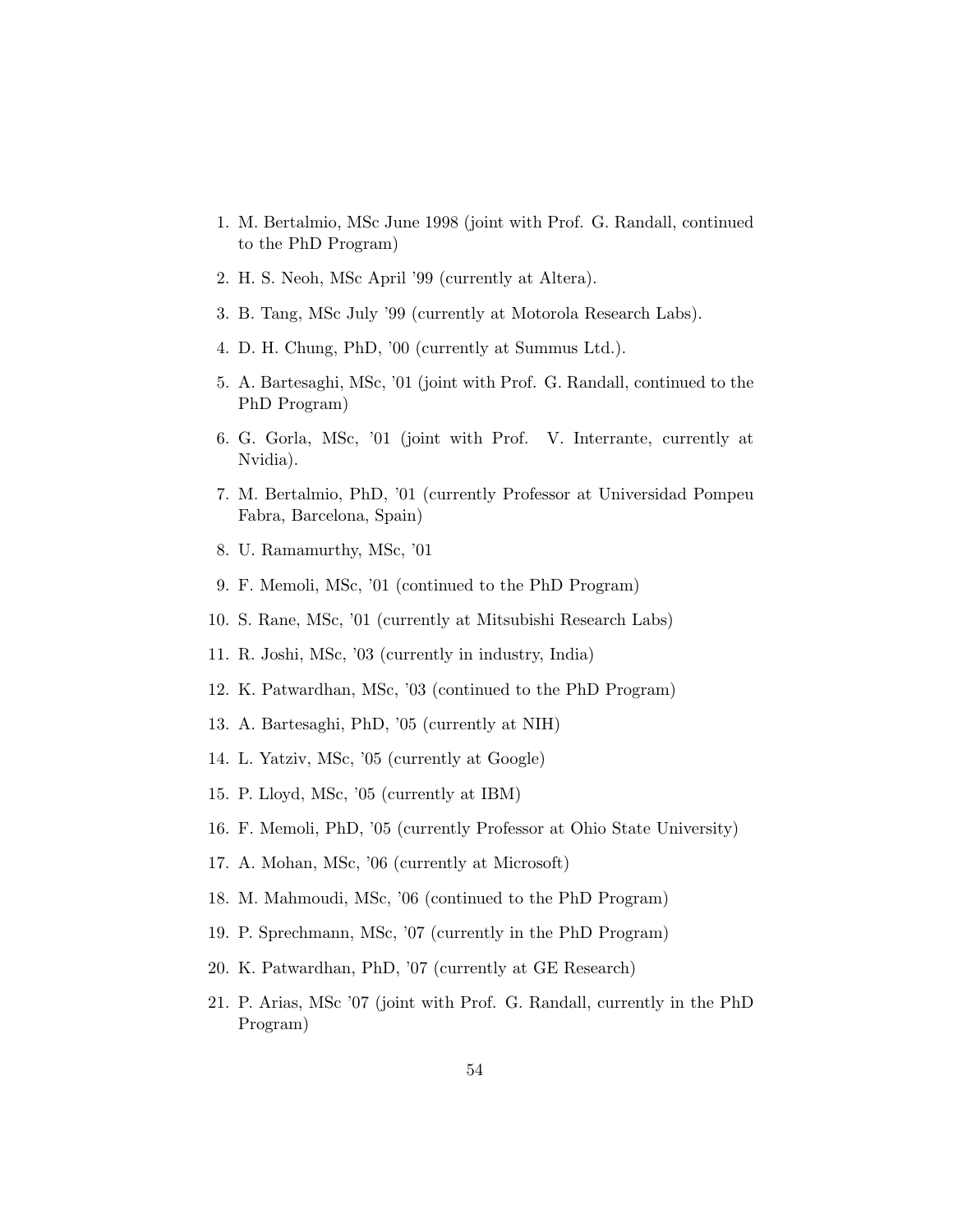- 22. I. Aganj, MSc, '08 (continued to the PhD Program)
- 23. A. Chandran, MSc, '08 (currently in industry)
- 24. D. Rother, PhD, '08 (currently at Google)
- 25. X. Bai, PhD, '10 (currently at Adobe)
- 26. M. Mahmoudi, PhD, '10
- 27. I. Aganj, PhD, '10 (joint with Prof. C. Lenglet, currently at MIT/MGH)
- 28. M. Fiori, MSc '11 (joint with Prof. P. Muse, currently in the PhD Program)
- 29. I. Ramirez, PhD '11 (currently Professor, Universidad de la Republica, Uruguay)
- 30. F. Lecumberry, PhD '12 (currently Professor, Universidad de la Republica, Uruguay)
- 31. P. Sprechmann, PhD '12 (currently postdoctoral associate, Duke University)
- 32. L. Yatziv, PhD '12 (currently at Google)
- 33. A. Castrodad, PhD '12 (currently at the National Geospatial-Intelligence Agency)
- 34. J. Hashemi, MSc, May '13 (currently PhD student at Duke University)

#### Current

- 1. J. Strup, PhD (joint with Prof. K. Ugurbil, Center for Magnetic Resonance Research)
- 2. J. Hashemi, PhD
- 3. K. Jinyoung, PhD (joint with Prof. N. Harel, Center for Magnetic Resonance Research)
- 4. M. Fiori, PhD (joint with Prof. P. Muse, Uruguay)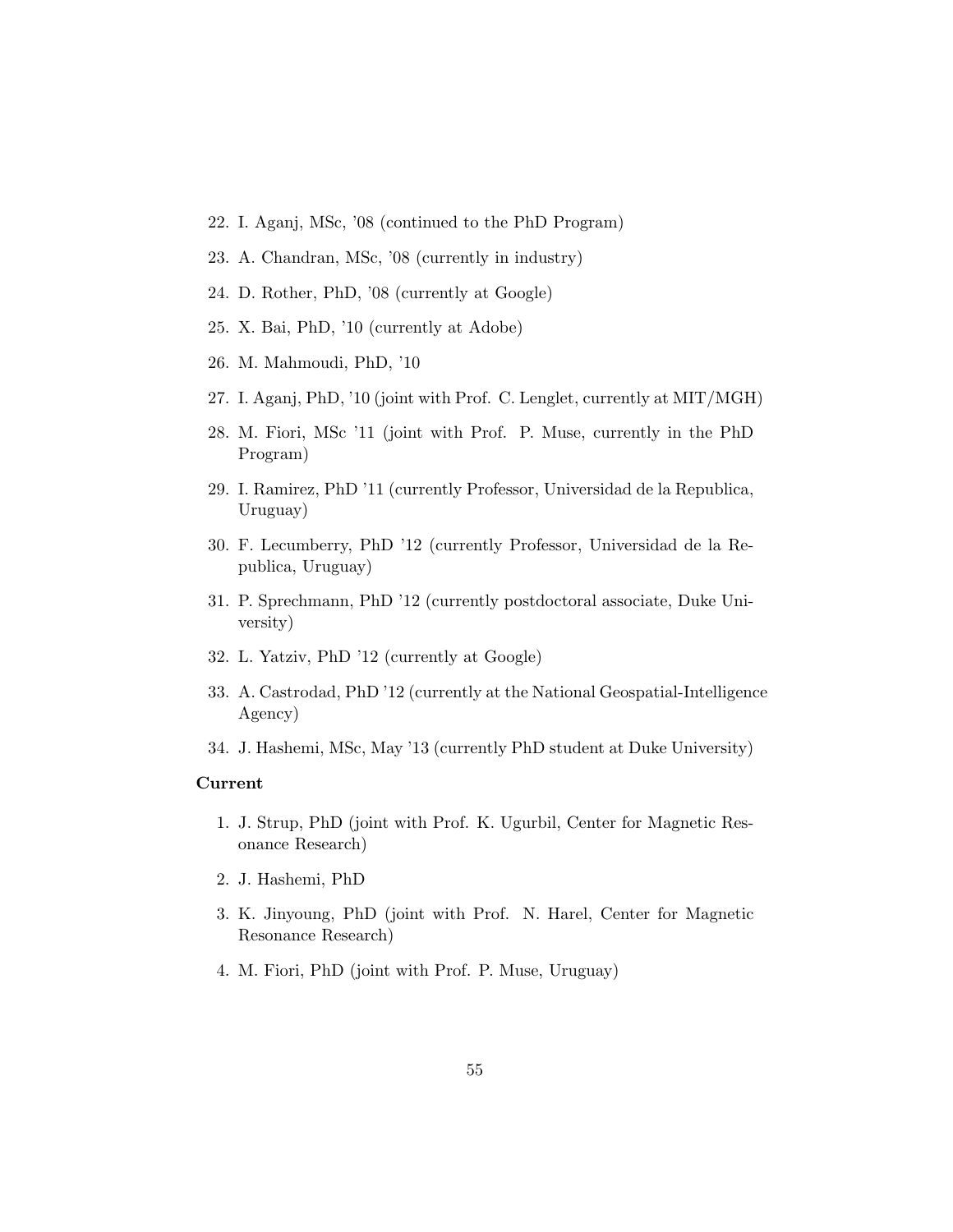## POST-DOCTORAL ASSOCIATES

- 1. Santiago Betelu (currently Associate Professor, University of North Texas).
- 2. Michael Hofer (currently at Vienna University of Technology).
- 3. Gloria Haro (currently Assistant Professor, Pompeu Fabra, Barcelona).
- 4. Leah Bar (currently at Teal Aviv University).
- 5. Christophe Lenglet (joint with Prof. K. Ugurbil, currently Assistant Professor, Radiology, University of Minnesota)
- 6. Guoshen Yu (currently in a Hedge Fund, Geneva).
- 7. Oleg Kuybeda (currently at NIH).
- 8. Julio M. Duarte-Carvajalino (current).
- 9. Mariano Tepper (current).
- 10. Zhongwei Tang (current)
- 11. P. Sprechmann (current)

# UNDERGRADUATE RESEARCH ASSISTANTS

- 1. Jeremiah Remus, 2001
- 2. Andy Doucette, 2003
- 3. T. Do Trung, 2008
- 4. Flavien Leger, 2010
- 5. Karl Otness, 2011 (high school student)

## VISITING RESEARCH ASSISTANTS

- 1. Alvaro Pardo (PhD student in Uruguay)
- 2. Luis Vazquez (PhD student in Uruguay)
- 3. Andres Sole (PhD student, Pompeu Fabra, Barcelona)
- 4. Omar Gil (Prof., Department of Mathematics, Uruguay)